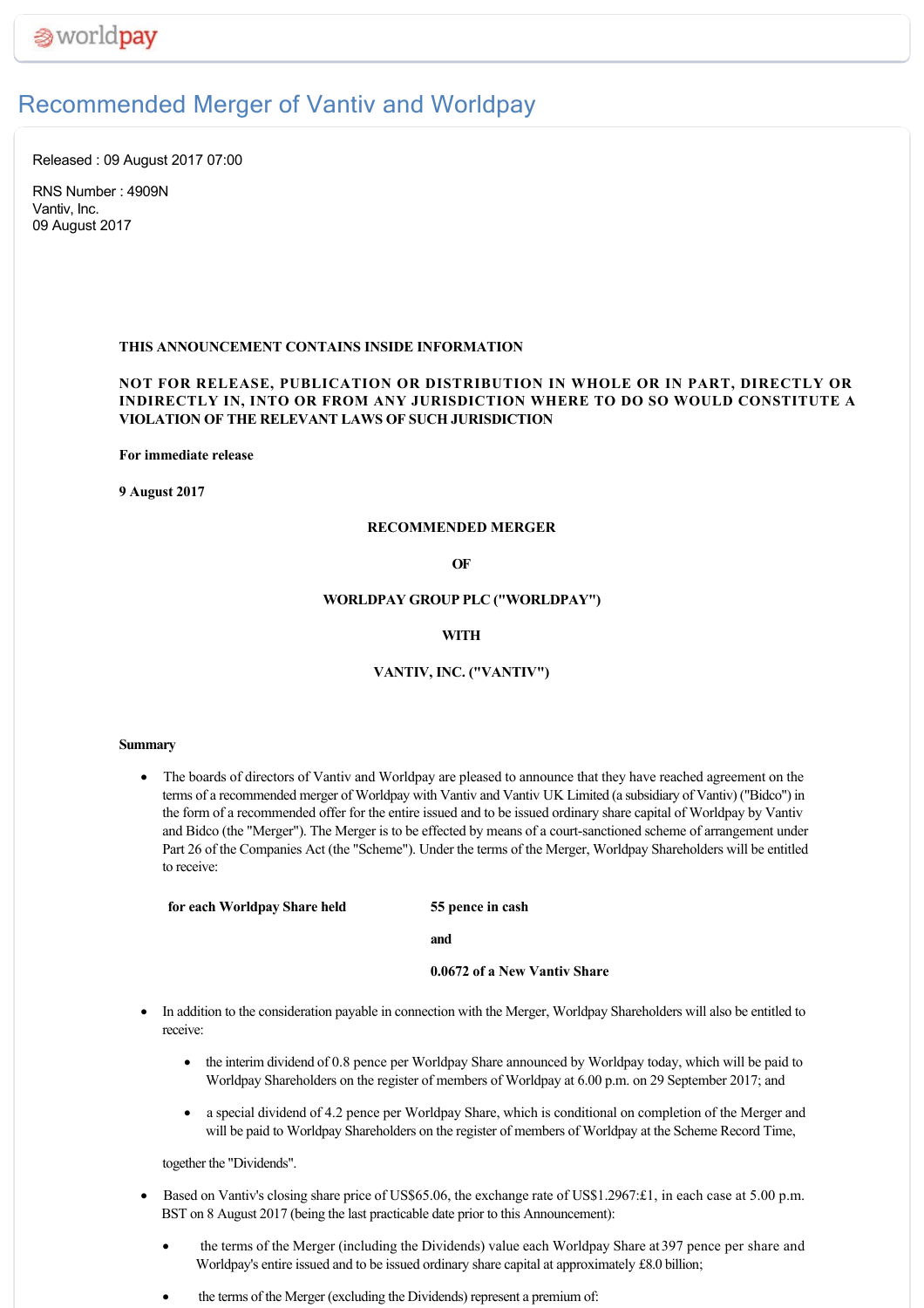- · approximately 22.7 per cent. to the Closing Price per Worldpay Share of 320 pence on 3 July 2017 (being the last Business Day before the commencement of the Offer Period);
- · approximately 24.6 per cent. to the Closing Price per Worldpay Share of 315 pence on 30 June 2017 (being the last Business Day prior to broad sector consolidation speculation);
- approximately 33.9 per cent. to the six-month volume weighted average price of 293 pence per Worldpay Share on 3 July 2017 (being the last Business Day before the commencement of the Offer Period); and
- approximately 63.4 per cent. to the IPO price of 240 pence per Worldpay Share;
- the terms of the Merger imply an enterprise value of Worldpay of approximately £9.3 billion (US\$12.0 billion); and
- the Combined Company will have a pro forma enterprise value of approximately £22.2 billion (US\$28.8) billion).
- · Upon completion of the Merger (assuming the Fifth Third Transaction completes), Worldpay Shareholders will own approximately 43 per cent., and Vantiv Shareholders will own approximately 57 per cent., of the Combined Company (on a fully diluted basis).
- · Vantiv will seek a secondary standard listing on the Main Market of the London Stock Exchange in relation to the New Vantiv Shares following completion of the Merger. In addition, the New Vantiv Shares will be authorised for primary listing on the New York Stock Exchange subject to official notice of issuance.
- · The Merger will include a Mix and Match Facility, as described in further detail in Section 15 of this Announcement.

### **Summary Strategic and Financial Rationale**

- The payments landscape is evolving rapidly. Merchants and consumers are continuously looking for new and innovative solutions to enable commerce as payments move into the digital world. The Combined Company will be a leading global omni-commerce payments provider and its enhanced capabilities will position it to better and more quickly address those merchants' evolving needs and to realise improved commercial outcomes for its clients by:
	- delivering a wider range of products and services to merchants on a global basis;
	- accelerating the rate of innovation by leveraging its industry-leading, efficient and highly scalable technology to accelerate the rate of product innovation;
	- deploying advanced analytics capabilities and value-added services combined with deep market knowledge and industry vertical expertise;
	- · operating in more countries and in more currencies; and
	- · offering acceptance across the broadest range of channels (in store, online, or over a mobile device).
- The Combined Company will be well-positioned to offer more innovative and flexible technology and payment solutions to merchants in a large and fast growing market, creating a strategic omni-commerce partner for merchants of all sizes across industries.

### *Creating a leading global payment provider to power omnicommerce*

- · Consumers continue to expect and demand more from merchants. The global consumer has become accustomed to transacting across the channels and in the geographies of their choosing in a way that is seamless, simple and secure.
- · Merchants therefore require a payments provider that is able to provide a comprehensive omnicommerce solution that can deliver a unified consumer experience on a global basis as well as the tools to help them manage and grow their businesses.
- By combining our respective strengths in integrated payments, eCommerce and traditional merchant offerings, the Combined Company will be able to enable commerce through a unified and global product suite that is in-store, online, mobile, multi-currency, and spanning geographies.

#### *Unique combination of scale and global presence*

- · The Combined Company will become a leading international eCommerce payment provider, a leading U.S. payment provider and a leading U.K. and European payment provider, processing approximately US\$1.5 trillion in payment volume and 40 billion transactions through more than 300 payment methods in 146 countries and 126 currencies, with a combined net revenue of over US\$3.2 billion (on a pro forma basis, assuming the Merger had completed on 31 December 2016).
- · This will allow the Combined Company to deliver local expertise on a global basis by transferring solutions across geographies to better serve clients in similar vertical markets. Importantly, the Combined Company will be a leading payment provider with expertise in and outside of the U.S., positioning it to serve the complex needs of businesses globally.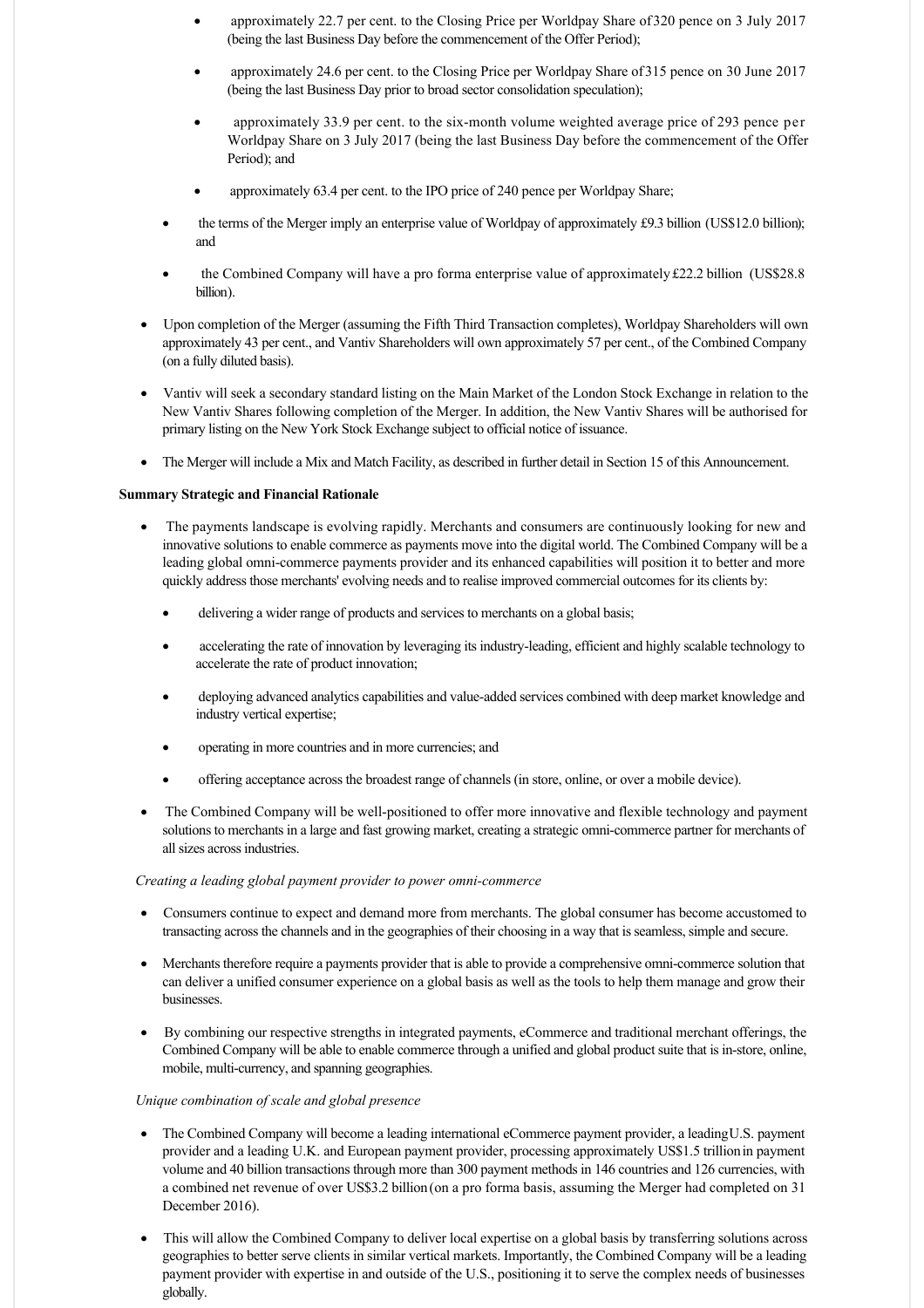The Combined Company will benefit from enhanced economies of scale, leveraging its combined operations, technology infrastructure and data and analytics capabilities to deliver services that are cost efficient and provide superior value to clients.

# *Ability to capitalise on strategic and high-growth verticals*

- Completion of the Merger will bring together two complementary partners to create a market leader in payment technology, positioned to capitalise on strategic and high-growth verticals in the most attractive global markets.
- · The Merger will create a leading global eCommerce provider by adding Worldpay's leading global eCommerce capabilities to Vantiv's existing U.S. eCommerce capabilities.
- · The Merger will also enable the Combined Company to export Vantiv's integrated payments technological knowhow and capabilities to Worldpay's global merchant base.
- · The Merger will enhance the ability of the Combined Company to strengthen and extend its capabilities into attractive and high growth vertical markets such as B2B, digital and healthcare payments, taking advantage of the secular growth driven by increasing card adoption. For example, the Combined Company will be able to faster deploy Vantiv's B2B enterprise payment capabilities into their largely untapped and combined customer base.
- The Merger will also provide the ability for the Combined Company to extend its capabilities into new and high-growth emerging markets.

# *Integrated technology platforms built for innovation and to manage complexity*

- The Combined Company will have complementary technology assets that will provide a strong, integrated foundation for innovation and growth, enabled by Vantiv's agile and scalable U.S. platform and Worldpay's flexible, next generation global platform.
- The Merger will enhance the ability of the Combined Company to serve domestic and global markets, and the Combined Company is also expected to benefit from a reduction in capital expenditure by harmonising Vantiv's and Worldpay's U.S. technology platforms.
- · These U.S. and global technology platforms will be developed, secured and optimised by one of the industry's largest pools of engineering and technology talent.

# *Powerful business model and financial profile*

- · The Combined Company will benefit from an attractive business model and financial profile, the hallmarks of which are recurring revenue, scalability and significant operating margins.
- · On a pro forma basis, assuming the Merger had completed on 31 December 2016, the Combined Company would have US\$1.5 billion of adjusted EBITDA, an EBITDA margin of 48 per cent, and free cash flow generation of over US\$1.0 billion with 78 per cent. free cash flow conversion. The Merger is expected to be modestly dilutive to Vantiv's pro forma adjusted net income per share in 2018, and accretive to Vantiv's pro forma adjusted net income per share in 2019 and thereafter.
- When coupled with an industry-leading margin profile and operating scale efficiencies, the Combined Company will be able to realise margin expansion opportunities and generate high levels of free cash flow and create ample flexibility for it to deploy capital strategically and drive value for shareholders, including pursuing acquisition opportunities that will extend the Combined Company's capabilities into new markets and segments.
- It is expected that the Combined Company, with its strong credit profile and attractive cash flow, will seek to reduce leverage on a consistent basis over the medium term, including a target of delevering to a 4.0x debt to EBITDA leverage ratio over the next 12-18 months.

# *Cost synergies will deliver significant value creation*

- · Vantiv believes that the Merger will generate synergies that could not be achieved independently of the Merger and which will lead to substantial value creation for all shareholders.
- Vantiv anticipates that the Merger will result in annual recurring pre-tax cost synergies of approximately US\$200 million. The synergies are expected to be fully realised by the end of the third year following completion of the Merger.
- The Combined Company is expected to incur one-off restructuring and integration costs of approximately US\$330 million. The majority of these costs will be incurred by the end of the second year following completion of the Merger.

# *Capitalise on our respective strengths to drive revenue opportunities*

- · Completion of the Merger will position the Combined Company to drive revenue opportunities to capitalise on prospects in high growth and attractive market segments, although these cannot be quantified for reporting under the Code at this time.
- · The Combined Company will pursue revenue opportunities in the following areas:
	- · Adding Worldpay's leading global eCommerce capabilities to Vantiv's existing U.S. eCommerce capabilities.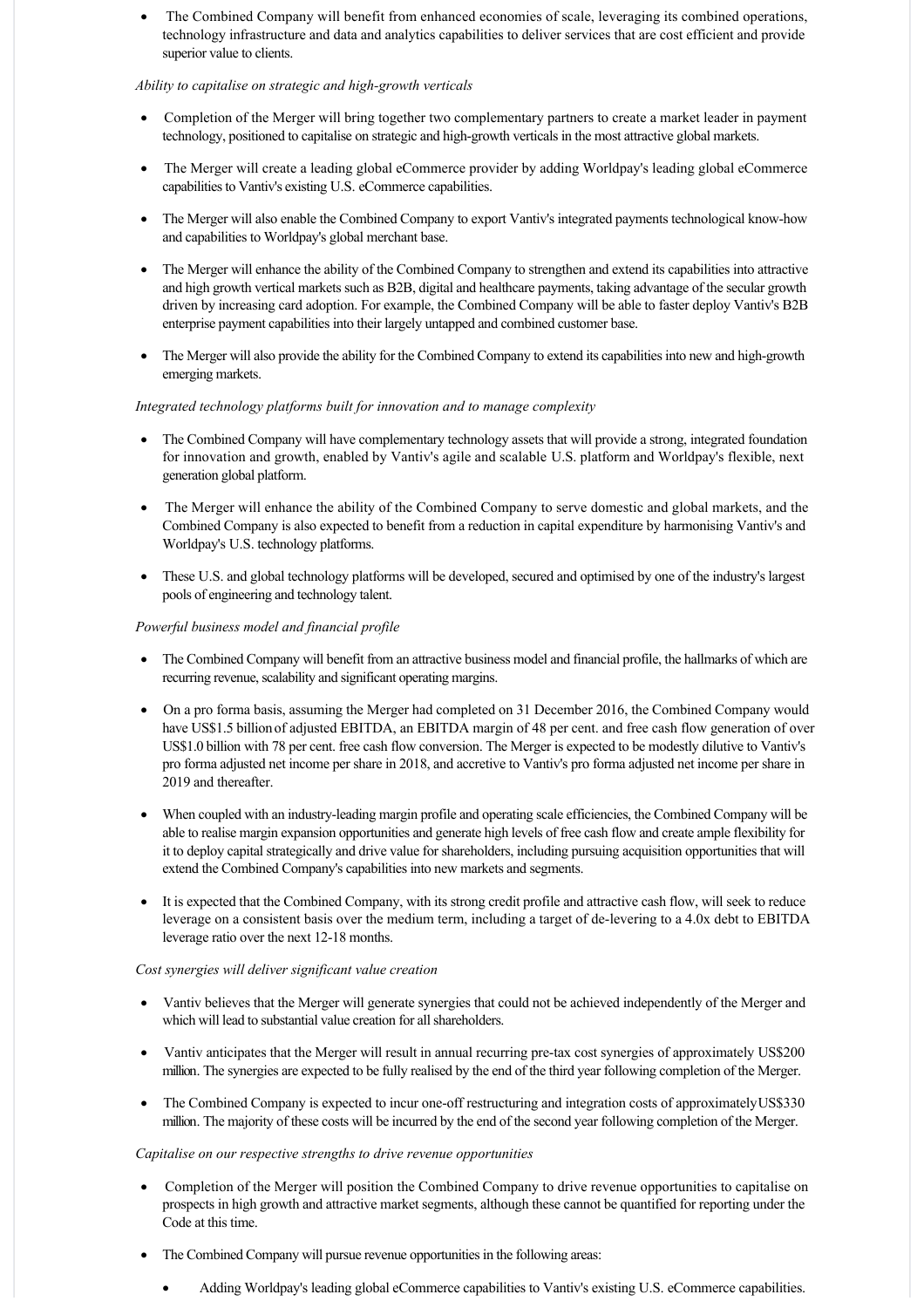This will establish a leading global eCommerce platform with cross-selling opportunities.

- · Transferring Vantiv's integrated payments technological knowhow and capabilities to Worldpay's global merchant base.
- Strengthening and extending capabilities into new and attractive vertical markets through, for example, faster deployment of Vantiv's B2B enterprise payment capabilities.

# **The Combined Company**

- · Following completion of the Merger, Cincinnati, Ohio will become the Combined Company's global and corporate headquarters and London, U.K. will become its international headquarters. The Combined Company will be named "Worldpay".
- · In order to ensure a successful and smooth integration, the Combined Company will be led by Charles Drucker as Executive Chairman and CoCEO. Reporting to Mr. Drucker will be Philip Jansen as CoCEO and Stephanie Ferris as CFO. Additional members of the Combined Company's executive team reporting to Mr. Drucker and Mr. Jansen will be announced at a later date.
- · The board of the Combined Company will consist of five Worldpay directors and eight Vantiv directors. Sir Michael Rake will be the lead director of the board of the Combined Company and Jeffrey Stiefler will continue to serve on the board of the Combined Company in a non-executive position.

# **Recommendations**

- · The Vantiv Directors have approved the Merger and intend to recommend that Vantiv Shareholders vote in favour of the issuance of New Vantiv Shares in connection with the Merger.
- · **The Worldpay Directors, who have been so advised by Goldman Sachs as to the financial terms of the Merger, consider the terms of the Merger to be fair and reasonable. In providing its advice to the Worldpay Directors, Goldman Sachs has taken into account the commercial assessments of the Worldpay Directors.**
- · **Barclays has also provided financial and corporate broking advice to the Worldpay Directors in relation to the Merger.**
- · **The Worldpay Directors intend to recommend unanimously that Worldpay Shareholders vote or procure votes in favour of the resolutions relating to the Scheme at the Meetings or in the event that the Merger is implemented by way of a Takeover Offer, Worldpay Shareholders accept or procure acceptance of the Takeover Offer, as the Worldpay Directors have each irrevocably undertaken to do in respect of their entire beneficial holdings of 21,056,283 Worldpay Shares, in aggregate, representing approximately 1.05 per cent. of the issued ordinary share capital of Worldpay.**

# **General**

- · It is intended that the Merger will be implemented by means of the Scheme, further details of which are contained in the full text of this Announcement and will be set out in the Scheme Document. However, Vantiv reserves the right, with the consent of the Panel and Worldpay (or, in certain circumstances, without the consent of Worldpay), in each case subject to the terms of the Cooperation Agreement, to implement the Merger by way of a Takeover Offer.
- The Merger will be subject to the Conditions and certain further terms set out in Appendix I, including, among other things: (i) the approval of Worldpay Shareholders at the Court Meeting and the passing of the resolutions relating to the Scheme by Worldpay Shareholders at the General Meeting, (ii) the sanction of the Scheme by the Court, (iii) the Scheme becoming Effective no later than the Long Stop Date, (iv) the issuance of the New Vantiv Shares in connection with the Merger being duly approved by the affirmative vote of the majority of the votes cast at the Vantiv Shareholders' Meeting, and (v) the receipt of certain required antitrust, regulatory and other approvals. In order to become Effective, the Scheme must be approved by a majority in number representing not less than 75 per cent. in value of the Worldpay Shareholders (or the relevant class or classes thereof, if applicable) in each case present, entitled to vote and voting, either in person or by proxy, at the Court Meeting and at any separate class meeting which may be required by the Court or at any adjournment of such meeting.
- · Vantiv reserves the right to reduce the consideration payable in respect of each Worldpay Share under the terms of the Merger to the extent that the Dividends exceed 5 pence per Worldpay Share in aggregate. If any dividend or other distribution is announced, declared, made, payable or paid in respect of the Worldpay Shares on or after the date of this Announcement and prior to the Effective Date, other than the Dividends, Vantiv reserves the right to reduce the consideration payable in respect of each Worldpay Share by the amount of all or part of any such dividend or other distribution.
- · Further details of the Merger will be contained in the Scheme Document which is intended to be posted to Worldpay Shareholders along with notices of the Court Meeting and General Meeting and the Forms of Proxy as soon as practicable and at or around the same time as the mailing of the Vantiv Proxy Statement. Subject to certain restrictions relating to persons resident in Restricted Jurisdictions, the Scheme Document will also be made available on Vantiv's website www.vantiv.com and Worldpay's website www.worldpay.com.
- The Scheme is expected to become Effective in early 2018, subject to the satisfaction or waiver of the Conditions set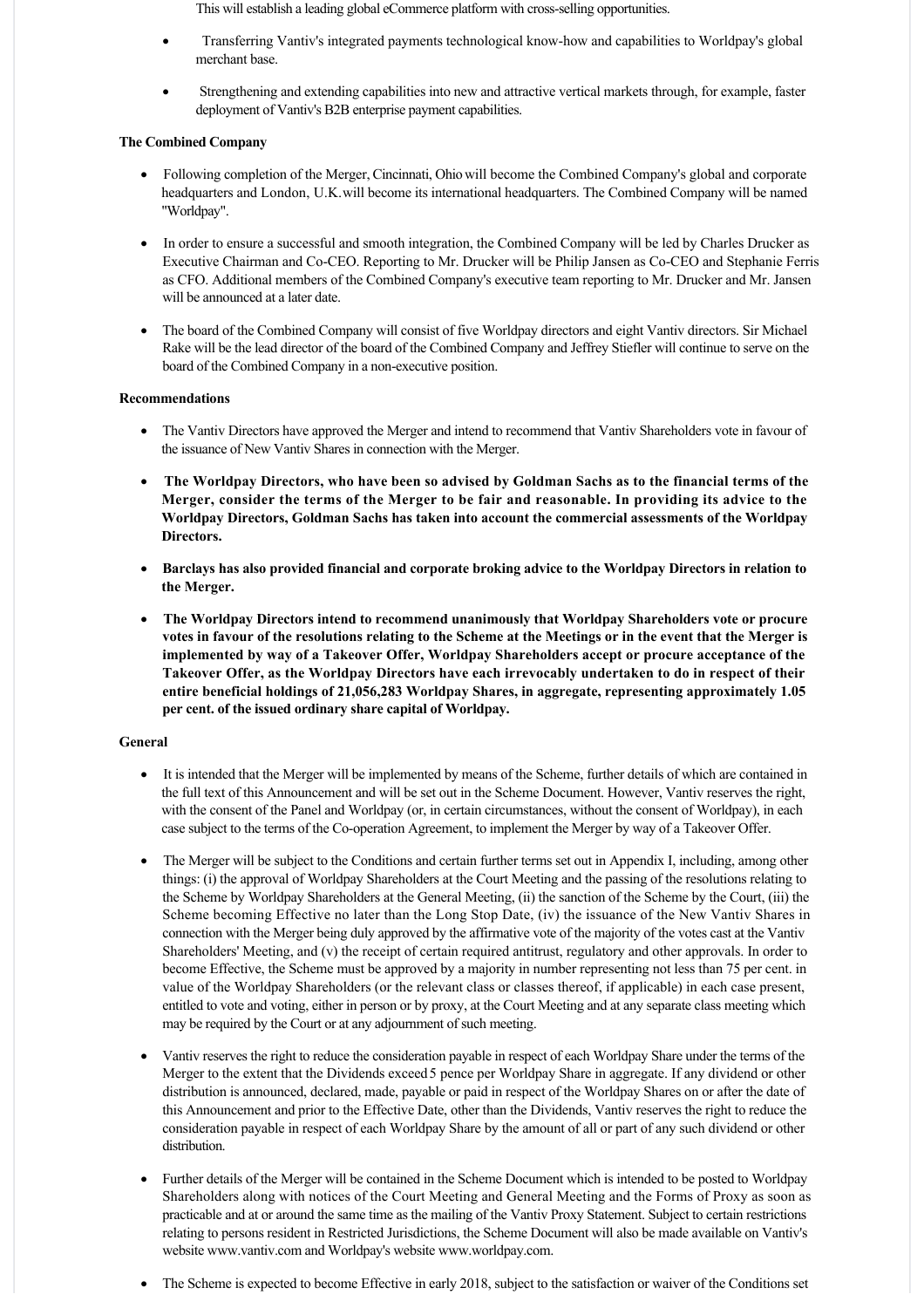out in Appendix I.

- No offer is being made by Vantiv and/or Bidco for any or all of the non-voting redeemable contingent value right shares with a par value of £1.8475 each in the capital of Worldpay.
- · Commenting on the Merger, Charles Drucker, President and Chief Executive Officer of Vantiv, said:

*"This is a powerful combination that is strategically compelling for both companies. It joins two highly complementary businesses, and will allow us to achieve even more together than either organisation could accomplish on its own. Our business will have multiple opportunities to enhance its leading growth profile, driven by our global eCommerce capabilities, the strength of our people and their consistent focus on execution. Our combined company will have unparalleled scale, a comprehensive suite of solutions, and the worldwide reach to make us the payments industry global partner of choice."*

· Commenting on the Merger, Philip Jansen, Chief Executive Officer of Worldpay, said:

*"This is a merger of two world class payment companies, which will create a global omnicommerce leader, with substantial opportunities to capitalise on the rapid evolution of payments. The growth of eCommerce and the way consumers expect to transact is increasing complexity for businesses around the world. Our unique combination of scale, innovation, technology and global presence will mean that we can offer more payment solutions to businesses, whether large or small, global or local, enabling them to meet consumers' increasing demands and helping them prosper."*

# **This summary should be read in conjunction with, and is subject to, the full text of this Announcement (including its appendices).**

**The Merger will be subject to the Conditions set out in Appendix I, and to the full terms and conditions which will be set out in the Scheme Document. Appendix II contains the bases and sources of certain information used in this Announcement. Appendix III contains details of the irrevocable undertakings received in relation to the Merger that are referred to in this Announcement. Appendix IV contains details and bases of belief of the anticipated quantified financial benefits of the Merger and of the related reports from Vantiv's reporting accountants, Deloitte, and its financial advisers, Morgan Stanley and Credit Suisse. Appendix V contains the Vantiv Profit Forecast, and the assumptions, basis of preparation and the Vantiv Directors' confirmation relating thereto. Appendix VI contains definitions of certain terms used in this Announcement.**

**For the purposes of Rule 28 of the Code, the Quantified Financial Benefits Statement contained in this Announcement is the responsibility of Vantiv and the Vantiv Directors. Each of Deloitte, Morgan Stanley and Credit Suisse has given and not withdrawn its consent to the publication of its respective report in this Announcement in the form and context in which it is included.**

### **Investor Calls**

Joint investor conference calls regarding the Merger and Vantiv's and Worldpay's respective earnings results will take place on 9 August 2017, at the following times:

• Conference Call  $1 - 9:00$  a.m. BST  $/ 4:00$  a.m. EDT

United Kingdom (Local): 020 3059 8125 United States (Local): +1 724 928 9460 United States (Toll Free): +1 855 442 0877 All other locations: + 44 20 3059 8125 Reference Conference Code: U.K. Analyst Call

Conference Call 2 - 1:00 p.m. BST / 8:00 a.m. EDT

United Kingdom (Local): 020 3059 8125 United States (Local): +1 724 928 9460 United States (Toll Free): +1 855 442 0877 Reference Conference Code: U.S. Analyst Call

Live webcasts of the conference calls, including presentation, can be found in the investor relations sections of Vantiv's and Worldpay's respective websites.

#### **Enquiries**

#### **Vantiv**

| Nathan Rozof, Investor Relations            | $+15139004811$ |
|---------------------------------------------|----------------|
| Andrew Ciafardini, Corporate Communications | $+15139005308$ |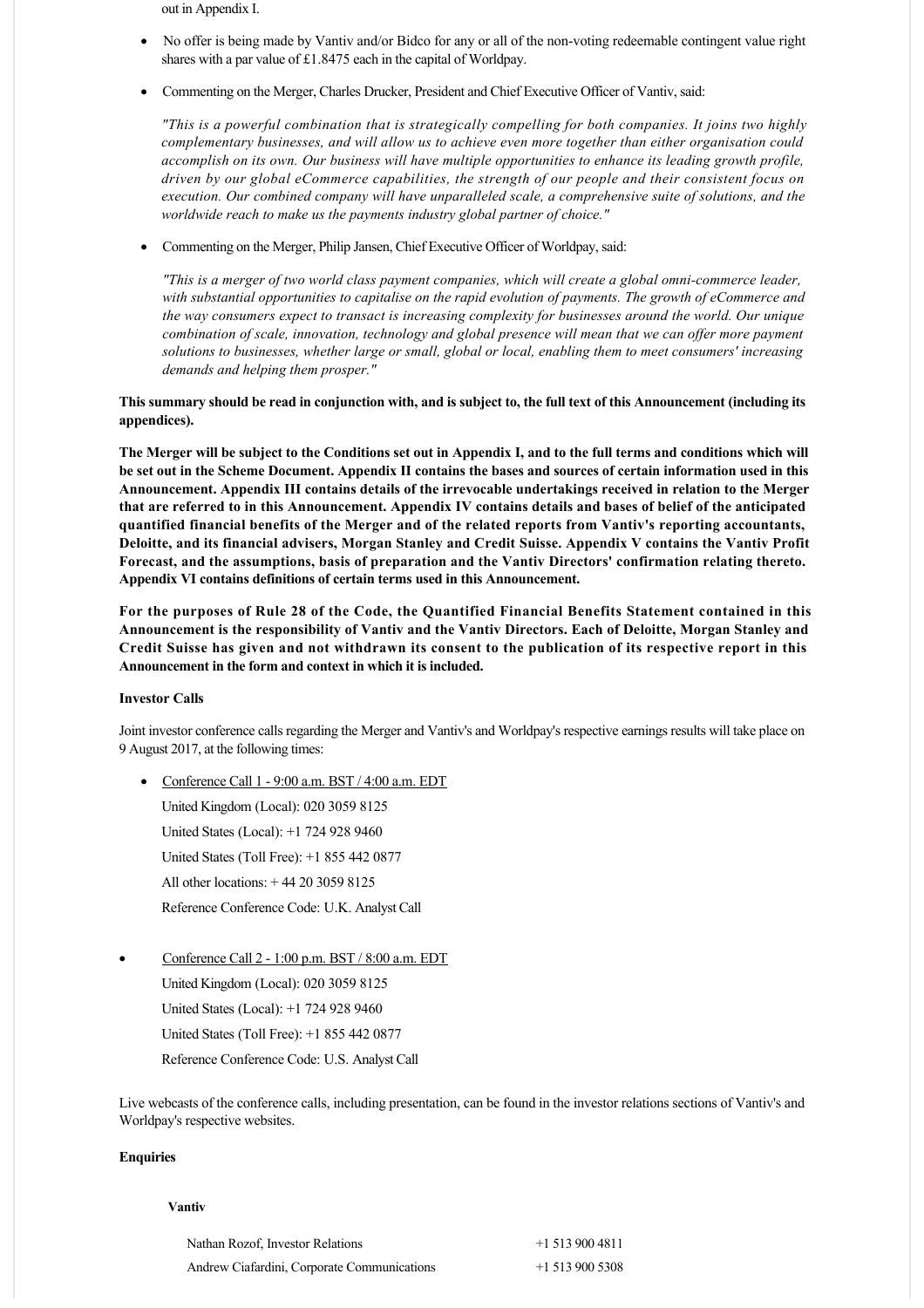| Morgan Stanley (Financial adviser to Vantiv) |  |
|----------------------------------------------|--|
| Seth Bergstein                               |  |
| Brad Whitman                                 |  |
| Colm Donlon                                  |  |

Matthew Jarman

### **Credit Suisse (Financial adviser to Vantiv)**

| Brian Gudofsky | $+1$ 212 325 2000     |
|----------------|-----------------------|
| Steven Geller  | $+44(0)$ 207 888 8888 |
| Joe Hannon     |                       |
| Kyle Fry       |                       |

+1 212 761 4000 +44 (0) 207 425 8000

# **Smithfield (PR adviser to Vantiv)**

| John Kiely      | $+44(0)$ 203 047 2538 |
|-----------------|-----------------------|
| Vikki Kosmalska | $+44(0)$ 203 047 2539 |

### **Worldpay**

| Charles King, Investor Relations Director     | $+44(0)$ 203 664 6171 |
|-----------------------------------------------|-----------------------|
| Claire Hardy, Head of External Communications | $+44(0)$ 203 664 4902 |

### **Goldman Sachs (Financial adviser to Worldpay)**

| Anthony Gutman                    | $+44(0)$ 207 774 1000 |
|-----------------------------------|-----------------------|
| Stephen Considine                 |                       |
| Owain Evans                       |                       |
| Charlie Lytle (corporate broking) |                       |

### **Barclays (Financial adviser to Worldpay)**

| Richard Taylor                           | $+44(0)$ 207 623 2323 |
|------------------------------------------|-----------------------|
| Matthew Smith                            |                       |
| Alisdair Gayne (corporate broking)       |                       |
| Robert Mayhew (corporate broking)        |                       |
| <b>Finsbury (PR adviser to Worldpay)</b> |                       |

| James Murgatroyd | $+44(0)$ 207 251 3801 |
|------------------|-----------------------|
| Andrew Hughes    |                       |

# *Important notices relating to financial advisors*

*Morgan Stanley, which is authorised by the Prudential Regulation Authority and regulated by the Financial Conduct Authority and the Prudential Regulation Authority in the United Kingdom, is acting exclusively as financial adviser to Vantiv and Bidco and no one else in connection with the Merger. In connection with such matters, Morgan Stanley, its affiliates and their respective directors, officers, employees and agents will not regard any other person as their client, nor will they be responsible to anyone other than Vantiv and Bidco for providing the protections afforded to clients of Morgan Stanley nor for providing advice in connection with the Merger, the contents of this Announcement or any matter referred to herein.*

*Credit Suisse, which is authorised by the PRA and regulated by the FCA and the PRA in the United Kingdom, is acting as financial adviser exclusively for Vantiv and Bidco and no one else in connection with the matters set out in this Announcement and will not be responsible to any person other than Vantiv and Bidco for providing the protections afforded to clients of Credit Suisse, nor for providing advice in relation to the content of this Announcement or any matter referred to herein. Neither Credit Suisse nor any of its subsidiaries, branches or affiliates owes or accepts any duty, liability or responsibility whatsoever (whether direct or indirect, whether in contract, in tort, under statute or otherwise) to any person who is not a client of Credit Suisse in connection with this Announcement, any statement contained herein or otherwise.*

*Goldman Sachs, which is authorised by the Prudential Regulation Authority and regulated by the FCA and the Prudential Regulation Authority in the U.K. is acting exclusively for Worldpay and no one else in connection with the Merger or any other matter referred to in this Announcement and will not be responsible to anyone other than Worldpay for providing the protections afforded to clients of Goldman Sachs, or for providing*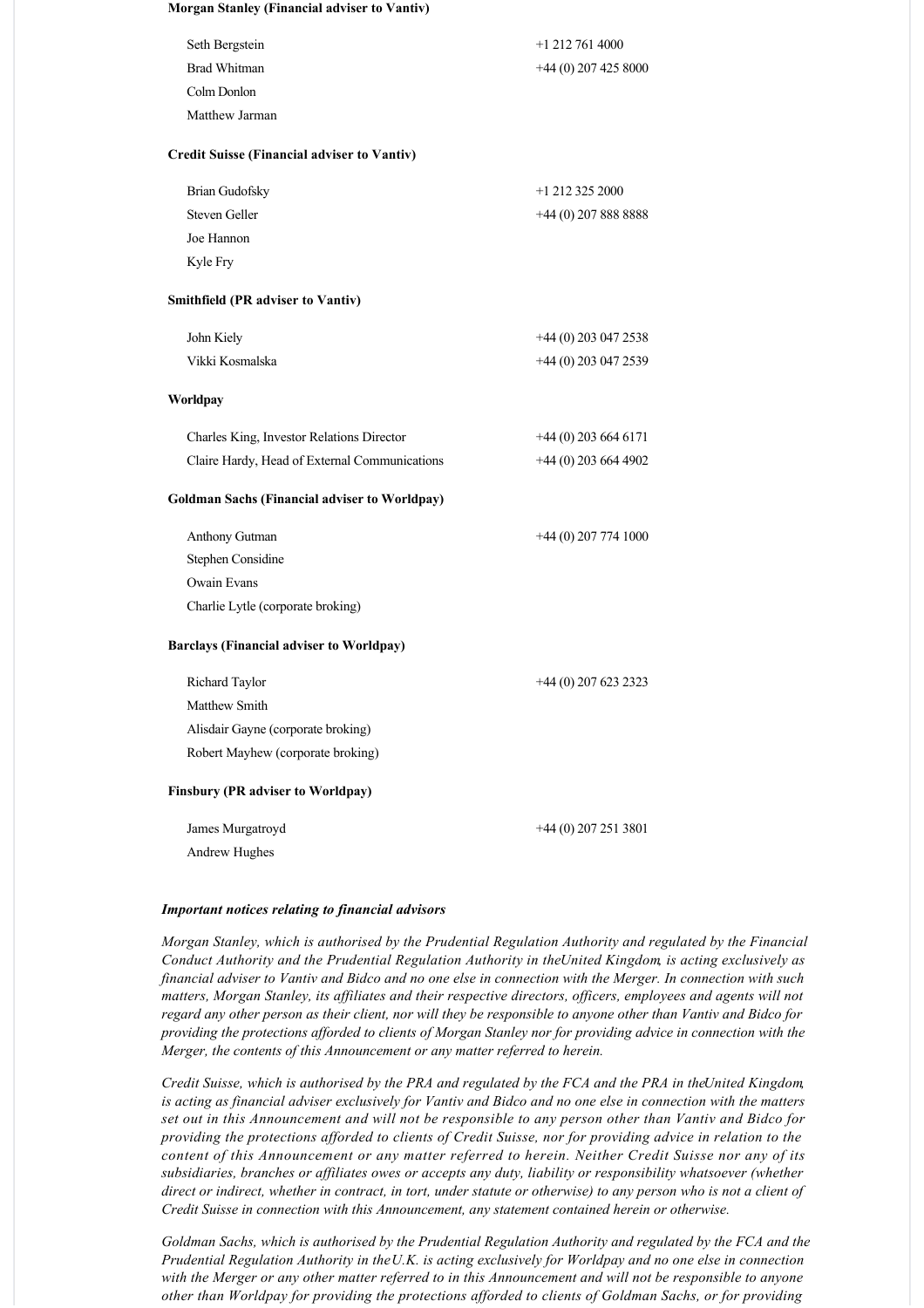*advice in relation to the Merger or any other matters referred to in this Announcement.*

*Barclays, which is authorised by the Prudential Regulation Authority and regulated in the United Kingdom by the Financial Conduct Authority and the Prudential Regulation Authority, is acting exclusively for Worldpay and no one else in connection with the Merger or any other matter referred to in this Announcement and will not be responsible to anyone other than Worldpay for providing the protections afforded to clients of Barclays nor for providing advice in relation to the Merger or any other matter referred to in this Announcement.*

#### *Further Information*

*This Announcement is for information purposes only and is not intended to and does not constitute, or form any part of, an offer to sell or an invitation to purchase or subscribe for any securities or the solicitation of any vote or approval in any jurisdiction pursuant to the Merger or otherwise. The Merger will be made solely by the Scheme Document (or in the event that the Merger is to be implemented by means of a Takeover Offer, the offer document), which will contain the full terms and conditions of the Merger, including details of how to vote in respect of the Scheme. Any voting decision or response in relation to the Merger should be made solely on the basis of the Scheme Document.*

*This Announcement does not constitute a prospectus or a prospectus equivalent document.*

*This Announcement has been prepared for the purpose of complying with English law and the Code and the information disclosed may not be the same as that which would have been disclosed if this Announcement had been prepared in accordance with the laws of jurisdictions outside England.*

### *Overseas Shareholders*

*The release, publication or distribution of this Announcement in jurisdictions other than the United Kingdom may be restricted by law and therefore any persons who are subject to the laws of any jurisdiction other than the United Kingdom (including Restricted Jurisdictions) should inform themselves about, and observe, any applicable legal or regulatory requirements. In particular, the ability of persons who are not resident in the United Kingdom or who are subject to the laws of another jurisdiction to vote their Worldpay Shares in respect of the Scheme at the Court Meeting, or to execute and deliver Forms of Proxy appointing another to vote at the Court Meeting on their behalf, may be affected by the laws of the relevant jurisdictions in which they are located or to which they are subject. Any failure to comply with applicable legal or regulatory requirements of any jurisdiction may constitute a violation of securities laws in that jurisdiction. This Announcement has been prepared for the purpose of complying with English law and the Code and the information disclosed may not be the same as that which would have been disclosed if this Announcement had been prepared in accordance with the laws of jurisdictions outside England.*

*Copies of this Announcement and any formal documentation relating to the Merger are not being, and must not be, directly or indirectly, mailed or otherwise forwarded, distributed or sent in or into or from any Restricted Jurisdiction or any jurisdiction where to do so would constitute a violation of the laws of such jurisdiction and persons receiving such documents (including custodians, nominees and trustees) must not mail or otherwise forward, distribute or send them in or into or from any Restricted Jurisdiction. Doing so may render invalid any related purported vote in respect of acceptance of the Merger.*

*If the Merger is implemented by way of a Takeover Offer (unless otherwise permitted by applicable law and regulation), the Takeover Offer may not be made, directly or indirectly, in or into or by use of the mails or any other means or instrumentality (including, without limitation, facsimile, email or other electronic transmission, telex or telephone) of interstate or foreign commerce of, or any facility of a national, state or other securities exchange of any Restricted Jurisdiction and the Merger will not be capable of acceptance by any such use, means, instrumentality or facilities or from within any Restricted Jurisdiction.*

*Further details in relation to Worldpay Shareholders in overseas jurisdictions will be contained in the Scheme Document.*

#### *Notice to U.S. investors in Worldpay*

*The Merger relates to the shares of an English company and is being made by means of a scheme of arrangement provided for under Part 26 of the Companies Act. The Merger, implemented by way of a scheme of arrangement is not subject to the tender offer rules or the proxy solicitation rules under the U.S. Exchange Act, as amended. Accordingly, the Merger is subject to the disclosure requirements and practices applicable to a scheme of arrangement involving a target company in England listed on the London Stock Exchange, which differ from the disclosure requirements of U.S. tender offer and proxy solicitation rules. If, in the future, Vantiv exercises its right to implement the Merger by way of a Takeover Offer and determines to extend the Takeover Offer into the U.S., the Merger will be made in compliance with applicable U.S. laws and regulations.*

*The New Vantiv Shares to be issued pursuant to the Merger have not been registered under the U.S. Securities Act, and may not be offered or sold in the U.S. absent registration or an applicable exemption from the registration requirements of the U.S. Securities Act. The New Vantiv Shares to be issued pursuant to the Merger will be issued pursuant to the exemption from registration provided by Section 3(a)(10) under the U.S. Securities Act. If, in the future, Vantiv exercises its right to implement the Merger by way of a Takeover Offer or otherwise in a manner that is not exempt from the registration requirements of the U.S. Securities Act, it will file a registration statement with the SEC that will contain a prospectus with respect to the issuance of*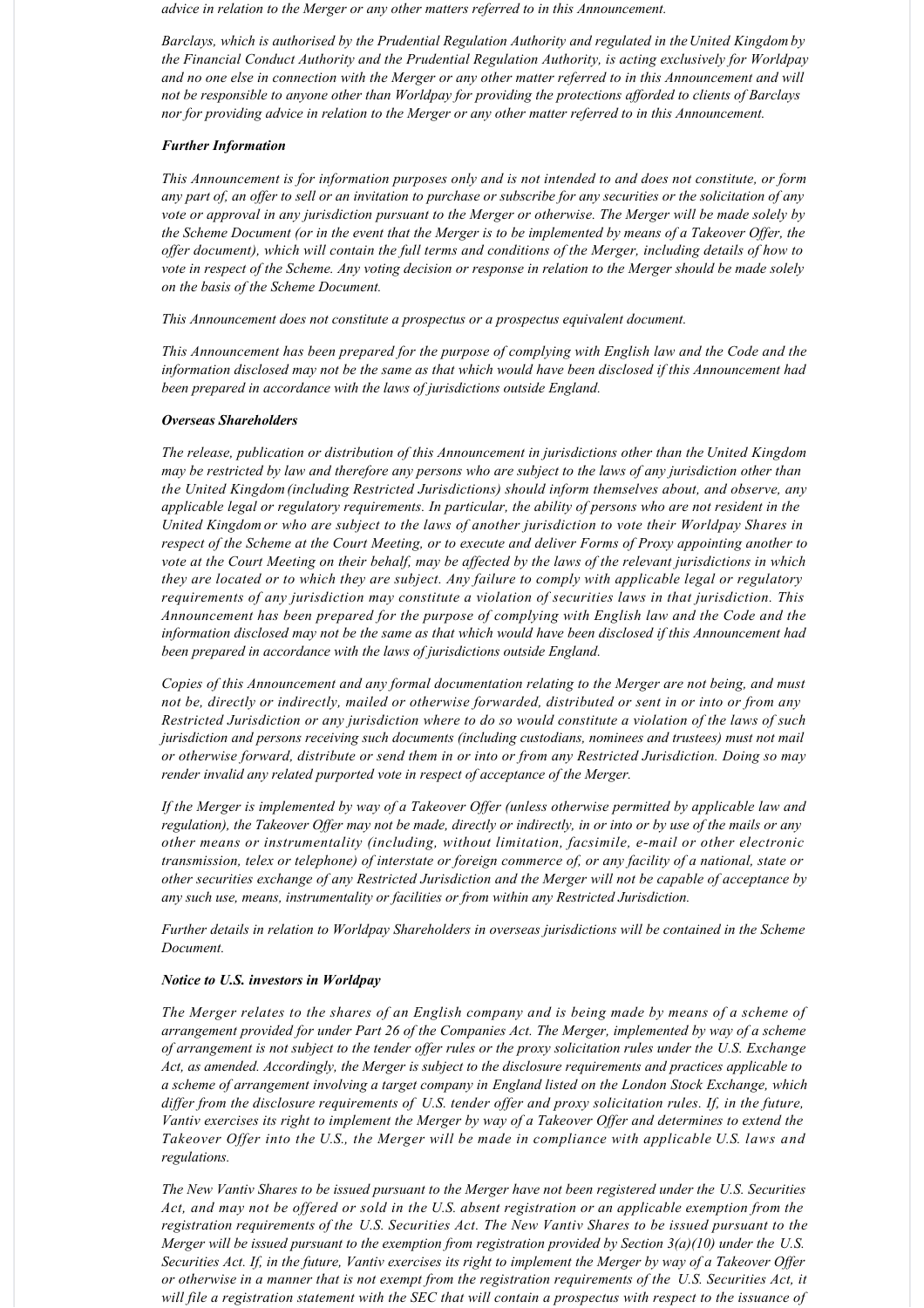*New Vantiv Shares. In this event, Worldpay Shareholders are urged to read these documents and any other relevant documents filed with the SEC, as well as any amendments or supplements to those documents, because they will contain important information, and such documents will be available free of charge at the SEC's website at www.sec.gov or by directing a request to Vantiv's contact for enquiries identified above.*

*Neither the SEC nor any U.S. state securities commission has approved or disapproved of the New Vantiv Shares to be issued in connection with the Merger, or determined if this Announcement is accurate or complete. Any representation to the contrary is a criminal offence in the U.S.*

*Worldpay is incorporated under the laws of England and Wales. In addition, some of its officers and directors reside outside the U.S., and some or all of its assets are or may be located in jurisdictions outside the U.S. Therefore, investors may have difficulty effecting service of process within the U.S. upon those persons or recovering against Worldpay or its officers or directors on judgments of U.S. courts, including judgments based upon the civil liability provisions of the U.S. federal securities laws. It may not be possible to sue Worldpay or its officers or directors in a nonUS court for violations of the U.S. securities laws.*

#### *Forward Looking Statements*

This Announcement contains certain forward-looking statements with respect to Vantiv, Bidco and Worldpay. *These forwardlooking statements can be identified by the fact that they do not relate only to historical or current facts. Forwardlooking statements often use words such as "anticipate", "target", "expect", "estimate", "intend", "plan", "goal", "believe", "aim", "will", "may", "would", "could" or "should" or other words of similar meaning or the negative thereof. Forward-looking statements include statements relating to the following: (i) future capital expenditures, expenses, revenues, economic performance, financial conditions, dividend policy, losses and future prospects, (ii) business and management strategies and the expansion and growth of the operations of the Vantiv Group or the Worldpay Group, and (iii) the effects of government regulation on the business of the Vantiv Group or the Worldpay Group. There are many factors which could cause actual results to differ materially from those expressed or implied in forward looking statements. Among such factors are changes in the global, political, economic, business, competitive, market and regulatory forces, future exchange and interest rates, changes in tax rates and future business combinations or disposals.*

*These forwardlooking statements are based on numerous assumptions regarding the present and future business strategies of such persons and the environment in which each will operate in the future. By their nature, these forward-looking statements involve known and unknown risks, uncertainties because they relate to events and depend on circumstances that will occur in the future. The factors described in the context of such forwardlooking statements in this Announcement may cause the actual results, performance or achievements of any such person, or industry results and developments, to be materially different from any* results, performance or achievements expressed or implied by such forward-looking statements. No assurance *can be given that such expectations will prove to have been correct and persons reading this Announcement are therefore cautioned not to place undue reliance on these forwardlooking statements which speak only as at the date of this Announcement. All subsequent oral or written forwardlooking statements attributable to Vantiv, Bidco or Worldpay or any persons acting on their behalf are expressly qualified in their entirety by the cautionary statement above. None of Vantiv, Bidco or Worldpay undertakes any obligation to update publicly or revise forwardlooking statements, whether as a result of new information, future events or otherwise, except to the extent legally required.*

#### *No profit forecasts or estimates*

*The Vantiv Profit Forecast is a profit forecast for the purposes of Rule 28 of the Code. The Vantiv Profit Forecast, the assumptions and basis of preparation on which the Vantiv Profit Forecast is based and the Vantiv Directors' confirmation, as required by Rule 28.1 of the Code, are set out in Appendix V.*

*Other than in respect of the Vantiv Profit Forecast, no statement in this Announcement is intended as a profit forecast or estimate for any period and no statement in this Announcement should be interpreted to mean that earnings or earnings per ordinary share, for Vantiv or Worldpay, respectively for the current or future financial years would necessarily match or exceed the historical published earnings or earnings per ordinary share for Vantiv or Worldpay, respectively.*

#### *Quantified Financial Benefits Statement*

*Statements of estimated cost savings and synergies relate to future actions and circumstances which, by their nature, involve risks, uncertainties and contingencies. As a result, the cost savings and synergies referred to in the Quantified Financial Benefits Statement may not be achieved, may be achieved later or sooner than estimated, or those achieved could be materially different from those estimated. No statement in the Quantified Financial Benefits Statement, or this Announcement generally, should be construed as a profit forecast (other than the Vantiv Profit Forecast) or interpreted to mean that the Combined Company's earnings in the first full year following the Effective Date of the Scheme, or in any subsequent period, would necessarily match or be greater than or be less than those of Worldpay and/or Vantiv for the relevant preceding financial period or any other period. For the purposes of Rule 28 of the Code, the Quantified Financial Benefits Statement contained in this Announcement is the responsibility of Vantiv and the Vantiv Directors.*

### *Publication on website*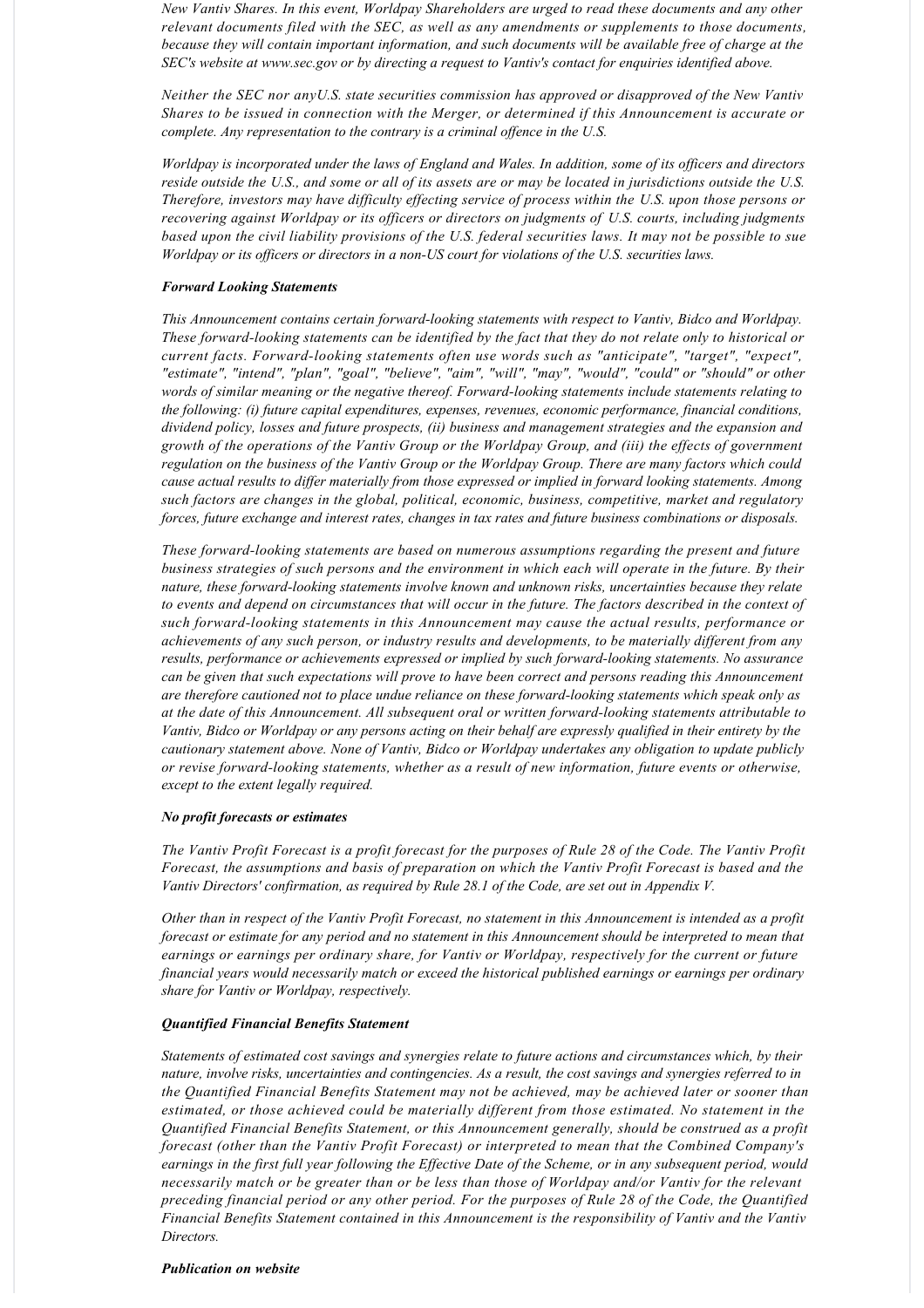*A copy of this Announcement and the documents required to be published pursuant to Rule 26.1 and Rule 26.2 of the Code will be made available (subject to certain restrictions relating to persons resident in Restricted Jurisdictions), on Worldpay's website at www.worldpay.com and on Vantiv's website at www.vantiv.com by no later than 12 noon London time on 10 August 2017.*

*Neither the contents of these websites nor the content of any other website accessible from hyperlinks on such websites is incorporated into, or forms part of, this Announcement.*

### *Requesting hard copy documents*

*In accordance with Rule 30.3 of the Code, a person so entitled may request a copy of this Announcement (and any information incorporated into it by reference to another source) in hard copy form free of charge. A person may also request that all future documents, announcements and information sent to that person in relation to the Merger should be in hard copy form. For persons who have received a copy of this Announcement in electronic form or via a website notification, a hard copy of this Announcement will not be sent unless so requested from either Worldpay by contacting Worldpay on +44 20 3664 5777 or Vantiv by contacting Danielle Pointing at Morgan Stanley on +44 20 7425 9523, as appropriate.*

### *Information relating to Worldpay Shareholders*

*Please be aware that addresses, electronic addresses and certain other information provided by Worldpay Shareholders, persons with information rights and other relevant persons for the receipt of communications from Worldpay may be provided to Vantiv during the Offer Period as required under Section 4 of Appendix 4 of the Code to comply with Rule 2.11(c) of the Code.*

# *Rounding*

*Certain figures included in this Announcement have been subjected to rounding adjustments. Accordingly, figures shown for the same category presented in different tables may vary slightly and figures shown as totals in certain tables may not be an arithmetic aggregation of the figures that precede them.*

#### *Disclosure Requirements of the Code*

*Under Rule 8.3(a) of the Code, any person who is interested in one per cent. or more of any class of relevant securities of an offeree company or of any securities exchange offeror (being any offeror other than an offeror in respect of which it has been announced that its offer is, or is likely to be, solely in cash) must make an Opening Position Disclosure following the commencement of the Offer Period and, if later, following the announcement in which any securities exchange offeror is first identified.*

*An Opening Position Disclosure must contain details of the person's interests and short positions in, and rights to subscribe for, any relevant securities of each of (i) the offeree company and (ii) any securities exchange offeror(s). An Opening Position Disclosure by a person to whom Rule 8.3(a) applies must be made by no later than 3.30 p.m. (London time) on the 10th Business Day (as defined in the Code) following the commencement of the Offer Period and, if appropriate, by no later than 3.30 p.m. (London time) on the 10th Business Day (as defined in the Code) following the announcement in which any securities exchange offeror is first identified. Relevant persons who deal in the relevant securities of the offeree company or of a securities exchange offeror prior to the deadline for making an Opening Position Disclosure must instead make a Dealing Disclosure.*

*Under Rule 8.3(b) of the Code, any person who is, or becomes, interested in one per cent. or more of any class of relevant securities of the offeree company or of any securities exchange offeror must make a Dealing Disclosure if the person deals in any relevant securities of the offeree company or of any securities exchange offeror. A Dealing Disclosure must contain details of the dealing concerned and of the person's interests and short positions in, and rights to subscribe for, any relevant securities of each of (i) the offeree company and (ii) any securities exchange offeror, save to the extent that these details have previously been disclosed under Rule 8. A Dealing Disclosure by a person to whom Rule 8.3(b) applies must be made by no later than 3.30 p.m. (London time) on the Business Day (as defined in the Code) following the date of the relevant dealing.*

*If two or more persons act together pursuant to an agreement or understanding, whether formal or informal, to acquire or control an interest in relevant securities of an offeree company or a securities exchange offeror, they will be deemed to be a single person for the purpose of Rule 8.3.*

*Opening Position Disclosures must also be made by the offeree company and by any offeror and Dealing Disclosures must also be made by the offeree company, by any offeror and by any persons acting in concert with any of them (see Rules 8.1, 8.2 and 8.4).*

*Details of the offeree and offeror companies in respect of whose relevant securities Opening Position Disclosures and Dealing Disclosures must be made can be found in the Disclosure Table on the Panel's website at www.thetakeoverpanel.org.uk, including details of the number of relevant securities in issue, when the Offer Period commenced and when any offeror was first identified. If you are in any doubt as to whether you are required to make an Opening Position Disclosure or a Dealing Disclosure, you should contact the Panel's Market Surveillance Unit on +44 (0)20 7638 0129.*

*In accordance with the Code, normal United Kingdom market practice and Rule 14e5(b) of the U.S. Exchange Act, Barclays and its affiliates will continue to act as exempt principal trader in Worldpay securities on the London Stock Exchange. These purchases and activities by exempt principal traders which are required*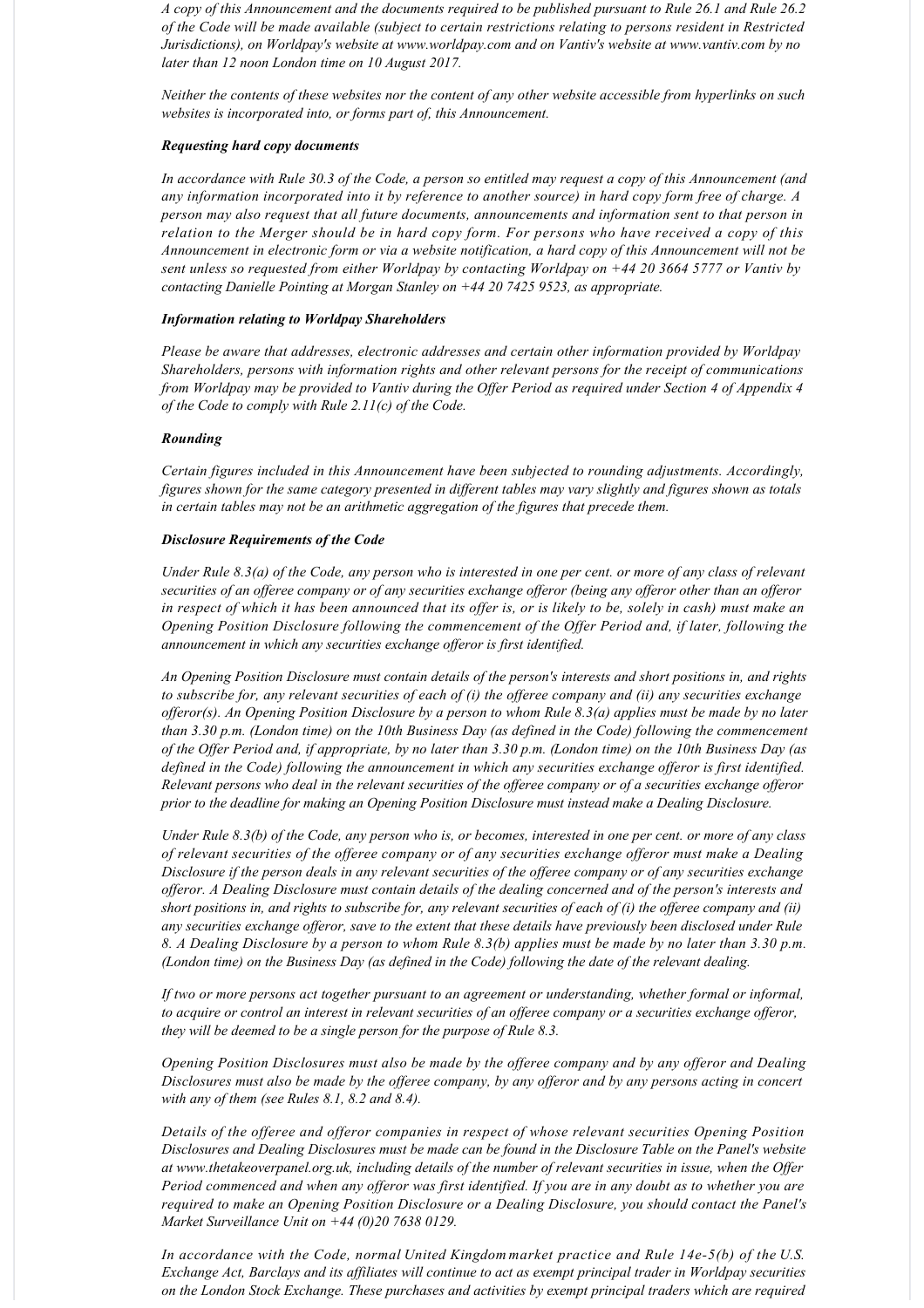*to be made public in the United Kingdom pursuant to the Code will be reported to a Regulatory Information Service and will be available on the London Stock Exchange website at www.londonstockexchange.com. This information will also be publicly disclosed in the United States to the extent that such information is made public in the United Kingdom.*

# **THIS ANNOUNCEMENT CONTAINS INSIDE INFORMATION**

# **NOT FOR RELEASE, PUBLICATION OR DISTRIBUTION IN WHOLE OR IN PART, DIRECTLY OR INDIRECTLY IN, INTO OR FROM ANY JURISDICTION WHERE TO DO SO WOULD CONSTITUTE A VIOLATION OF THE RELEVANT LAWS OF SUCH JURISDICTION**

**For immediate release**

**9 August 2017**

#### **RECOMMENDED MERGER**

# **OF**

# **WORLDPAY GROUP PLC ("WORLDPAY")**

# **WITH**

# **VANTIV, INC. ("VANTIV")**

#### **1. Introduction**

The boards of directors of Vantiv and Worldpay are pleased to announce that they have reached agreement on the terms of a recommended merger of Worldpay with Vantiv and Vantiv UK Limited (a subsidiary of Vantiv) ("Bidco") in the form of a recommended offer for the entire issued and to be issued ordinary share capital of Worldpay by Vantiv and Bidco (the "Merger"). The Merger is to be effected by means of a court-sanctioned scheme of arrangement under Part 26 of the Companies Act (the "Scheme").

### **2. The Merger**

Under the terms of the Merger, which will be subject to satisfaction (or waiver) of the Conditions and certain further terms set out in Appendix I and to the full terms and conditions which will be set out in the Scheme Document, Worldpay Shareholders will be entitled to receive:

| for each Worldpay Share held | 55 pence in cash             |
|------------------------------|------------------------------|
|                              | and                          |
|                              | 0.0672 of a New Vantiv Share |

In addition, Worldpay Shareholders will also be entitled to receive:

- · the interim dividend of 0.8 pence per Worldpay Share announced by Worldpay today, which will be paid to Worldpay Shareholders on the register of members of Worldpay at 6.00 p.m. on 29 September 2017; and
- a special dividend of 4.2 pence per Worldpay Share, which is conditional on completion of the Merger and will be paid to Worldpay Shareholders on the register of members of Worldpay at the Scheme Record Time,

together (the "Dividends").

Vantiv reserves the right to reduce the consideration payable in respect of each Worldpay Share under the terms of the Merger to the extent that the Dividends exceed 5 pence per Worldpay Share in aggregate. If any dividend or other distribution is announced, declared, made, payable or paid in respect of the Worldpay Shares on or after the date of this Announcement and prior to the Effective Date, other than the Dividends, Vantiv reserves the right to reduce the consideration payable in respect of each Worldpay Share by the amount of all or part of any such dividend or other distribution.

Based on Vantiv's closing share price of US\$65.06, the exchange rate of US\$1.2967:£1, in each case at 5.00 p.m. BST on 8 August 2017 (being the last practicable date prior to this Announcement and a fully diluted share capital of 199.7 million Vantiv Shares):

- the terms of the Merger (including the Dividends) value each Worldpay Share at 397 pence per share and Worldpay's entire issued and to be issued ordinary share capital at approximately £8.0 billion;
- the terms of the Merger (excluding the Dividends) represent a premium of:
	- · approximately 22.7 per cent. to the Closing Price per Worldpay Share of 320 pence on 3 July 2017 (being the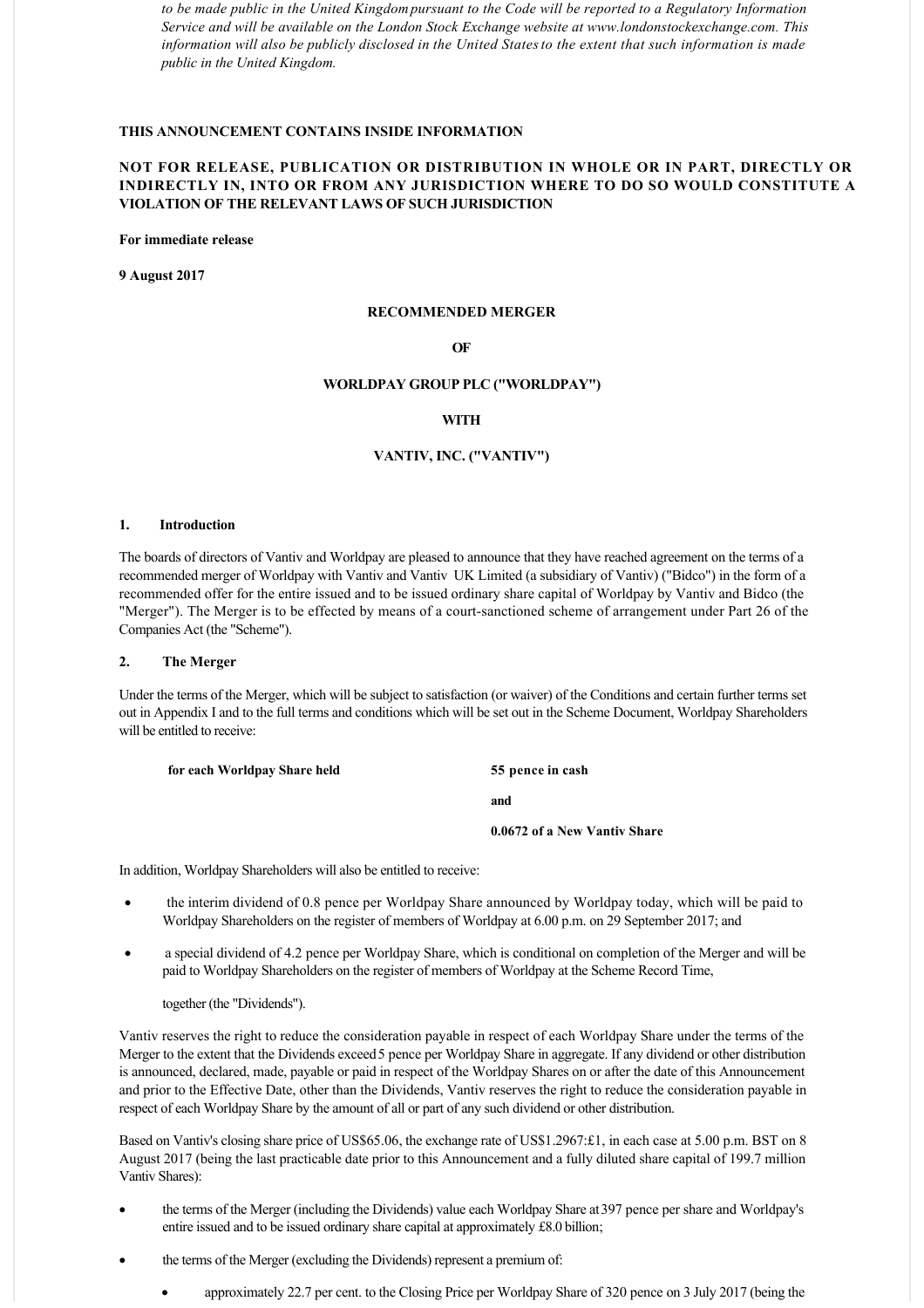last Business Day before the commencement of the Offer Period);

- approximately 24.6 per cent. to the Closing Price per Worldpay Share of 315 pence on 30 June 2017 (being the last Business Day prior to broad sector consolidation speculation);
- approximately 33.9 per cent. to the six-month volume weighted average price of 293 pence per Worldpay Share on 3 July 2017 (being the last Business Day before the commencement of the Offer Period); and
- approximately 63.4 per cent. to the IPO price of 240 pence per Worldpay Share;
- the terms of the Merger imply an enterprise value of Worldpay of approximately £9.3 billion (US\$12.0 billion); and
- the Combined Company will have a pro forma enterprise value of approximately £22.2 billion (US\$28.8 billion).

Upon completion of the Merger (assuming the Fifth Third Transaction completes), Worldpay Shareholders will own approximately 43 per cent., and Vantiv Shareholders will own approximately 57 per cent., of the Combined Company on a fully diluted basis.

The Merger will be subject to the Conditions and certain further terms set out in Appendix I, including, among other things: (i) the approval of Worldpay Shareholders at the Court Meeting and the passing of the resolutions relating to the Scheme by Worldpay Shareholders at the General Meeting, (ii) the sanction of the Scheme by the Court, (iii) the Scheme becoming Effective no later than the Long Stop Date, (iv) the issuance of the New Vantiv Shares in connection with the Merger being duly approved by the affirmative vote of the majority of the votes cast at the Vantiv Shareholders' Meeting, and (v) the receipt of certain required antitrust, regulatory and other approvals.

The Worldpay Shares will be acquired by Vantiv and/or Bidco with full title guarantee, fully paid and free from all liens, equitable interests, charges, encumbrances, rights of pre-emption and any other third party rights or interests whatsoever and together with all rights existing at the date of this Announcement or thereafter attaching thereto, including (without limitation) the right to receive and retain, in full, all dividends and other distributions (if any) declared, made or paid or any other return of capital (whether by way of reduction of share capital or share premium account or otherwise) made on or after the date of this Announcement in respect of the Worldpay Shares, other than the Dividends. It is expected that Vantiv will acquire approximately 87 per cent., and Bidco will acquire approximately 13 per cent., of the Worldpay Shares.

The New Vantiv Shares will be issued credited as fully paid and will rank pari passu in all respects with the existing Vantiv Shares, save that they will not participate in any dividend payable by Vantiv with reference to a record date prior to the Effective Date.

The Merger will include a Mix and Match Facility, which will allow Worldpay Shareholders to elect, subject to offsetting elections, to vary the proportions in which they receive New Vantiv Shares and cash in respect of their holdings in Worldpay Shares. However, the total number of New Vantiv Shares to be issued and the maximum aggregate amount of cash to be paid under the Merger will not be varied as a result of elections under the Mix and Match Facility. Please refer to Section 15 of this Announcement for further details.

No offer is being made by Vantiv and/or Bidco for any or all of the Worldpay CVRs.

# **3. Background to and reasons for the Merger**

The boards of Vantiv and Worldpay believe the Merger represents a compelling opportunity for both businesses to accelerate their successful and complementary growth strategies significantly, and in turn create substantial value for shareholders and stakeholders.

The payments landscape is evolving rapidly. Merchants and consumers are continuously looking for new and innovative solutions to enable commerce as payments move into the digital world. The ubiquity of the internet has increasingly driven commerce to be conducted online, with the decreasing costs of technology creating the opportunity for merchants to deploy eCommerce and mobile commerce solutions. In addition, commerce is continuing to evolve into a global activity as merchants utilise these online methods to connect with consumers in geographic markets outside their own.

#### *Creating a leading global payment provider to power omnicommerce*

The boards of Vantiv and Worldpay recognise the attractive opportunity which exists for the Merger to bring together global scale, integrated technology, and diverse distribution to create a market leader in payment technology to power omnicommerce:

- · The Combined Company creates one of the world's largest and most capable payments business with global reach and unparalleled ability to help businesses prosper in the fast changing and complex digital economy.
- · The combination of Worldpay and Vantiv into the Combined Company creates a strategic partner for merchants of all sizes across industries and geographies and will offer acceptance across a broad range of channels.
- · By combining respective strengths in eCommerce, integrated payments, and traditional merchant offerings, the Combined Company will be able to create more revenue opportunities by enabling commerce through a unified and global product suite - that is, in-store, online, mobile, multi-currency, and spanning geographies.

#### *Addressing merchant and consumer needs in an evolving payments landscape*

Technology and the internet continue to transform global commerce: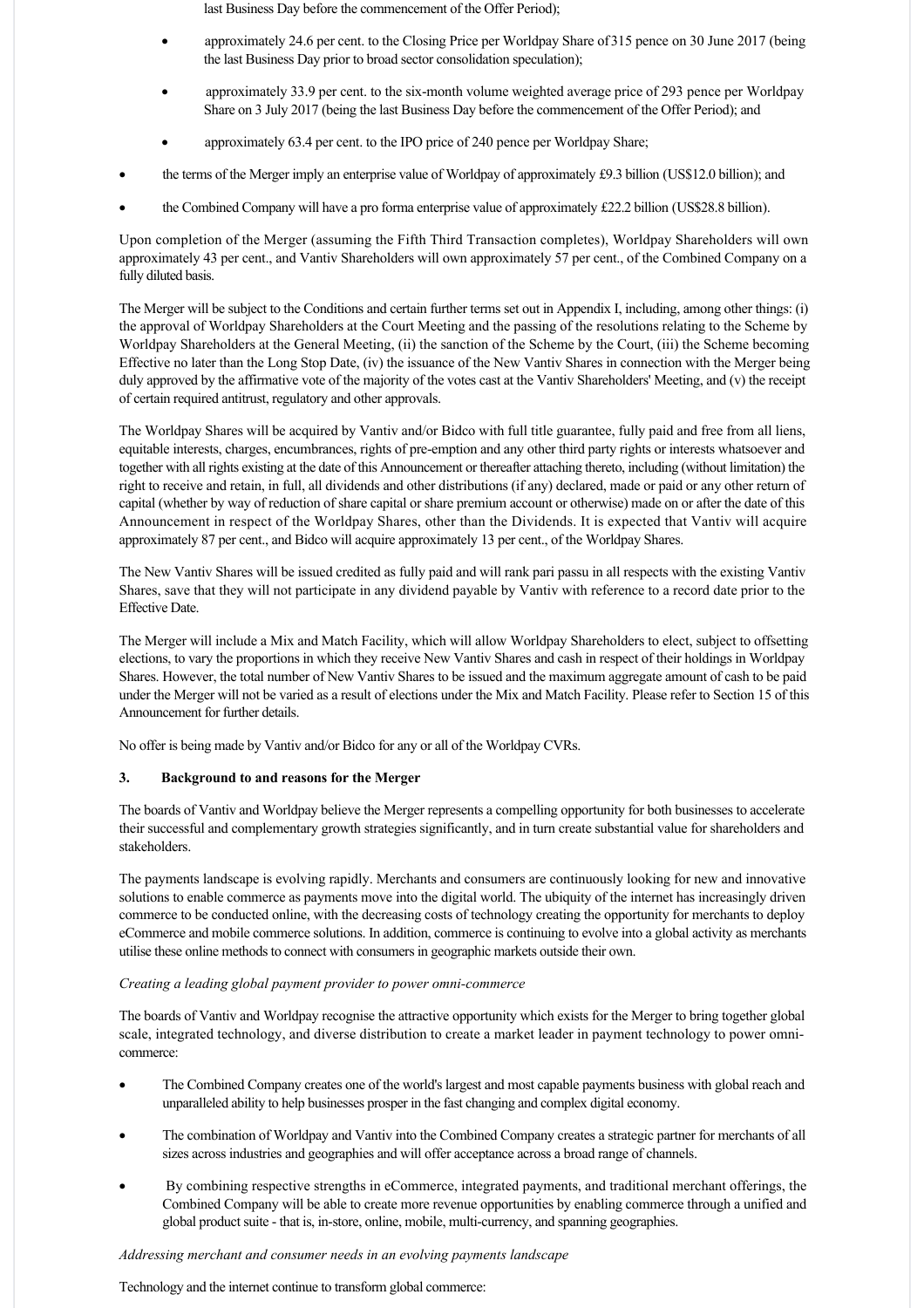- · Consumers now expect to transact in all channels seamlessly, securely and simply. Meeting these expectations presents merchants with significant challenges.
- The rapid growth of eCommerce and its progressively international nature is increasing complexity for merchants everywhere. From complying with local and international regulations, to minimising costs inherent in cross-border trade, to integrating businesses that operate both offline in brick-and-mortar and online in eCommerce, merchants require solutions that help them manage complexity.
- · The constant evolution of technology via new form factors and device types, coupled with increasing interconnectedness and continuous new threats to security, requires that merchants adopt nimble, secure and futureproof payment solutions.

These rapidly changing consumer expectations and technology developments are difficult for merchants to address with existing payment solutions and are difficult for traditional payment processors to support.

As such, merchants require a payments provider that is able to provide a comprehensive omni-commerce solution that can deliver a unified consumer experience and can simultaneously provide them with the tools to help them analyse, manage, and grow their businesses.

The Combined Company will be able to partner more effectively with merchants to provide global, end-to-end payment solutions that increase efficiency, reduce risk and eliminate complexity across geographies, payments channels and market verticals.

# *Unique combination of scale and global presence*

The Merger will create a leading global integrated payment technology provider and will enable the Combined Company to take advantage of strategic and innovative opportunities to provide differentiated and diversified solutions to address clients' needs:

- · The Combined Company will become a leading international eCommerce payment provider, a leading U.S. payment provider and a leading U.K. and European payment provider, processing approximately US\$1.5 trillion in payment volume and 40 billion transactions through more than 300 payment methods in 146 countries and 126 currencies with combined net revenue of over US\$3.2 billion (on a pro forma basis, assuming the Merger had completed on 31 December 2016).
- · This will allow the Combined Company to deliver local expertise on a global basis by transferring solutions across geographies to better serve clients in similar vertical markets. Critically, the Combined Company will be a scale player with leading market shares in both the U.S. and outside of the U.S., which will enable it to holistically serve the complex needs of businesses globally. The Combined Company will also be able to bring economies of scale to benefit clients with shared geographies, end-markets or technology needs.
- The Combined Company itself will benefit from enhanced economies of scale as well, leveraging its combined operations, technology infrastructure and data and analytics capabilities to deliver services that are cost efficient and provide enhanced value to clients.

# *Ability to capitalise on strategic and high-growth verticals*

Completion of the Merger will bring together two complementary partners to create a market leader in payment technology positioned to capitalise on strategic and high-growth verticals in the most attractive global markets. The Combined Company will be able to:

- · Create a leading global eCommerce provider by adding Worldpay's leading global eCommerce capabilities to Vantiv's existing U.S. eCommerce capabilities.
- Enable the Combined Company to export Vantiv's integrated payments technological know-how and capabilities to Worldpay's global merchant base. This will allow the Combined Company to penetrate Worldpay's deep SMB customer base in the U.K., and expand further internationally. In addition, the Combined Company will continue to leverage Vantiv's existing integrated payments capability in the U.S. and increase its SMB customer base in the U.S.
- Enhance the ability of the Combined Company to strengthen and extend its capabilities into attractive and high growth vertical markets such as B2B, digital and healthcare payments, taking advantage of the secular growth driven by increasing card adoption. For example, the Combined Company will be able to faster deploy Vantiv's B2B enterprise payment capabilities into their largely untapped and combined customer base.
- The Merger also provides the ability for the Combined Company to extend its capabilities into new and high-growth emerging markets.

# *Advanced technology built to drive innovation at scale*

The Combined Company will offer integrated technology platforms, enabling Vantiv's agile and scalable U.S. platform and Worldpay's flexible, next-generation global platform to serve domestic and global markets with fast-to-market innovations and lowest cost processing.

The Combined Company will have the ability to:

· Offer comprehensive and differentiated payment solutions with significant strategic and operational benefits. These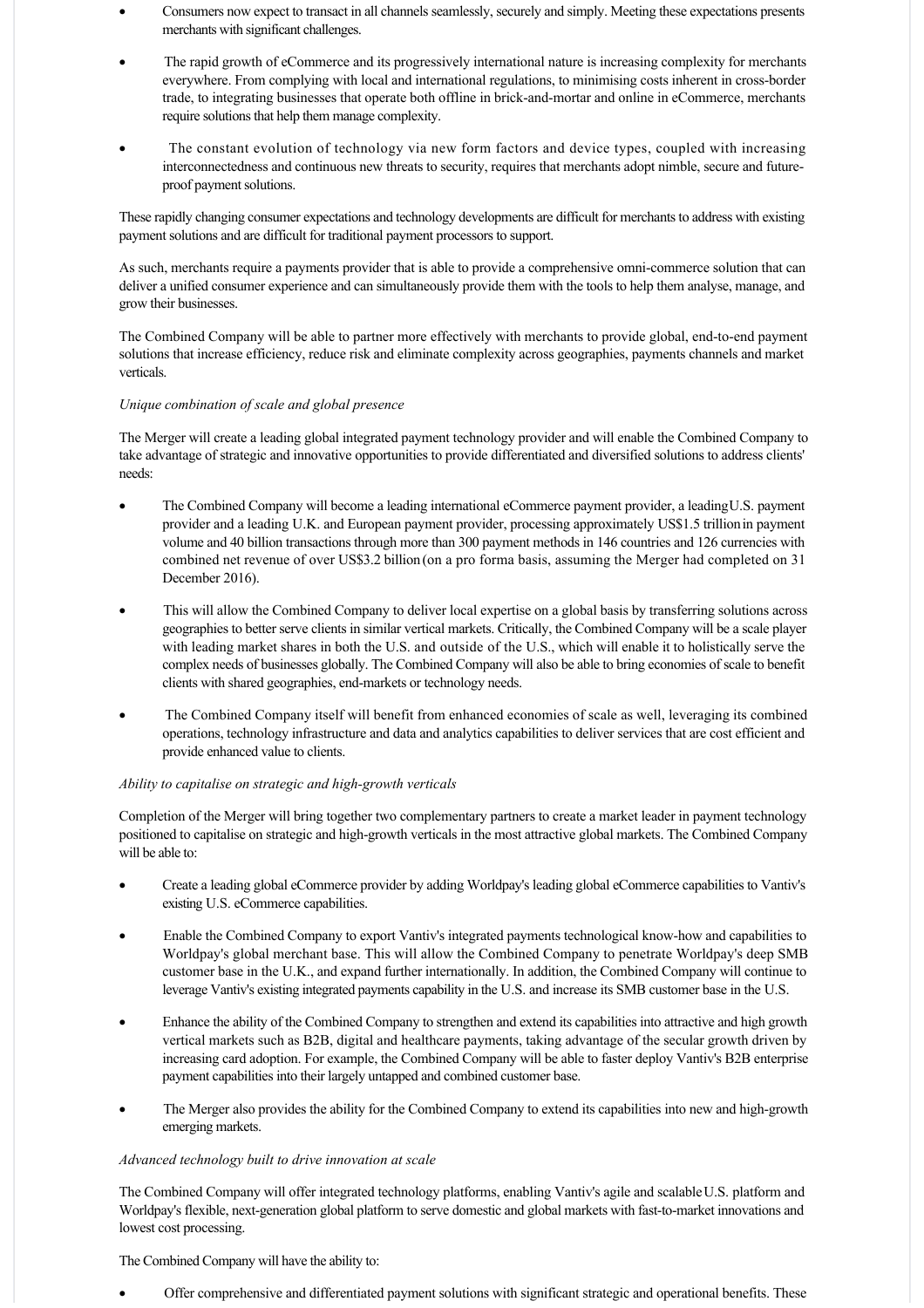platforms are configurable for almost any geography, currency, region or combination, and are built to seamlessly accommodate alternative payments and support a fully omni-commerce transaction environment.

- Leverage the Combined Company's deep knowledge in technology and commerce to offer solutions that reduce complexity for both high growth segment merchants and traditional merchants, regardless of size or channel.
- Enhance the ability of the Combined Company to innovate with fast-to-market developments and proven record of M&A integration to develop industry-leading solutions to meet emerging new client needs as the payment landscape continues to evolve.
- Access the widest set of distribution channels, ranging from large merchants and financial institutions to small and medium business and eCommerce merchants of all sizes. The Merger will solidify the Combined Company's presence in high-growth channels (including integrated payments, eCommerce and merchant bank), with 37 per cent. of the Combined Company focused on these fast growing and highly profitable market segments. This will enable the Combined Company to reach clients with highly complementary strategies in a manner that is costeffective and efficient regardless of size, type or industry vertical.
- · Benefit from a reduction in capital expenditure by harmonising Vantiv's and Worldpay's U.S. technology platforms.

The U.S. and global technology platforms will be developed, secured and optimised by one of the industry's largest pools of engineering and technology talent. Whether a local, small merchant requires an integrated payment solution to help manage their business, or a multinational enterprise would like to connect and transact with consumers online or crossborder, the Combined Company's comprehensive suite of solutions will enable them to do so seamlessly.

# *Powerful business model and financial profile*

The Combined Company will benefit from an attractive business model and financial profile, the hallmarks of which are recurring revenue, scalability and significant operating margins. The Combined Company will:

- Have a strong, diverse and loyal customer base with limited client concentration. This will allow the Combined Company to continue to benefit from a highly visible and recurring revenue model.
	- · On a pro forma basis assuming the Merger had completed on 31 December 2016, the Combined Company would have US\$1.5 billion of adjusted EBITDA, an EBITDA margin of 48 per cent. and free cash flow generation of over US\$1.0 billion with 78 per cent. free cash flow conversion. The Merger is expected to be modestly dilutive to the Combined Company's pro forma adjusted net income per share in 2018, and accretive to the Combined Company's pro forma adjusted net income per share in 2019 and thereafter.
- When coupled with an industry-leading margin profile and operating scale efficiencies, the Combined Company will be able to realise margin expansion opportunities through scalable technology and significant operating leverage and deliver continued earnings growth. In addition, this will allow the Combined Company to generate high levels of free cash flow and create ample flexibility for the Combined Company to strategically deploy capital and drive value for shareholders, including pursuing acquisition opportunities that will extend the Combined Company's capabilities into new markets and segments.
	- On a pro forma basis assuming the Merger had completed as at 30 June 2017 and taking into account the financing arrangements entered into by Vantiv LLC in connection with the Merger and the Fifth Third Transaction and the expected approximately US\$200 million annual recurring pre-tax cost synergies as set out in Section 4 of this Announcement, the Combined Company's gross and net leverage, calculated as debt/EBITDA, would be 4.9x and 4.6x respectively. It is expected that the Combined Company, with its strong credit profile and attractive cash flow, will look to reduce leverage on a consistent basis over the medium term, including a target of de-levering to a 4.0x debt to EBITDA leverage ratio over the next 12-18 months.

# *Delivering significant value creation through cost synergies*

- Given the complementary nature of operations, the Vantiv Directors, having reviewed and analysed the potential benefits of the Merger, based on their experience of operating in the sector and taking into account the factors Vantiv can influence, believe that the Combined Company, comprising both Vantiv and Worldpay in their entirety, will be able to achieve annual recurring pre-tax cost synergies of approximately US\$200 million by the end of the third year following completion of the Merger.
- The majority of these cost synergies will be generated by harmonising the Combined Company's U.S. platforms and streamlining corporate costs.
- The Combined Company is expected to incur one-off restructuring and integration costs of approximately US\$330 million. The majority of these costs will be incurred by the end of the second year following completion of the Merger.
- Further details on the expected cost synergies are set out in Section 4 of this Announcement.

# *Potential through revenue opportunities and ability to innovate*

The Vantiv Directors also believe that the Merger will position the Combined Company to drive revenue opportunities to capitalise on prospects in high growth and attractive market segments, although these cannot be quantified for reporting under the Code at this time.

The Combined Company' will pursue revenue opportunities in the following areas: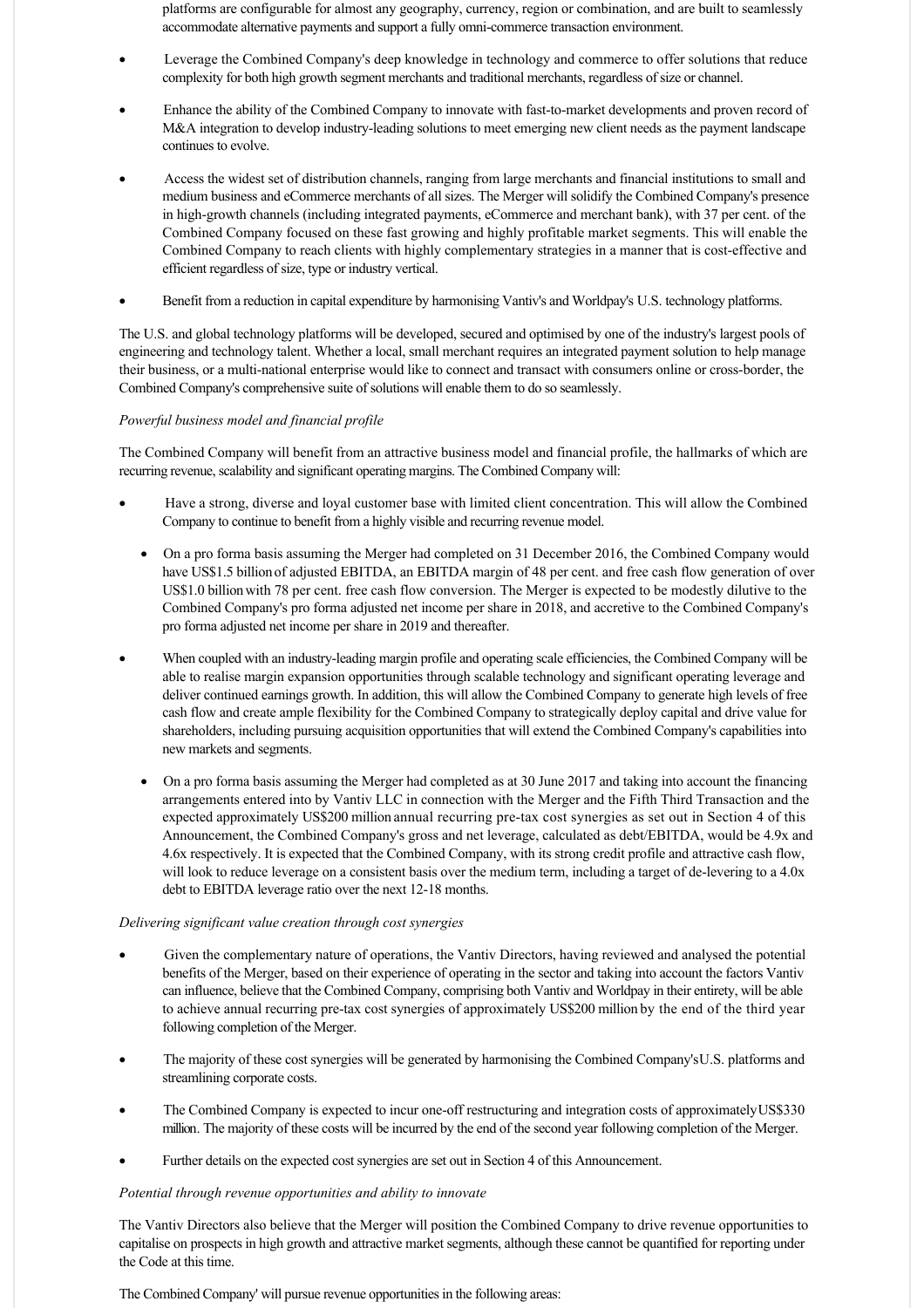- · Adding Worldpay's leading global eCommerce capabilities to Vantiv's existing U.S. eCommerce capabilities. This will establish a leading global eCommerce platform with cross-selling opportunities.
- · Transferring Vantiv's integrated payments technological knowhow and capabilities to Worldpay's global merchant base.
- Strengthening and extending capabilities into new and attractive vertical markets through, for example, faster deployment of Vantiv's B2B enterprise payment capabilities.

# **4. Financial benefits of the Merger**

Vantiv believes that the Merger will generate synergies that could not be achieved independently of the Merger and will lead to substantial value creation for all shareholders.

Vantiv anticipates that the Merger will result in annual recurring pre-tax cost synergies of approximately US\$200 million. The synergies are expected to be fully realised by the end of the third year following completion of the Merger.

The expected sources of the identified cost synergies are as follows:

- approximately 63 per cent. from savings in operations, technology, selling, general  $\&$  administrative expenditure in the U.S. through consolidation of the Combined Company's U.S. businesses;
- approximately 22 per cent. from savings in general  $\&$  administrative expenditure through consolidation of the Combined Company's corporate functions; and
- approximately 15 per cent. from savings in technology, operations, selling, general  $\&$  administrative expenditure through consolidation of the Combined Company's eCommerce businesses and operations and technology functions.

The Combined Company is expected to incur one-off restructuring and integration costs of approximately US\$330 million. The majority of these costs will be incurred by the end of the second year following completion of the Merger. Aside from the integration costs, no material dis-synergies are expected in connection with the Merger. The expected synergies will accrue as a direct result of the Merger and would not be achieved on a standalone basis.

The paragraphs above relating to expected cost synergies constitute the "Quantified Financial Benefits Statement" for purposes of Rule 28 of the Code.

Given the strong strategic, cultural and operational fit of the two companies, Vantiv believes that the quantified cost synergies are readily achievable.

Vantiv expects to achieve the quantified cost synergies while maintaining appropriate investment levels in sales and technology to meet the Combined Company's growth targets and other objectives.

In addition to the quantified cost synergies set out in this Section 4, Vantiv believes that there will be revenue opportunities that the Combined Company could pursue which have not been quantified at this time as set out in Section 3 of this Announcement.

There are various alternative means by which Vantiv could achieve the aforementioned quantified synergies and no decisions have yet been taken as to how Vantiv will implement any synergy plans. Initial synergy planning has begun in relation to the Merger, but more detailed analysis will need to be undertaken. Any such synergy plans are subject to engagement with all appropriate stakeholders in due course.

Appendix IV sets out further detail on the Quantified Financial Benefits Statement, including the bases of belief and principal assumptions, and the reports under the Code by Deloitte, Vantiv's reporting accountant, and by Morgan Stanley and Credit Suisse, Vantiv's financial advisers. References in this Announcement to the Quantified Financial Benefits Statement should be read in conjunction with Appendix IV.

# **5. Recommendation**

The Worldpay Directors, who have been so advised by Goldman Sachs as to the financial terms of the Merger, consider the terms of the Merger to be fair and reasonable. In providing its advice to the Worldpay Directors, Goldman Sachs has taken into account the commercial assessments of the Worldpay Directors. Barclays has also provided financial and corporate broking advice to the Worldpay Directors in relation to the Merger.

Accordingly, the Worldpay Directors intend unanimously to recommend that Worldpay Shareholders vote in favour of the resolutions relating to the Scheme at the Meetings (or in the event that the Merger is implemented by way of a Takeover Offer, to accept or procure acceptance of such Takeover Offer), as they have each irrevocably committed to do in respect of their entire holdings of 21,056,283 Worldpay Shares, representing approximately 1.05 per cent. of Worldpay's issued ordinary share capital.

# **6. Background to and reasons for the recommendation**

Worldpay has transformed itself since its separation from RBS in 2010, establishing a clear strategic direction as an innovative payments technology company, and investing over  $\pounds$ 1 billion for long-term growth. Worldpay today is a leading global payments provider.

Worldpay has created significant value for shareholders since listing on the London Stock Exchange on 13 October 2015, delivering a total shareholder return of approximately 67 per cent. (based on the value of the Merger) vs. a shareholder return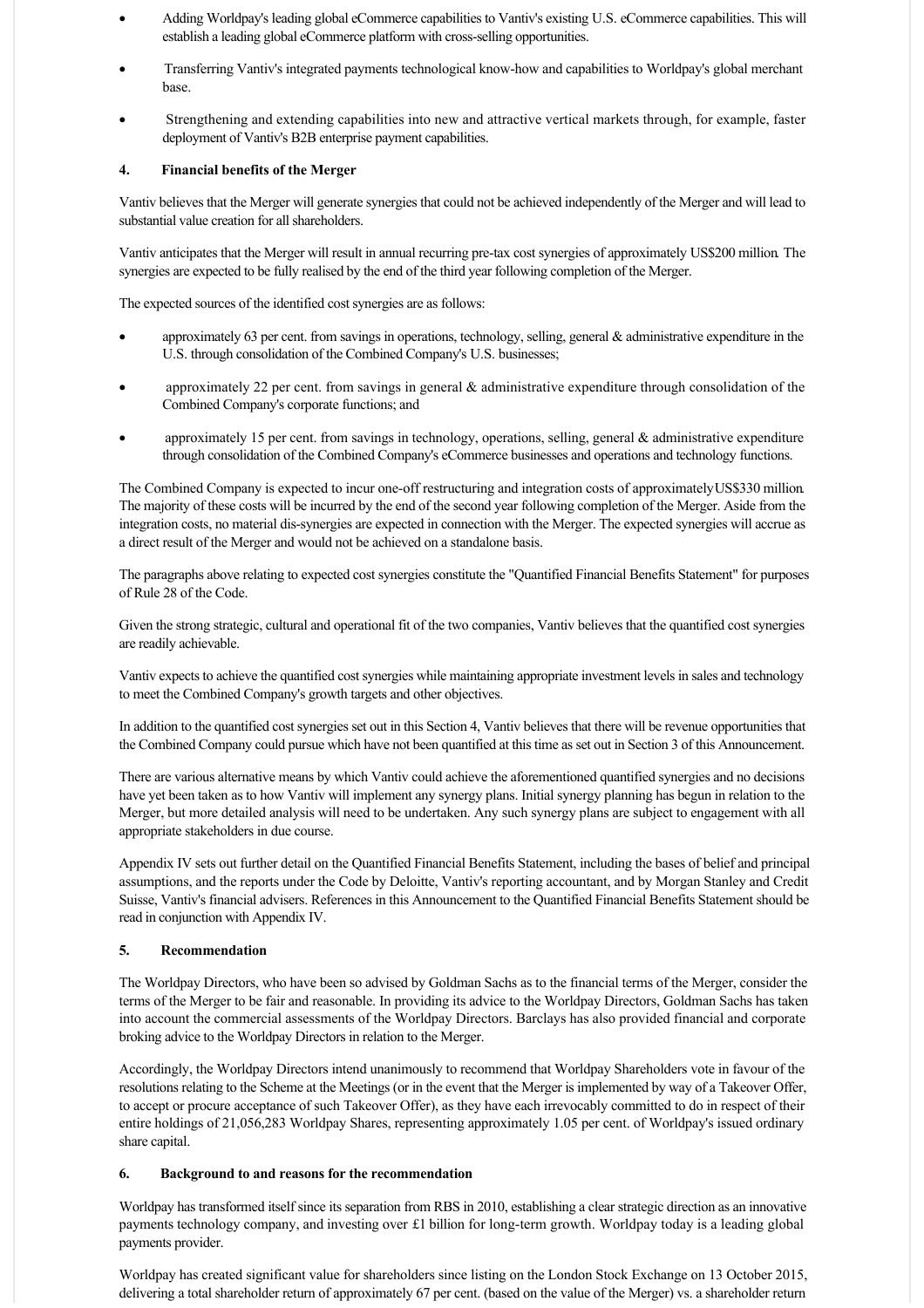of approximately 24 per cent. for the FTSE 100 in the period to 3 July 2017.

### *Worldpay Board's Assessment of the Evolving and Consolidating Global Payment Industry*

The global payments landscape continues to evolve and in recent years, there has been a significant level of consolidation activity in the payments sector. Consolidation has been driven by the need to meet the requirements of customers through providing a breadth of products, product development and innovation and the benefits of scale.

Since the IPO, the board of directors of Worldpay has regularly reviewed the payments landscape to identify potential opportunities. This assessment has included analysis of both acquisition opportunities and mergers with companies of a similar size to Worldpay. As part of this assessment, there has been a focus on identifying potential transactions that would strengthen and develop Worldpay's U.S. business.

The board of directors of Worldpay, together with its financial adviser Goldman Sachs, has conducted a detailed review of potential opportunities. The Worldpay board of directors' work identified a number of possible merger partners which were evaluated against a number of factors including strategic rationale, value creation, synergy potential, cultural fit, anti-trust and regulatory considerations as well as transaction structure. The possible merger partners are listed outside the U.K. and so in each case the relevant transaction structure would be likely to involve Worldpay Shareholders receiving consideration in shares listed outside the U.K. Following the Worldpay board of directors' review, preliminary discussions were held with a number of potential merger partners and dialogue between advisers was established. In some cases, more detailed discussions were held but to date no more compelling proposal than that from Vantiv has been received. As a result of this review and discussions held, the board of directors of Worldpay has a good degree of visibility on the range of potential opportunities available to Worldpay.

In addition, Worldpay has participated in a number of sale processes over the last two years which have been conducted as competitive auctions. As a result of the relative scarcity of high quality assets, valuation multiples paid by the successful bidders have been on an increasing trend. In each of these processes, the board of directors of Worldpay has always placed shareholder value creation as a priority in determining the price it has been willing to pay for available assets.

### *Discussions with Worldpay and Vantiv*

Discussions between Worldpay and Vantiv have been held at various times starting from before the IPO in October 2015. Worldpay and Vantiv have recognised for some time the strong strategic rationale, financial benefits and cultural fit that exists between the two companies.

Detailed discussions between Worldpay and Vantiv were held in January and February 2016 with the two companies engaging in mutual due diligence, although agreement on the terms of a transaction could not be reached at that time.

However, both Worldpay and Vantiv continued to believe in the strategic rationale for merging and consequently the two management teams remained in contact.

Subsequently in June 2017, Vantiv made a proposal to Worldpay for a merger of the two companies. There followed a period of negotiation during which Vantiv improved the terms of its proposal. During this period, rumours appeared in the media which triggered the requirement for the announcement on 4 July 2017.

As a result of this speculation, both Worldpay and Vantiv recognised the need to provide the market with an overview of the nature and key terms of the transaction under discussion. Therefore, following further negotiation during 4 July 2017, an announcement was released on 5 July 2017 setting out the key commercial terms which had been agreed in principle.

Since 5 July 2017, Worldpay and Vantiv have carried out mutual due diligence. Detailed work has been conducted on the combined business case including identifying cost synergies and potential revenue opportunities as well as the detailed terms of the possible transaction, including the secondary listing on the London Stock Exchange.

#### *Strategic and Financial Benefits of the Merger with Vantiv*

The board of directors of Worldpay believes that the Merger has a compelling strategic logic through:

- the creation of a truly global payments provider;
- significantly increased scale to continue to invest in innovation and a larger platform to further participate in M&A; and
- annual recurring pre-tax cost synergies of approximately US\$200 million, expected to be fully realised by the end of the third year following completion of the Merger.

In particular the Merger addresses a historical area of weakness in Worldpay's U.S. business and provides a platform to expand Worldpay's leading e-commerce business into the U.S. and to transfer Vantiv's integrated technological know-how and capabilities to Worldpay's global merchant base.

The terms of the Merger provide Worldpay Shareholders with approximately 43 per cent. of the Combined Company (assuming the Fifth Third Transaction completes) as well as 55 pence per Worldpay Share in cash plus dividends totalling 5 pence per Worldpay Share in aggregate. Based on the Vantiv closing share price on 8 August 2017, the terms of the offer value each Worldpay Share at 397 pence. Excluding the Dividends, this represents a premium of 22.7 per cent. to the unaffected share price, 33.9 per cent. to the 6-month volume-weighted average price and 63.4 per cent. to the IPO price of 240 pence per share. In addition, the offer value represents a multiple of 18.6x LTM EBITDA for Worldpay (including the Dividends).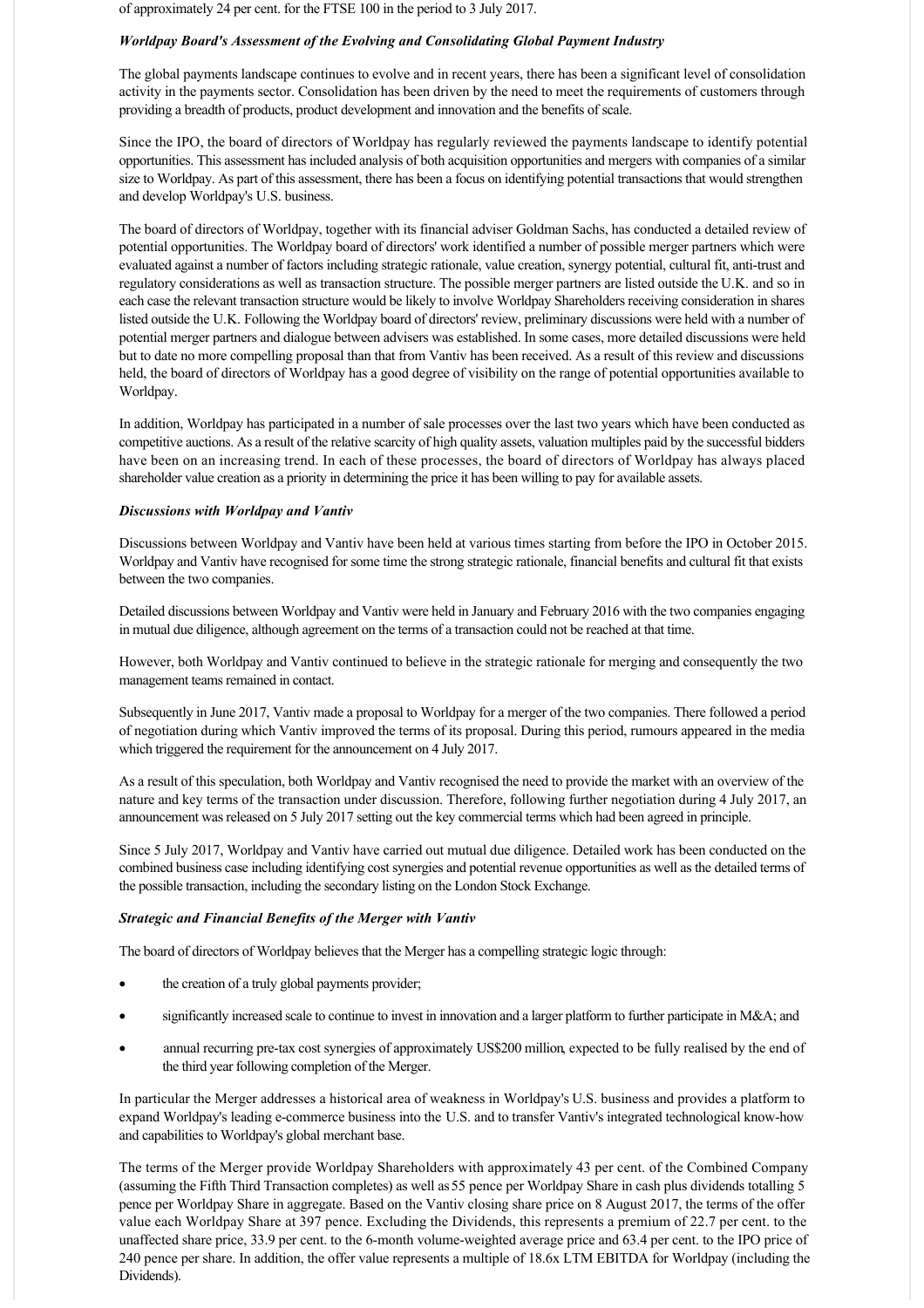The transaction structure allows Worldpay Shareholders to continue to benefit from Worldpay's growth profile as well as sharing in the cost synergy benefits and revenue opportunities anticipated to arise from the combination. The board of directors of Worldpay has been very focused on ensuring that as many Worldpay Shareholders as possible are able to participate in the long-term benefits of the Merger and has listened closely to the feedback it has received from Worldpay Shareholders. Following a review of potential structuring options, the Combined Company will have a secondary listing on the London Stock Exchange following completion of the Merger. The U.K. will remain a very important part of the Combined Company and maintaining a listing on the London Stock Exchange reflects that.

In keeping with the Merger structure, Worldpay will have five board seats on the board of the Combined Company and Philip Jansen will be Co-CEO. Sir Michael Rake will be the lead director of the board of the Combined Company. In addition, Worldpay will have a number of senior management positions in the Combined Company. The Combined Company will retain London as its international headquarters.

# *Board Recommendation*

The board of directors of Worldpay believes the Merger provides attractive value to Worldpay Shareholders through the premium offered, the cash and dividends components of the consideration and the opportunity for Worldpay Shareholders to participate in future value creation through their aggregate shareholding of approximately 43 per cent. in the Combined Company (assuming the Fifth Third Transaction completes).

Following careful consideration of the above factors, the board of directors of Worldpay unanimously intends to recommend that Worldpay Shareholders vote in favour of the Merger, as those Worldpay Directors with beneficial holdings have each irrevocably undertaken to do, in respect of their entire respective beneficial holdings of Worldpay Shares.

# **7. Irrevocable undertakings**

Vantiv has received irrevocable undertakings to vote or procure votes in favour of the Scheme at the Court Meeting and the resolutions to be passed at the General Meeting (or in the event that the Merger is implemented by way of a Takeover Offer, to accept or procure acceptance of the Takeover Offer) from the Worldpay Directors, in respect of 21,056,283 Worldpay Shares, in aggregate, representing approximately 1.05 per cent. of the issued ordinary share capital of Worldpay.

Further details of these irrevocable undertakings are set out in Appendix III.

# **8. Information on Vantiv and Bidco**

# *Vantiv*

Vantiv is a leading payment processor differentiated by an integrated technology platform, breadth of distribution and superior cost structure. According to the Nilson Report, Vantiv is the largest merchant acquirer and the largest PIN debit acquirer by number of transactions in the U.S. Vantiv's integrated technology platform is differentiated from its competitors' multiple platform architectures. It enables Vantiv to provide efficiently a comprehensive suite of services to merchants and financial institutions of all sizes as well as to innovate, develop and deploy new services, while generating significant economies of scale. Vantiv's broad and varied distribution includes multiple sales channels, such as its direct and indirect sales forces and referral partner relationships, which provide it with a growing and diverse client base of merchants and financial institutions. Vantiv believes this combination of attributes provides it with competitive advantages that generate strong growth and profitability by enabling it to efficiently manage, update and maintain its technology, to utilise technology integration and value-added services to expand its new sales and distribution and to realise significant operating leverage.

Vantiv offers a broad suite of payment processing services that enable its clients to meet their payment processing needs through a single provider, including in omni-commerce environments that span point-of-sale, eCommerce and mobile devices. Vantiv enables merchants of all sizes to accept and process credit, debit and prepaid payments and provides them supporting value-added services, such as security solutions and fraud management, information solutions, and interchange management. Vantiv also provides mission critical payment services to financial institutions, such as card issuer processing, payment network processing, fraud protection, card production, prepaid program management, ATM driving and network gateway and switching services that utilise its proprietary Jeanie PIN debit payment network.

Vantiv's merchant client base includes merchant locations across the U.S. In 2016, Vantiv processed approximately 21.0 billion transactions for these merchants. Vantiv's merchant client base has low client concentration and is heavily weighted in non-discretionary everyday spend categories, such as grocery and pharmacy, and includes large U.S. retailers, including 11 of the top 25 U.S. retailers by revenue in 2016. Vantiv provides a comprehensive suite of payment processing services to its merchant services clients. It authorises, clears, settles and provides reporting for electronic payment transactions. Vantiv's financial institution client base is also generally well diversified and includes regional banks, community banks, credit unions and regional PIN debit networks. In 2016, Vantiv processed approximately 4 billion transactions for these financial institutions, focusing on small to midsized institutions with less than US\$15 billion in assets. Smaller financial institutions generally do not have the scale or infrastructure typical of large institutions and are more likely to outsource their payment processing needs. Vantiv provides integrated card issuer processing, payment network processing and value-added services to its financial institutions clients.

Vantiv originally was organised and operated as a business unit of Fifth Third. In June 2009, private equity investors acquired control of Vantiv, and Fifth Third retained a substantial minority equity interest in Vantiv. In March 2012, Vantiv completed its initial public offering and became a listed company in the U.S. Fifth Third currently owns a 17.7 per cent. voting and economic interest in Vantiv, and this ownership is held through Class B units in Vantiv Holding, LLC, a subsidiary of Vantiv ("Vantiv Holding"), and Class B shares (voting only) in Vantiv. After completion of the Fifth Third Transaction described in Section 17 of this Announcement, Fifth Third will own an 8.6 per cent. voting and economic interest in Vantiv. Each of these Class B units/shares together generally may be exchanged by Fifth Third for one Class A share of Vantiv. Vantiv's Amended and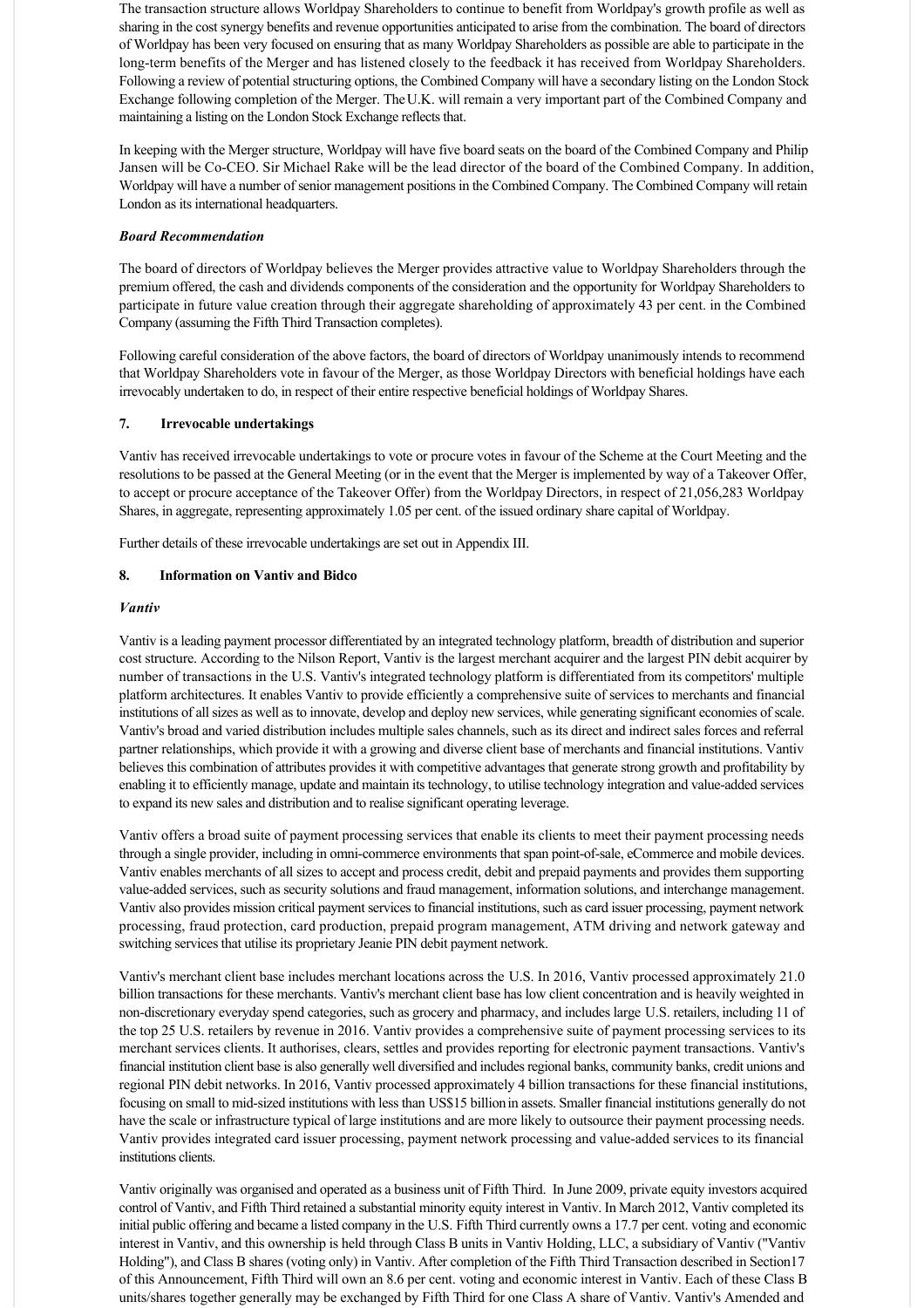Restated Certificate of Incorporation entitles Fifth Third to elect one director to Vantiv's board for so long as Fifth Third's percentage voting equity interest exceeds 9.09 per cent.

On the date of this Announcement, Vantiv has published its results for the second quarter of 2017 (the "Vantiv Q2 Results"). Vantiv has made the following statements in the Vantiv Q2 Results which constitute a profit forecast under Rule 28 of the Code:

*"On a GAAP basis, net income per diluted share attributable to Vantiv, Inc. is expected to be \$1.31 \$1.36 for the full-year 2017. Pro forma adjusted net income per share is expected to be \$3.31 - \$3.36 for the full-year 2017.* 

*On a GAAP basis, net income per diluted share attributable to Vantiv, Inc. is expected to be \$0.41 \$0.43 for the third quarter of 2017. Pro forma adjusted net income per share is expected to be \$0.88 - \$0.90 for the third quarter of 2017."*

Pursuant to Rule 28.1(c) of the Code, the Vantiv Profit Forecast is set out in full in Appendix V, together with the assumptions, basis of preparation and the Vantiv Directors' confirmation relating thereto.

# *Bidco*

Bidco is a newly incorporated English private limited company, and an indirect subsidiary of Vantiv. Bidco has been formed at the direction of Vantiv for the purposes of implementing the Merger together with Vantiv. Bidco has not traded since its date of incorporation, nor has it entered into any obligations other than in connection with the Merger.

# **9. Information on Worldpay**

Worldpay has a long history of working closely with merchants to help them prosper and of driving innovation in the global payments market over the last 30 years. Prior to Advent and Bain Capital's acquisition of Worldpay in 2010, Worldpay was a non-core asset within RBS and was not considered a strategic focus of the bank and was therefore not managed for growth or to address emerging industry opportunities as technology and customer demand changed the market.

Since separating from RBS at the end of 2010, and through and after its subsequent initial public offering in October 2015, Worldpay has pursued a consistent strategy which has created a platform for growth, initially focused on existing clients inherited at the time of the separation from RBS, and in time growing into new market segments and with entirely independent customer relationships.

Worldpay has transformed itself since its separation from RBS in 2010, establishing itself as a standalone business, both in establishing its own technology capability and an independent business infrastructure to support its growth. Worldpay has established a clear strategic direction as an innovative payments technology company, and invested over £1 billion for longterm growth.

Worldpay is a leader in global payments. The Wider Worldpay Group provides a broad range of technology-led solutions to its merchant clients to allow them to accept payments of almost any type, across multiple payment channels, nearly anywhere in the world. Worldpay is one of the few global businesses able to offer functionality in most aspects of payment acceptance, whether in-store, online or on a mobile device, by providing access to a global payments network through an agile, integrated, secure, reliable and highly scalable proprietary global payments platform.

Worldpay deploys this platform to optimise business outcomes for its clients, including by providing for acceptance of a greater number of payment types and opening access to new geographic markets enabling its clients to reduce the chances of losing a potential sale allowing them to get a single view of key customer data, and increasing transaction acceptance while protecting against fraud. Worldpay can also leverage the data gained as a result of its core payment solutions to offer payment analytics and insights on peers and industry benchmarking and additional functionality to its clients, allowing them to, for example, run loyalty schemes, guide their consumers to preferred payment types and improve their performance.

Worldpay serves a diverse set of merchants across a variety of end-markets, sizes and geographies. On an average day, it processes over 40 million transactions worldwide (including mobile, online and instore), offering over 300 payment methods in 126 transaction currencies across 146 countries, while supporting approximately 400,000 clients, including large enterprises, domestic corporates and small and medium sized businesses. Globally, Worldpay also partners with innovative and fastgrowing eCommerce businesses including many of the world's most renowned and dynamic online brands.

Worldpay serves its clients through its three operating divisions:

- Global eCom **Global eCom** provides a wide range of online and mobile multi-currency payment acceptance, validation and settlement services for its customer book of large and fast growing internet-led multinationals. The vast majority of Global eCom's approximately 1,374 clients sit within five priority industry verticals: Digital Content, Global Retail, Airlines, Regulated Gambling and Travel. Global eCom accounted for 46 per cent. of the Worldpay Group's business unit contribution in 2016.
- WPUK WPUK has the number one market share in the U.K., accounting for approximately 39 per cent. of the U.K. merchant market as measured by estimated volume of transactions in 2016. It provides a strong proposition of in-store, phone, online and mobile payment acceptance solutions for approximately 300,000 U.K. and Ireland-based clients, from SMBs to large corporates (including Tesco, Asda and Next). WPUK accounted for 42 per cent. of the Worldpay Group's business unit contribution in 2016.
- WPUS WPUS provides in-store, online and mobile payment acceptance solutions for U.S.-based clients, with a focus on developing omni-commerce and integrated payment solutions for its approximately 100,000 SMB clients and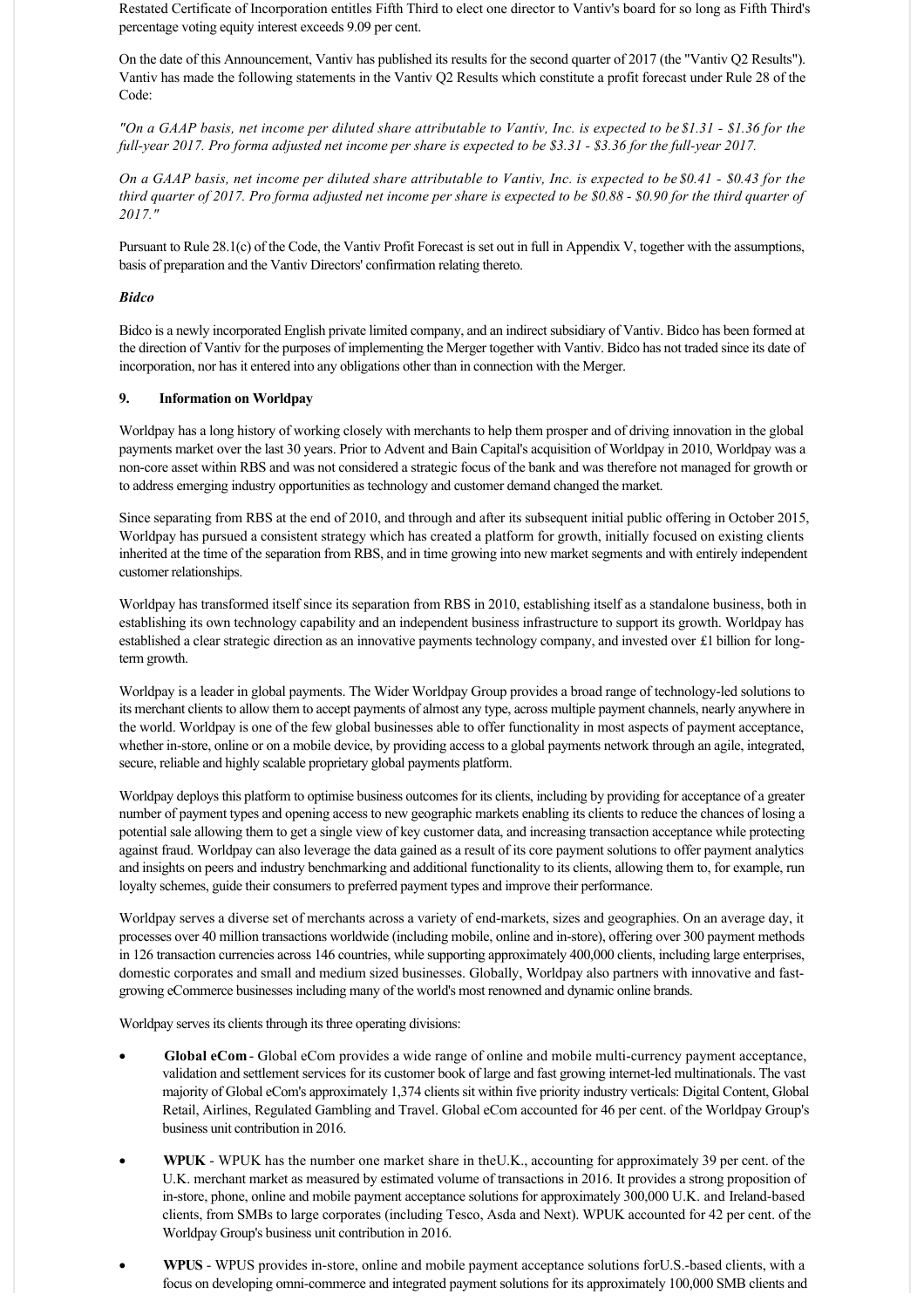vertical-specific solutions for its approximately 15,000 enterprise clients in the grocery, petroleum, restaurant and retail industries. WPUS accounted for 17 per cent. of the Worldpay Group's business unit contribution in 2016.

In 2016, Worldpay's net revenue was £1,124.2 million and underlying EBITDA was £467.6 million. In the six months ended 30 June 2017, the Worldpay Group's net revenue was £600.5 million and underlying EBITDA was £247.5 million.

The average number of Worldpay employees in the year ended 31 December 2016 was 5,095, including 1,378 in technology, 1,335 in WPUS, 1,432 in WPUK and 476 in Global eCom.

# **10. Dividend policy**

Vantiv has not declared or paid any cash dividends on Vantiv Shares since its initial public offering, and Vantiv does not intend to do so in the foreseeable future. Vantiv currently intends to retain its future earnings, if any, to repay indebtedness and to support its general corporate purposes. Vantiv is a holding company that does not conduct any business operations of its own. As a result, Vantiv's ability to pay cash dividends on Vantiv Shares, if any, is dependent upon cash dividends and distributions and other transfers from group entities. The amounts available to Vantiv to pay cash dividends are also restricted by its subsidiaries' debt agreements, and, to the extent that Vantiv requires additional funding, the sources of such additional funding may prohibit the payment of a dividend. As a result, appreciation in the price of Vantiv Shares, if any, will be the only source of gain on an investment in Vantiv Shares.

# **11. Worldpay Share Schemes**

It is intended that appropriate proposals will be made in due course to participants in the Worldpay Share Schemes. Details of the proposals will be set out in the Scheme Document and in separate letters to be sent to the participants in the Worldpay Share Schemes.

# **12. Financing**

Vantiv LLC has entered into an amendment to its existing credit facilities, pursuant to which each of Morgan Stanley, Credit Suisse and The Bank of Tokyo-Mitsubishi UFJ, Ltd. have severally and not jointly provided term loan commitments of US\$1.6 billion in the aggregate to Vantiv in connection with the financing of the cash consideration payable to Worldpay Shareholders under the terms of the Merger and to refinance certain existing indebtedness of Worldpay. Such term commitments are subject to limited "certain funds" conditions precedent which are usual and customary for financings of this type.

Each of Morgan Stanley and Credit Suisse, in its capacity as financial adviser to Vantiv, is satisfied that sufficient financial resources are available to Vantiv and Bidco to enable them together to satisfy in full the cash consideration payable to Worldpay Shareholders under the terms of the Merger.

Further information on the financing of the Merger will be set out in the Scheme Document.

# **13. Management and employees**

Vantiv has high regard for the skills and experience of the existing management and employees of the Worldpay Group. Vantiv confirms their existing employment rights, including pension rights, will be observed.

Following completion of the Merger, Cincinnati, Ohio will become the Combined Company's global and corporate headquarters and London, U.K. will become its international headquarters. The Combined Company will be named "Worldpay".

In order to ensure a successful and smooth integration, the Combined Company will be led by Charles Drucker as Executive Chairman and CoCEO. Reporting to Mr. Drucker will be Philip Jansen as CoCEO and Stephanie Ferris as CFO. For a period of two years following the Effective Date, the removal of either Co-CEO will require the approval of at least 75 per cent. of the board of directors of the Combined Company, unless they voluntarily resign or such removal is for cause. Additional members of the Combined Company's executive team reporting to Mr. Drucker and Mr. Jansen will be announced at a later date.

The board of the Combined Company will consist of five Worldpay directors and eight Vantiv directors. Sir Michael Rake will be the lead director of the board of the Combined Company and Jeffrey Stiefler will continue to serve on the board of the Combined Company in a non-executive position.

# **14. Secondary Listing of New Vantiv Shares**

Vantiv will seek a secondary standard listing in London in relation to the New Vantiv Shares. Applications will therefore be made to the UK Listing Authority and to the London Stock Exchange for the New Vantiv Shares to be admitted to the standard listing segment of the Official List of the UK Listing Authority and to trading on the Main Market of the London Stock Exchange. It is expected that admission will become effective and that dealings for normal settlement in the New Vantiv Shares will commence on the London Stock Exchange at 8.00 a.m. on the first Business Day following the Effective Date.

# **15. Mix and Match Facility**

Worldpay Shareholders (other than certain persons in Restricted Jurisdictions) will be entitled to elect, subject to availability, to vary the proportions in which they receive New Vantiv Shares and cash in respect of their holdings in Worldpay Shares. However, the total number of New Vantiv Shares to be issued and the maximum aggregate amount of cash to be paid under the Merger will not be varied as a result of elections under the Mix and Match Facility.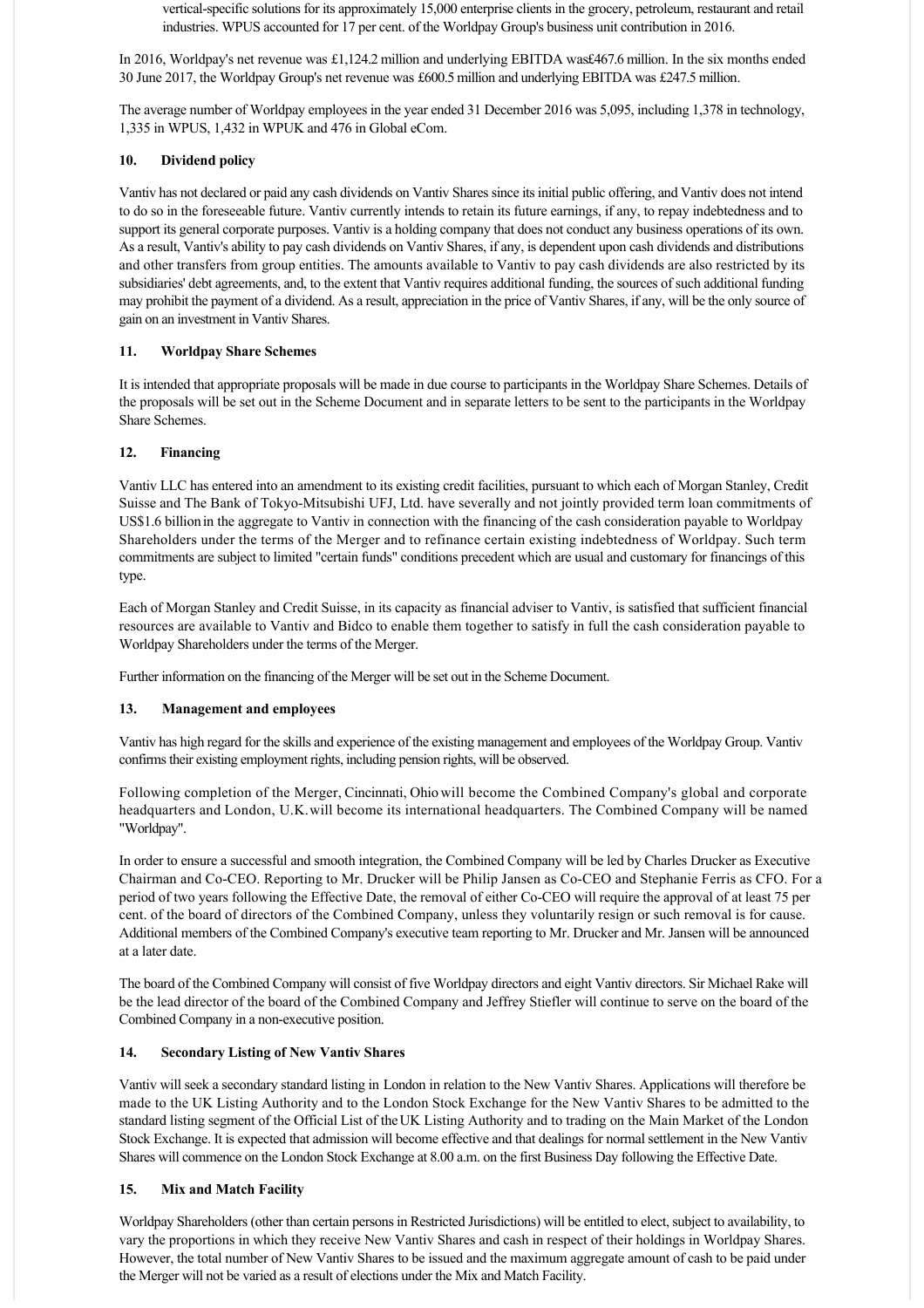Satisfaction of elections made by Worldpay Shareholders under the Mix and Match Facility will therefore depend on the extent to which other Worldpay Shareholders make offsetting elections. To the extent that elections cannot be satisfied in full, they will be scaled down on a pro‑rata basis. As a result, Worldpay Shareholders who make an election under the Mix and Match Facility will not necessarily know the exact number of New Vantiv Shares or the amount of cash they will receive until settlement of the consideration due to them under the Merger.

The Mix and Match Facility will not affect the entitlement of any Worldpay Shareholder who does not make an election under the Mix and Match Facility.

Further details in relation to the Mix and Match Facility (including the action to take in order to make a valid election, the deadline for making elections, and the basis on which entitlement to receive cash may be exchanged for an entitlement to additional New Vantiv Shares) for Worldpay Shareholders will be contained in the Scheme Document.

# **16. Tax**

The Merger will be effected by Vantiv and Bidco acquiring all of the issued and to be issued ordinary shares in the share capital of Worldpay. Vantiv will remain U.S. domiciled for tax purposes. U.S. and U.K. tax consequences of the Merger to Worldpay Shareholders will be described in the Scheme Document.

Both Vantiv and Worldpay have considered alternative structures for the Merger but on balance it was deemed that the alternatives available could result in adverse tax consequences for certain Vantiv Shareholders, could trigger certain change of control rights and might not offer significant value enhancement for the Combined Company over the current structure proposed for the Merger.

# 17. Merger-related arrangements

# *Confidentiality Agreement*

Vantiv and Worldpay have entered into the Confidentiality Agreement, pursuant to which each of Vantiv and Worldpay has undertaken to keep certain information relating to the Merger and to the other party confidential and not to disclose such information to third parties, except to certain permitted disclosees for the purposes of evaluating the Merger or if required by applicable laws or regulations. The confidentiality obligations of each party under the Confidentiality Agreement continue for two years after the date of the Confidentiality Agreement. The agreement also contains provisions pursuant to which each party has agreed not to solicit certain employees, suppliers and customers of the other party, subject to customary carve-outs, for a period of eighteen months.

# *Co-operation Agreement*

Vantiv, Bidco and Worldpay entered into the Cooperation Agreement on 9 August 2017, pursuant to which, among other things, Vantiv, Bidco and Worldpay have agreed to provide such information and assistance as the other party may reasonably require for the purposes of obtaining all regulatory clearances and authorisations, making any submission, filings or notifications to any regulatory authority and for the preparation of the Scheme Document, and the Vantiv Proxy Statement and the Vantiv Prospectus.

The Co-operation Agreement will terminate if: (i) agreed in writing between Vantiv and Worldpay, (ii) upon the service of written notice by Vantiv or Worldpay if: (a) the Worldpay Directors withdraw their recommendation of the Merger or if the Scheme Document does not include the Worldpay Recommendation, or if the Merger is to be implemented by way of a Takeover Offer and the offer document does not include such recommendation, (b) Worldpay makes an announcement before the publication of the Scheme Document that it will not convene the Court Meeting or the General Meeting or that it intends not to post the Scheme Document (otherwise than as a result of the Merger being implemented by way of a Takeover Offer), (c) the Effective Date has not occurred on or prior to the Long Stop Date, (iii) a competing transaction completes, becomes effective or unconditional in all respects, (iv) upon service of written notice by Vantiv if a competing transaction is announced and such competing transaction is recommended by the Worldpay Directors, (v) upon service of written notice by Worldpay to Vantiv if the Proxy Statement does not include the Vantiv Recommendation or a Vantiv Adverse Recommendation Announcement is made, or (vi) if any Condition has been invoked, with the consent of the Panel, and the Scheme has been withdrawn, or if the Merger is to be implemented by way of a Takeover Offer, the Takeover Offer lapses.

Vantiv has agreed to use all reasonable endeavours to secure satisfaction of all regulatory clearances and authorisations as soon as reasonably practicable following the date of this Announcement.

The Co-operation Agreement records Vantiv's and Worldpay's intention to implement the Merger by way of a Scheme, subject to the ability of Vantiv to implement the Merger by way of a Takeover Offer in the circumstances described in the Cooperation Agreement and summarised in this Announcement.

The Co-operation Agreement contains provisions in relation to the Worldpay Share Schemes. Details of these arrangements will be set out in the Scheme Document.

# *Fifth Third Transaction Agreement*

At Vantiv's request, in order to facilitate the completion of the Merger and to minimise any effect that Fifth Third's equity ownership position in Vantiv could have on the Combined Company's growth or expansion following completion of the Merger, Vantiv entered into a transaction agreement with Fifth Third on 7 August 2017, pursuant to which Fifth Third has agreed to exercise its right to exchange 19,790,000 Class B units in Vantiv Holding for 19,790,000 Vantiv Shares and immediately thereafter, Vantiv will purchase those newly issued Vantiv Shares (the "Fifth Third Transaction") directly from Fifth Third at a price of US\$64.04 per share (the closing share price of Vantiv Shares on the New York Stock Exchange on 4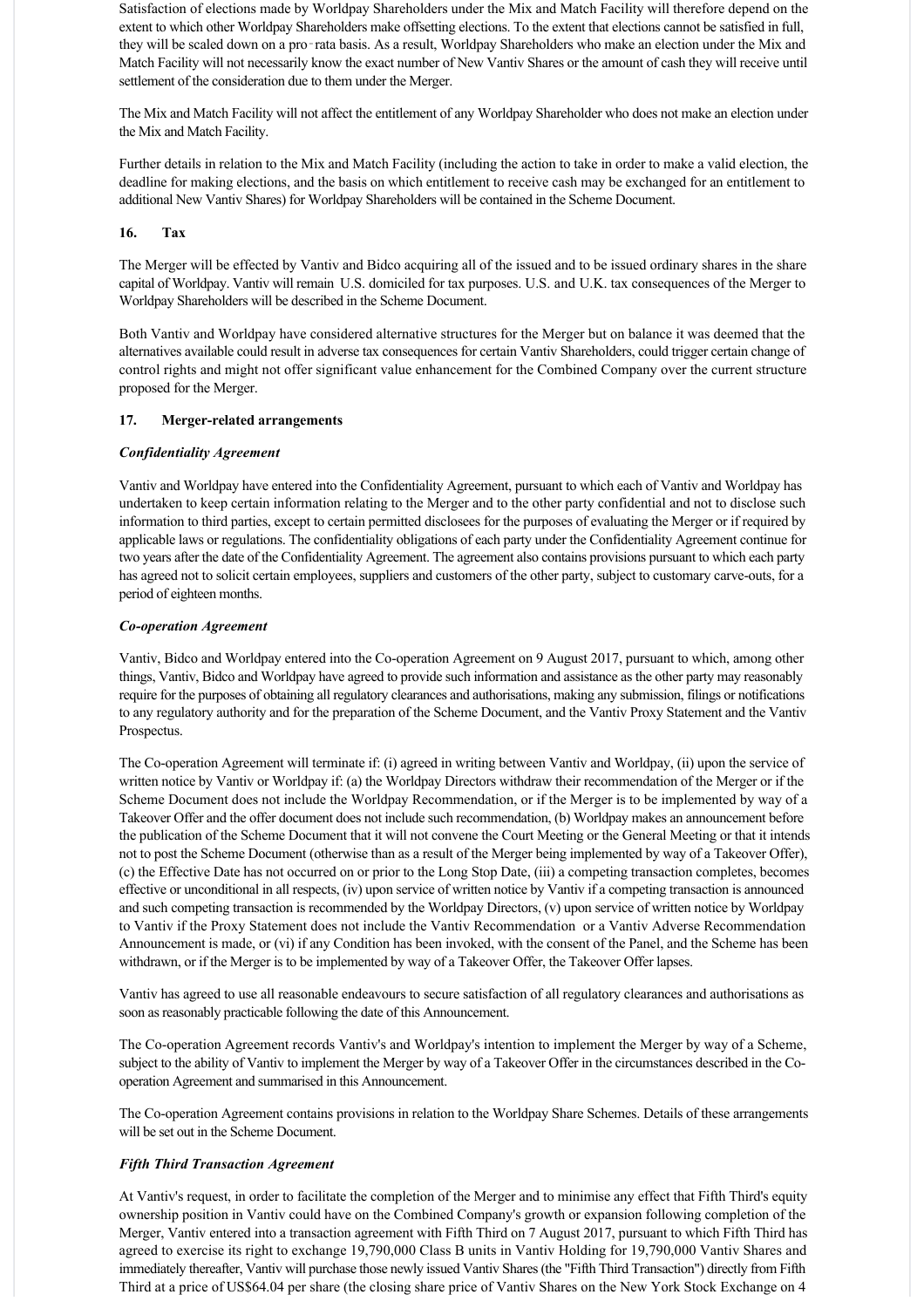August 2017). The repurchased Vantiv Shares will be cancelled and no longer outstanding following the completion of the Fifth Third Transaction. The Fifth Third Transaction is expected to close on the date of this Announcement. As a result of the Fifth Third Transaction, Fifth Third will beneficially own approximately 8.6 per cent. of the total equity interests in Vantiv and Vantiv Holding and if the Merger is completed, Fifth Third will beneficially own no more than 4.9 per cent. of the total equity interests in Vantiv and Vantiv Holding following such completion.

# **18. Structure of the Merger**

It is intended that the Merger will be implemented by means of a Court-sanctioned scheme of arrangement under Part 26 of the Companies Act. The Scheme is an arrangement between Worldpay and the Scheme Shareholders and is subject to the approval of the Court. The procedure involves, among other things, an application by Worldpay to the Court to sanction the Scheme, in consideration for which Scheme Shareholders will receive cash and New Vantiv Shares on the basis described in Section 2 of this Announcement. The purpose of the Scheme is to provide for Vantiv and Bidco to become the owners of the entire issued and to be issued ordinary share capital of Worldpay.

Upon the Scheme becoming Effective: (i) it will be binding on all Worldpay Shareholders, irrespective of whether or not they attended or voted at the Court Meeting and the General Meeting (and if they attended and voted, whether or not they voted in favour); and (ii) share certificates in respect of Worldpay Shares will cease to be of value and should be destroyed and entitlements to Worldpay Shares held within the CREST system will be cancelled. The consideration payable under the Scheme will be despatched to Scheme Shareholders by Vantiv no later than 14 days after the Effective Date.

Any Worldpay Shares issued before the Scheme Record Time will be subject to the terms of the Scheme. The Special Resolution to be proposed at the General Meeting will, amongst other matters, provide that the Articles be amended to incorporate provisions requiring any Worldpay shares issued after the Scheme Record Time (other than to Vantiv and/or Bidco) to be automatically transferred to Vantiv and/or Bidco on the same terms as the Merger (other than terms as to timings, formalities and the ability to make an election under the Mix and Match Facility). The provisions of the Articles (as amended) will avoid any person (other than Vantiv and/or Bidco) holding ordinary shares in the capital of Worldpay after the Effective Date.

The Merger is subject to a number of Conditions and certain further terms set out in Appendix I and to the full terms and conditions to be set out in the Scheme Document, including, amongst other things, the:

- a) Scheme becoming Effective by the Long Stop Date, failing which the Scheme will lapse;
- b) approval of the Scheme by a majority in number of the Scheme Shareholders, representing not less than 75 per cent. in value of the Scheme Shares held by those Scheme Shareholders, present and voting, either in person or by proxy, at the Court Meeting or at any adjournment thereof on or before the 22nd day after the expected date of the Court Meeting to be set out in the Scheme Document in due course (or such later date as may be agreed between Vantiv and Worldpay and the Court may allow);
- c) passing of the resolutions relating to the Scheme by the requisite majority at the General Meeting to be held on or before the 22nd day after the expected date of the Court Meeting to be set out in the Scheme Document in due course (or such later date as may be agreed between Vantiv and Worldpay and the Court may allow); and
- d) sanction of the Scheme on or before the 22nd day after the expected date of the Court Hearing to be set out in the Scheme Document in due course (or such later date as may be agreed between Vantiv and Worldpay and the Court may allow) and the delivery of an office copy of the Court Order to the Registrar.

The Scheme will lapse if the Scheme or Takeover Offer or any matter arising from or relating to the Merger becomes subject to a CMA Phase 2 Reference before the date of the Court Meeting.

The Merger is conditional, amongst other things, on all necessary notifications and filings having been made and all applicable waiting periods (including any extensions thereof) under the HSR Act and the rules and regulations made thereunder having expired, lapsed or been terminated as appropriate in each case in respect of the Merger. The Merger is also conditional on the FCA having approved (or being treated as having approved) the acquisition of control over the relevant authorised person within the Worldpay Group which would result from the Merger, and the FCA having given notice in writing (without indicating any objection or concern) that it has updated its records in respect of any member of the Wider Worldpay Group which is an authorised payment institution (as that term is defined in Regulation 2(1) of the PSRs), as more particularly described in Conditions (c) and (d), respectively, of Part A of Appendix I. The Merger is also conditional on the Dutch Central Bank having granted a positive decision with respect to the integrity (*betrouwbaarheid*) of each person who will become a copolicymaker of Worldpay B.V. and any other relevant person within the Wider Worldpay Group in connection with the proposed implementation of the Merger as more particularly described in Condition (e).

It is expected that the Scheme Document, containing further information about the Merger and notices of the Court Meeting and General Meeting, together with Forms of Proxy, will be posted to Worldpay Shareholders and (for information only) to participants of the Worldpay Share Schemes as soon as practicable and at or around the same time as the mailing of the Vantiv Proxy Statement. Subject to the satisfaction or waiver of all relevant conditions, including the Conditions, and certain further terms set out in Appendix I and to be set out in the Scheme Document, and subject to the approval and availability of the Court (which is subject to change), it is expected that the Scheme will become Effective in early 2018.

# **19. Scheme timetable/further information**

A full anticipated timetable will be set out in the Scheme Document which will be posted as soon as practicable and at or around the same time as the mailing of the Vantiv Proxy Statement. Subject to certain restrictions relating to persons resident in Restricted Jurisdictions, the Scheme Document will also be made available on Vantiv's website at www.vantiv.com and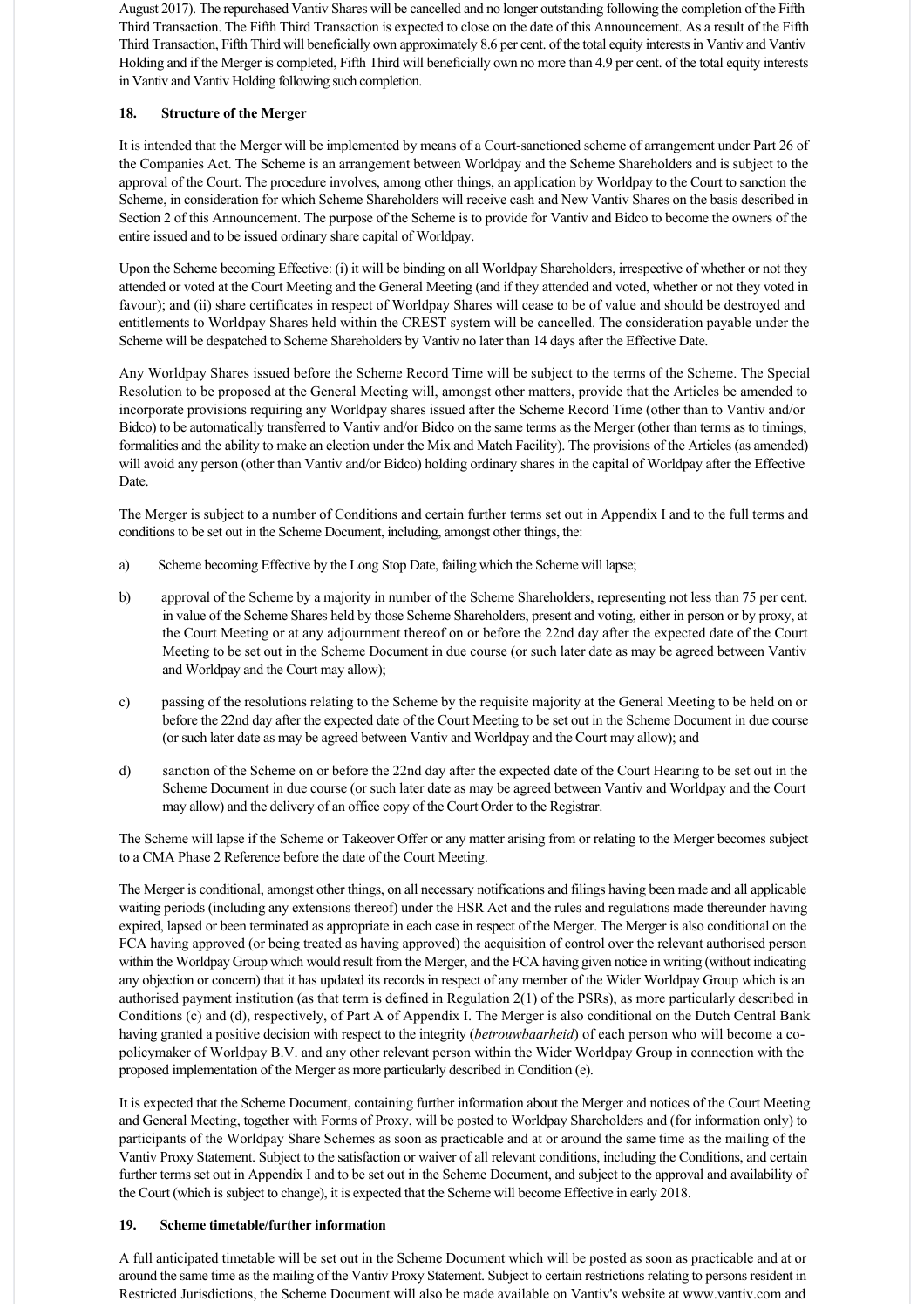Worldpay's website at www.worldpay.com.

# **20. Right to switch to a Takeover Offer**

Subject to obtaining the consent of the Panel, Vantiv reserves the right to elect to implement the Merger by way of a Takeover Offer as an alternative to the Scheme, if: (i) Worldpay provides its written consent (an "Agreed Switch"), (ii) in the event that (a) the Meetings are not held on or before the 22nd day after their respective expected dates as set out in the Scheme Document (or such later date as may be agreed in writing between the parties with the consent of the Panel and the approval of the Court (if such approval is required)), or (b) the Court Hearing is not held on or before the 22nd day after the expected date as set out in the Scheme Document (or such later date as may be agreed in writing between the parties with the consent of the Panel and the approval of the Court (if such approval is required)), (iii) the board of directors of Worldpay withdraws or materially and adversely qualifies its recommendation of the Merger, or (iv) a third party announces a firm intention to make an offer for the entire issued and to be issued ordinary share capital of Worldpay and the board of directors of Worldpay recommends the Worldpay Shareholders to accept such offer (or, if it is to be implemented by way of a scheme of arrangement pursuant to Part 26 of the Act, to vote in favour of such scheme) or fails to publicly reaffirm its unanimous and unconditional recommendation to the Worldpay Shareholders to vote in favour of the Scheme within 5 days of being requested by Vantiv in writing to do so.

In such event, such Takeover Offer will be implemented on the same terms and conditions, so far as applicable, as those which would apply to the Scheme subject to appropriate amendments to reflect the change in method of effecting the Takeover Offer, including (without limitation) the inclusion of an acceptance condition set at 75 per cent. of the Worldpay Shares to which the Takeover Offer relates, provided that in the event of an Agreed Switch, such acceptance condition shall be set at not less than 90 per cent. of the Worldpay Shares to which the Takeover Offer relates (or such lesser percentage as may be agreed between Vantiv and Worldpay in writing after consultation with the Panel (if necessary), being in any case more than 50 per cent. of the voting rights normally exercisable at a general meeting of Worldpay, including, for this purpose, any such voting rights attaching to Worldpay Shares that are unconditionally allotted or issued before the Takeover Offer becomes or is declared unconditional as to acceptances, whether pursuant to the exercise of any outstanding subscription or conversion rights or otherwise). Further, if sufficient acceptances of the Takeover Offer are received and/or sufficient Worldpay Shares are otherwise acquired, it is the intention of Vantiv to apply the provisions of the Companies Act to compulsorily acquire any outstanding Worldpay Shares to which such Takeover Offer relates.

# **21. Delisting**

It is intended that dealings in Worldpay Shares will be suspended shortly before the Effective Date at a time to be set out in the Scheme Document. It is further intended that applications will be made to the London Stock Exchange to cancel trading in Worldpay Shares on the Main Market of the London Stock Exchange, and to the UK Listing Authority to cancel the listing of the Worldpay Shares on the Official List, in each case with effect from or shortly following the Effective Date.

On the first Business Day after the Effective Date, entitlements to Worldpay Shares held within the CREST system will be cancelled, and share certificates in respect of Worldpay Shares will cease to be valid.

As soon as possible after the Effective Date, it is intended that Worldpay will be reregistered as a private limited company.

In addition, the New Vantiv Shares will be authorised for primary listing on the New York Stock Exchange subject to official notice of issuance and Vantiv will seek a secondary listing of the New Vantiv Shares on the London Stock Exchange.

Worldpay does not hold any Worldpay Shares in treasury. If the Scheme is sanctioned by the Court, any Worldpay Shares then held in treasury will be cancelled prior to the Scheme Record Time.

# **22. Disclosure of interests in Worldpay**

Vantiv made an Opening Position Disclosure, setting out the details required to be disclosed by it under Rule 8 of the Code on 14 July 2017.

As at the close of business on 8 August 2017, being the last practicable date prior to the publication of this Announcement, save for: (i) the disclosures in this Section 22 of this Announcement, and (ii) the irrevocable undertakings referred to in Section 7 of this Announcement, none of Vantiv or any of its directors or, so far as Vantiv is aware, any person acting, or deemed to be acting, in concert with Vantiv:

- had an interest in, or right to subscribe for, relevant securities of Worldpay;
- had any short position in (whether conditional or absolute and whether in the money or otherwise), including any short position under a derivative, any agreement to sell or any delivery obligation or right to require another person to purchase or take delivery of, relevant securities of Worldpay;
- had procured an irrevocable commitment or letter of intent to accept the terms of the Merger in respect of relevant securities of Worldpay; or
- had borrowed or lent any Worldpay Shares.

Furthermore, save for the irrevocable undertakings described in Section 7 of this Announcement, no arrangement exists between Vantiv, Bidco or Worldpay or any person acting in concert with Vantiv, Bidco or Worldpay in relation to Worldpay Shares. For these purposes, an arrangement includes any indemnity or option arrangement, any agreement or any understanding, formal or informal, of whatever nature, relating to Worldpay Shares which may be an inducement to deal or refrain from dealing in such securities.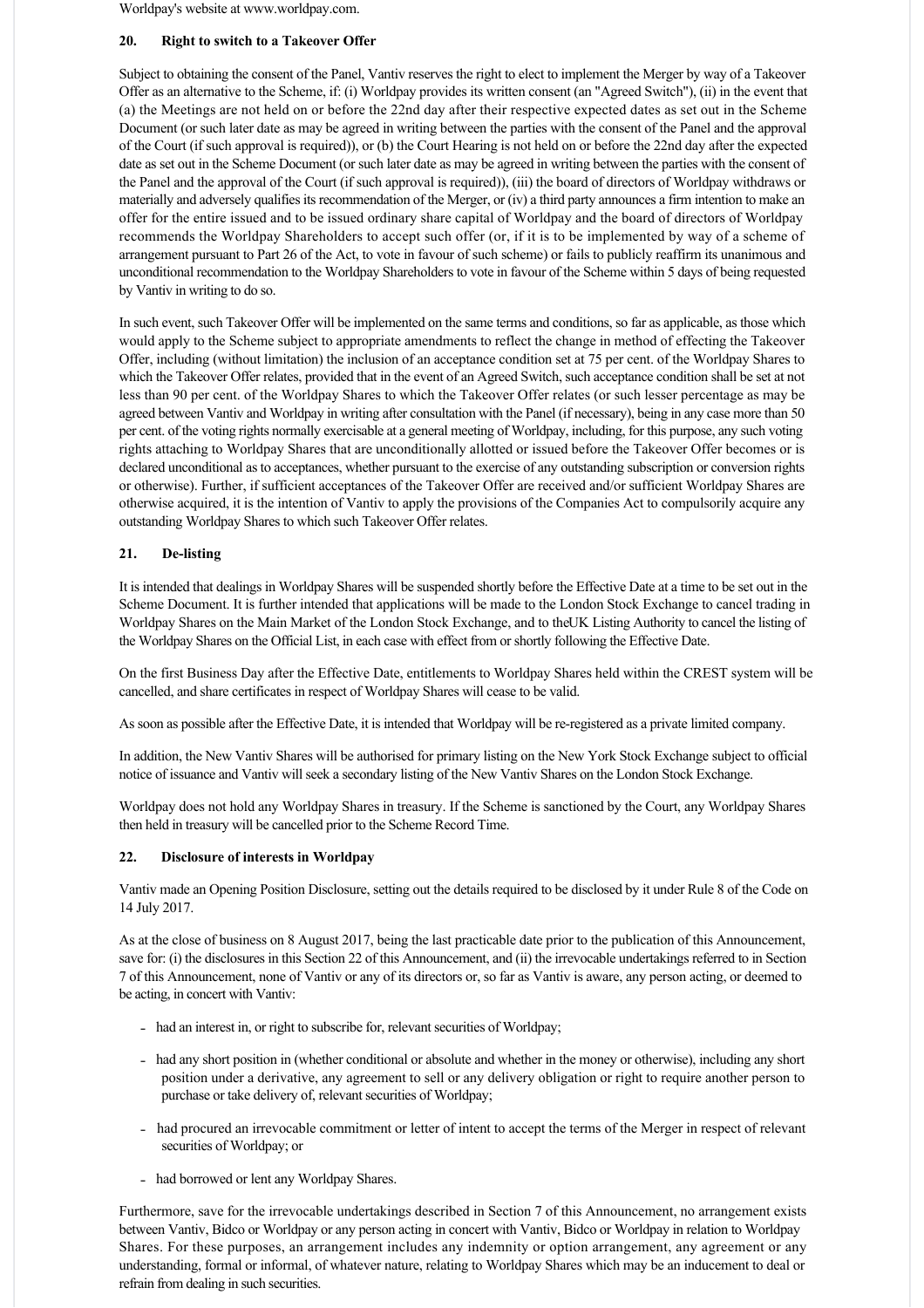# **23. Overseas shareholders**

The availability of the Merger and the distribution of this Announcement to persons resident in, or citizens of, or otherwise subject to, jurisdictions outside the United Kingdom may be affected by the laws of the relevant jurisdictions. Such persons should inform themselves of, and observe, any applicable legal or regulatory requirements of their jurisdiction. Worldpay Shareholders who are in any doubt regarding such matters should consult an appropriate independent professional adviser in the relevant jurisdiction without delay.

This Announcement is not intended and does not constitute or form part of any offer to sell or to subscribe for, or any invitation to purchase or subscribe for, or the solicitation of any offer to purchase or otherwise subscribe for any securities. Worldpay Shareholders are advised to read carefully the Scheme Document and the Forms of Proxy once these have been despatched.

### **24. Fractional entitlements**

Fractions of New Vantiv Shares will not be allotted to Worldpay Shareholders but will be aggregated and sold as soon as practicable after the Scheme becomes Effective. The net proceeds of such sale will then be paid in cash to the relevant Worldpay Shareholders in accordance with their fractional entitlements.

# **25. General**

The Merger will be subject to the Conditions and other terms set out in this Announcement and to the full terms and conditions which will be set out in the Scheme Document. It is expected that the Scheme Document will be despatched to Worldpay Shareholders as soon as practicable and at or around the same time as the mailing of the Vantiv Proxy Statement.

In deciding whether or not to vote or procure votes in favour of the resolutions relating to the Scheme at the Meetings in respect of their Worldpay Shares, Worldpay Shareholders should rely on the information contained, and follow the procedures described, in the Scheme Document.

Morgan Stanley, Credit Suisse and Goldman Sachs have each given and not withdrawn their consent to the publication of this Announcement with the inclusion herein of the references to their names in the form and context in which they appear.

The Scheme Document will not be reviewed by any federal state securities commission or regulatory authority in the U.S., nor will any commission or authority pass upon the accuracy or adequacy of the Scheme Document. Any representation to the contrary is unlawful and may be a criminal offence.

The Merger will be subject to the Conditions set out in Appendix I, and to the full terms and conditions which will be set out in the Scheme Document. Appendix II contains the bases and sources of certain information used in this Announcement. Appendix III contains details of the irrevocable undertakings received in relation to the Merger that are referred to in this Announcement. Appendix IV contains details and bases of belief of the anticipated quantified financial benefits of the Merger and of the related reports from Vantiv's reporting accountants, Deloitte, and its financial advisers, Morgan Stanley and Credit Suisse. Appendix V contains the Vantiv Profit Forecast, and the assumptions, basis of preparation and the Vantiv Directors' confirmation relating thereto. Appendix VI contains definitions of certain terms used in this Announcement.

#### **26. Documents on display**

Copies of the following documents will, by no later than 12 noon (London time) on the Business Day following the date of this Announcement, be made available on Vantiv's website at www.vantiv.com and Worldpay's website at www.worldpay.com until the end of the Offer Period:

- a) this Announcement:
- b) the Confidentiality Agreement;
- c) the Co-operation Agreement;
- d) the Fifth Third Transaction Agreement;
- e) the Irrevocable Undertakings; and
- f) the amended loan facility agreement referred to in Section 12 of this Announcement, and the foreign exchange hedging documentation, the fee letter and the financing engagement letter which have been executed as part of Vantiv's financing arrangements in connection with the Merger.

Neither the contents of Worldpay's website or the contents of Vantiv's website, nor the content of any other website accessible from hyperlinks on either such website, is incorporated into or forms part of, this Announcement.

# **Enquiries**

#### **Vantiv**

| Nathan Rozof, Investor Relations            | $+15139004811$ |
|---------------------------------------------|----------------|
| Andrew Ciafardini, Corporate Communications | $+15139005308$ |

### **Morgan Stanley (Financial adviser to Vantiv)**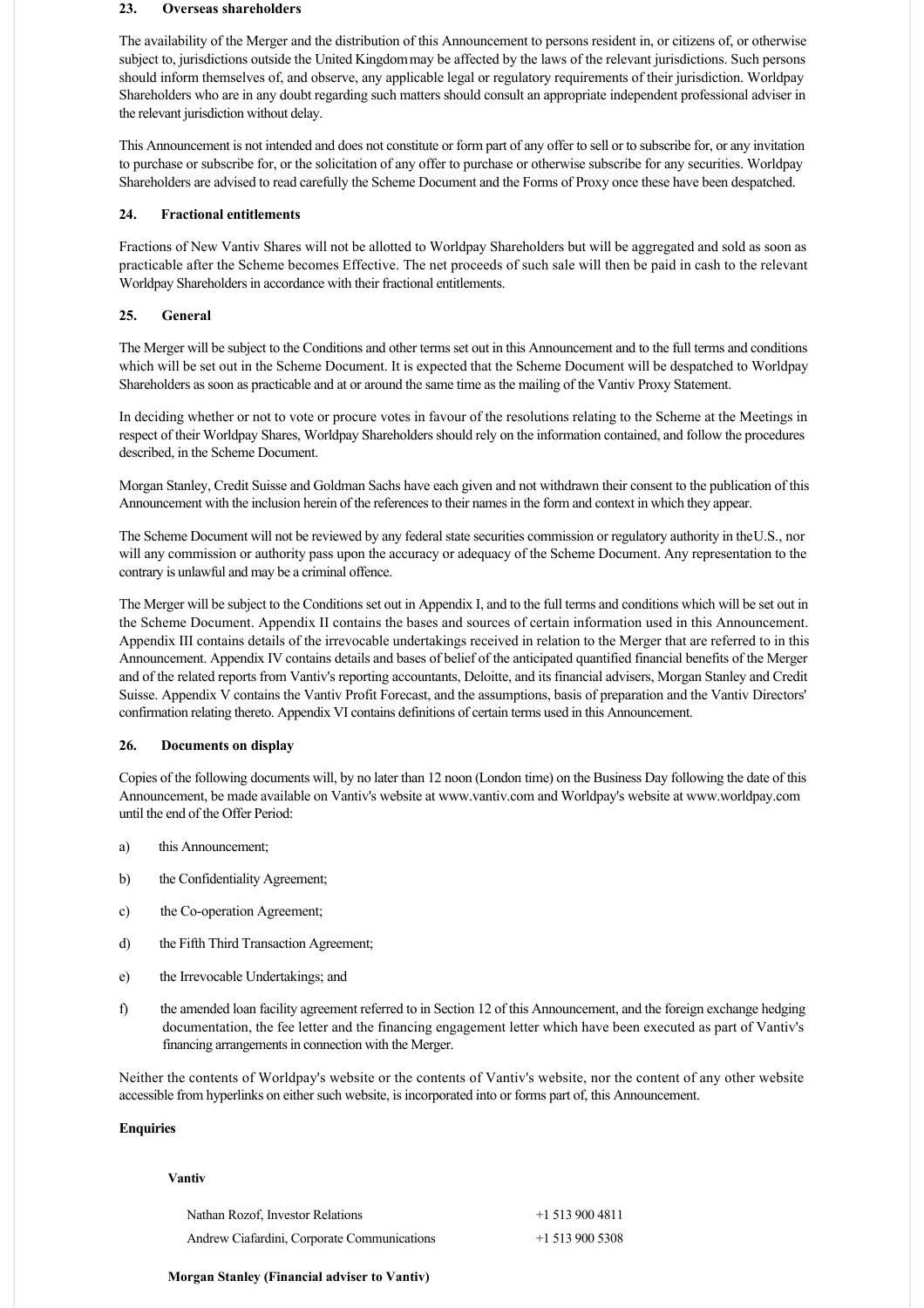| Seth Bergstein                                       | $+1$ 212 761 4000      |
|------------------------------------------------------|------------------------|
| <b>Brad Whitman</b>                                  | $+44(0)$ 207 425 8000  |
| Colm Donlon                                          |                        |
| Matthew Jarman                                       |                        |
| <b>Credit Suisse (Financial adviser to Vantiv)</b>   |                        |
| <b>Brian Gudofsky</b>                                | $+1$ 212 325 2000      |
| Steven Geller                                        | $+44$ (0) 207 888 8888 |
| Joe Hannon                                           |                        |
| Kyle Fry                                             |                        |
| <b>Smithfield (PR adviser to Vantiv)</b>             |                        |
| John Kiely                                           | +44 (0) 203 047 2538   |
| Vikki Kosmalska                                      | $+44(0)$ 203 047 2539  |
| Worldpay                                             |                        |
| Charles King, Investor Relations Director            | $+44(0)$ 203 664 6171  |
| Claire Hardy, Head of External Communications        | $+44(0)$ 203 664 4902  |
| <b>Goldman Sachs (Financial adviser to Worldpay)</b> |                        |
| Anthony Gutman                                       | $+44(0)$ 207 774 1000  |
| Stephen Considine                                    |                        |
| Owain Evans                                          |                        |
|                                                      |                        |

### **Barclays (Financial adviser to Worldpay)**

Charlie Lytle (corporate broking)

| Richard Taylor                           | $+44(0)$ 207 623 2323 |
|------------------------------------------|-----------------------|
| Matthew Smith                            |                       |
| Alisdair Gayne (corporate broking)       |                       |
| Robert Mayhew (corporate broking)        |                       |
| <b>Finsbury (PR adviser to Worldpay)</b> |                       |

James Murgatroyd Andrew Hughes

#### *Important notices relating to financial advisors*

*Morgan Stanley, which is authorised by the Prudential Regulation Authority and regulated by the Financial Conduct Authority and the Prudential Regulation Authority in the United Kingdom, is acting exclusively as financial adviser to Vantiv and Bidco and no one else in connection with the Merger. In connection with such matters, Morgan Stanley, its affiliates and their respective directors, officers, employees and agents will not regard any other person as their client, nor will they be responsible to anyone other than Vantiv and Bidco for providing the protections afforded to clients of Morgan Stanley nor for providing advice in connection with the Merger, the contents of this Announcement or any matter referred to herein.*

+44 (0) 207 251 3801

*Credit Suisse, which is authorised by the PRA and regulated by the FCA and the PRA in the United Kingdom, is acting as financial adviser exclusively for Vantiv and Bidco and no one else in connection with the matters set out in this Announcement and will not be responsible to any person other than Vantiv and Bidco for providing the protections afforded to clients of Credit Suisse, nor for providing advice in relation to the content of this Announcement or any matter referred to herein. Neither Credit Suisse nor any of its subsidiaries, branches or affiliates owes or accepts any duty, liability or responsibility whatsoever (whether direct or indirect, whether in contract, in tort, under statute or otherwise) to any person who is not a client of Credit Suisse in connection with this Announcement, any statement contained herein or otherwise.*

*Goldman Sachs, which is authorised by the Prudential Regulation Authority and regulated by the FCA and the Prudential Regulation Authority in the U.K. is acting exclusively for Worldpay and no one else in connection with the Merger or any other matter referred to in this Announcement and will not be responsible to anyone other than Worldpay for providing the protections afforded to clients of Goldman Sachs, or for providing advice in relation to the Merger or any other matters referred to in this Announcement.*

*Barclays, which is authorised by the Prudential Regulation Authority and regulated in the United Kingdom by*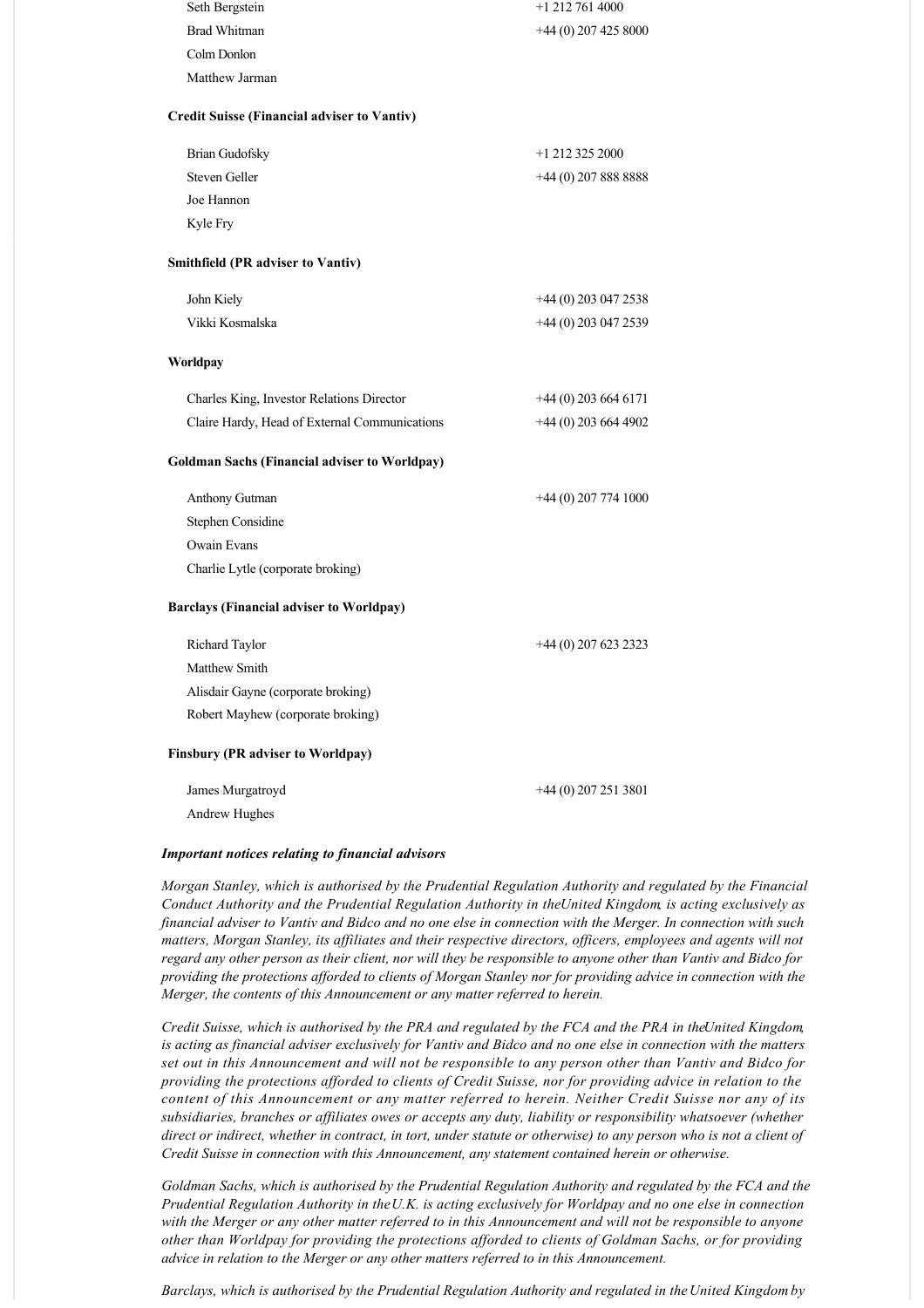*the Financial Conduct Authority and the Prudential Regulation Authority, is acting exclusively for Worldpay and no one else in connection with the Merger or any other matter referred to in this Announcement and will not be responsible to anyone other than Worldpay for providing the protections afforded to clients of Barclays nor for providing advice in relation to the Merger or any other matter referred to in this Announcement.*

### *Further Information*

*This Announcement is for information purposes only and is not intended to and does not constitute, or form any part of, an offer to sell or an invitation to purchase or subscribe for any securities or the solicitation of any vote or approval in any jurisdiction pursuant to the Merger or otherwise. The Merger will be made solely by the Scheme Document (or in the event that the Merger is to be implemented by means of a Takeover Offer, the offer document), which will contain the full terms and conditions of the Merger, including details of how to vote in respect of the Scheme. Any voting decision or response in relation to the Merger should be made solely on the basis of the Scheme Document.*

*This Announcement does not constitute a prospectus or a prospectus equivalent document.*

*This Announcement has been prepared for the purpose of complying with English law and the Code and the information disclosed may not be the same as that which would have been disclosed if this Announcement had been prepared in accordance with the laws of jurisdictions outside England.*

### *Overseas Shareholders*

*The release, publication or distribution of this Announcement in jurisdictions other than the United Kingdom may be restricted by law and therefore any persons who are subject to the laws of any jurisdiction other than the United Kingdom (including Restricted Jurisdictions) should inform themselves about, and observe, any applicable legal or regulatory requirements. In particular, the ability of persons who are not resident in the United Kingdom or who are subject to the laws of another jurisdiction to vote their Worldpay Shares in respect of the Scheme at the Court Meeting, or to execute and deliver Forms of Proxy appointing another to vote at the Court Meeting on their behalf, may be affected by the laws of the relevant jurisdictions in which they are located or to which they are subject. Any failure to comply with applicable legal or regulatory requirements of any jurisdiction may constitute a violation of securities laws in that jurisdiction. This Announcement has been prepared for the purpose of complying with English law and the Code and the information disclosed may not be the same as that which would have been disclosed if this Announcement had been prepared in accordance with the laws of jurisdictions outside England.*

*Copies of this Announcement and any formal documentation relating to the Merger are not being, and must not be, directly or indirectly, mailed or otherwise forwarded, distributed or sent in or into or from any Restricted Jurisdiction or any jurisdiction where to do so would constitute a violation of the laws of such jurisdiction and persons receiving such documents (including custodians, nominees and trustees) must not mail or otherwise forward, distribute or send them in or into or from any Restricted Jurisdiction. Doing so may render invalid any related purported vote in respect of acceptance of the Merger.*

*If the Merger is implemented by way of a Takeover Offer (unless otherwise permitted by applicable law and regulation), the Takeover Offer may not be made, directly or indirectly, in or into or by use of the mails or any other means or instrumentality (including, without limitation, facsimile, email or other electronic transmission, telex or telephone) of interstate or foreign commerce of, or any facility of a national, state or other securities exchange of any Restricted Jurisdiction and the Merger will not be capable of acceptance by any such use, means, instrumentality or facilities or from within any Restricted Jurisdiction.*

*Further details in relation to Worldpay Shareholders in overseas jurisdictions will be contained in the Scheme Document.*

### *Notice to U.S. investors in Worldpay*

*The Merger relates to the shares of an English company and is being made by means of a scheme of arrangement provided for under Part 26 of the Companies Act. The Merger, implemented by way of a scheme of arrangement is not subject to the tender offer rules or the proxy solicitation rules under the U.S. Exchange Act, as amended. Accordingly, the Merger is subject to the disclosure requirements and practices applicable to a scheme of arrangement involving a target company in England listed on the London Stock Exchange, which differ from the disclosure requirements of U.S. tender offer and proxy solicitation rules. If, in the future, Vantiv exercises its right to implement the Merger by way of a Takeover Offer and determines to extend the Takeover Offer into the U.S., the Merger will be made in compliance with applicable U.S. laws and regulations.*

*The New Vantiv Shares to be issued pursuant to the Merger have not been registered under the U.S. Securities Act, and may not be offered or sold in the U.S. absent registration or an applicable exemption from the registration requirements of the U.S. Securities Act. The New Vantiv Shares to be issued pursuant to the Merger will be issued pursuant to the exemption from registration provided by Section 3(a)(10) under the U.S. Securities Act. If, in the future, Vantiv exercises its right to implement the Merger by way of a Takeover Offer or otherwise in a manner that is not exempt from the registration requirements of the U.S. Securities Act, it will file a registration statement with the SEC that will contain a prospectus with respect to the issuance of New Vantiv Shares. In this event, Worldpay Shareholders are urged to read these documents and any other relevant documents filed with the SEC, as well as any amendments or supplements to those documents,*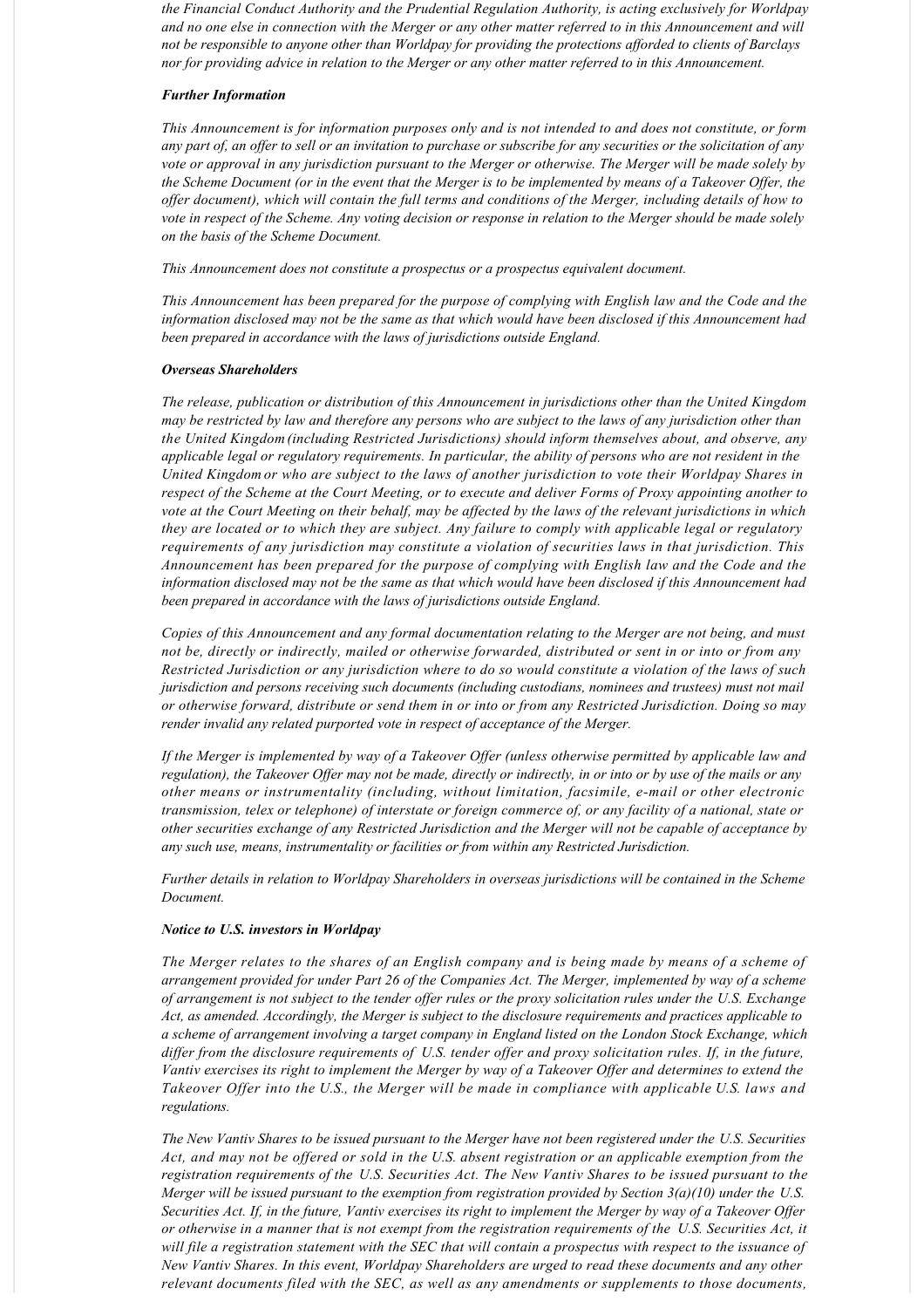*because they will contain important information, and such documents will be available free of charge at the SEC's website at www.sec.gov or by directing a request to Vantiv's contact for enquiries identified above.*

*Neither the SEC nor any U.S. state securities commission has approved or disapproved of the New Vantiv Shares to be issued in connection with the Merger, or determined if this Announcement is accurate or complete. Any representation to the contrary is a criminal offence in the U.S.*

*Worldpay is incorporated under the laws of England and Wales. In addition, some of its officers and directors reside outside the U.S., and some or all of its assets are or may be located in jurisdictions outside the U.S. Therefore, investors may have difficulty effecting service of process within the U.S. upon those persons or recovering against Worldpay or its officers or directors on judgments of U.S. courts, including judgments based upon the civil liability provisions of the U.S. federal securities laws. It may not be possible to sue Worldpay or its officers or directors in a non-US court for violations of the U.S. securities laws.* 

### *Forward Looking Statements*

*This Announcement contains certain forward-looking statements with respect to Vantiv, Bidco and Worldpay. These forwardlooking statements can be identified by the fact that they do not relate only to historical or current facts. Forwardlooking statements often use words such as "anticipate", "target", "expect", "estimate", "intend", "plan", "goal", "believe", "aim", "will", "may", "would", "could" or "should" or other words of similar meaning or the negative thereof. Forward-looking statements include statements relating to the following: (i) future capital expenditures, expenses, revenues, economic performance, financial conditions, dividend policy, losses and future prospects, (ii) business and management strategies and the expansion and growth of the operations of the Vantiv Group or the Worldpay Group; and (iii) the effects of government regulation on the business of the Vantiv Group or the Worldpay Group. There are many factors which could cause actual results to differ materially from those expressed or implied in forward looking statements. Among such factors are changes in the global, political, economic, business, competitive, market and regulatory forces, future exchange and interest rates, changes in tax rates and future business combinations or disposals.*

*These forwardlooking statements are based on numerous assumptions regarding the present and future business strategies of such persons and the environment in which each will operate in the future. By their nature, these forward-looking statements involve known and unknown risks, uncertainties because they relate to events and depend on circumstances that will occur in the future. The factors described in the context of such forwardlooking statements in this Announcement may cause the actual results, performance or achievements of any such person, or industry results and developments, to be materially different from any* results, performance or achievements expressed or implied by such forward-looking statements. No assurance *can be given that such expectations will prove to have been correct and persons reading this Announcement are therefore cautioned not to place undue reliance on these forwardlooking statements which speak only as at the date of this Announcement. All subsequent oral or written forwardlooking statements attributable to Vantiv, Bidco or Worldpay or any persons acting on their behalf are expressly qualified in their entirety by the cautionary statement above. None of Vantiv, Bidco or Worldpay undertakes any obligation to update publicly or revise forwardlooking statements, whether as a result of new information, future events or otherwise, except to the extent legally required.*

### *No profit forecasts or estimates*

*The Vantiv Profit Forecast is a profit forecast for the purposes of Rule 28 of the Code. The Vantiv Profit Forecast, the assumptions and basis of preparation on which the Vantiv Profit Forecast is based and the Vantiv Directors' confirmation, as required by Rule 28.1 of the Code, are set out in Appendix V.*

*Other than in respect of the Vantiv Profit Forecast, no statement in this Announcement is intended as a profit forecast or estimate for any period and no statement in this Announcement should be interpreted to mean that earnings or earnings per ordinary share, for Vantiv or Worldpay, respectively for the current or future financial years would necessarily match or exceed the historical published earnings or earnings per ordinary share for Vantiv or Worldpay, respectively.*

#### *Quantified Financial Benefits Statement*

*Statements of estimated cost savings and synergies relate to future actions and circumstances which, by their nature, involve risks, uncertainties and contingencies. As a result, the cost savings and synergies referred to in the Quantified Financial Benefits Statement may not be achieved, may be achieved later or sooner than estimated, or those achieved could be materially different from those estimated. No statement in the Quantified Financial Benefits Statement, or this Announcement generally, should be construed as a profit forecast (other than the Vantiv Profit Forecast) or interpreted to mean that the Combined Company's earnings in the first full year following the Effective Date of the Scheme, or in any subsequent period, would necessarily match or be greater than or be less than those of Worldpay and/or Vantiv for the relevant preceding financial period or any other period. For the purposes of Rule 28 of the Code, the Quantified Financial Benefits Statement contained in this Announcement is the responsibility of Vantiv and the Vantiv Directors.*

#### *Publication on website*

*A copy of this Announcement and the documents required to be published pursuant to Rule 26.1 and Rule 26.2 of the Code will be made available (subject to certain restrictions relating to persons resident in Restricted*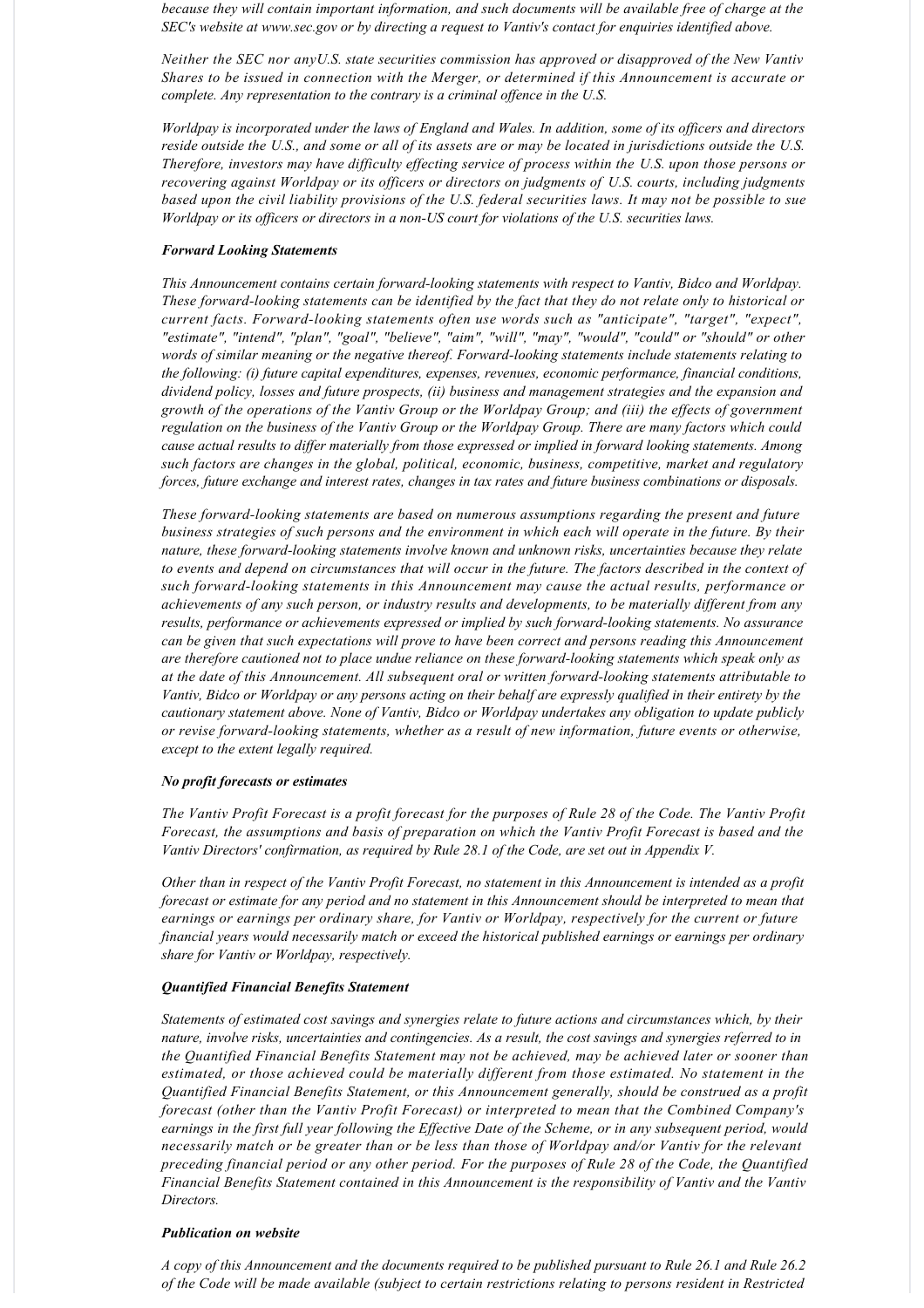*Jurisdictions), on Worldpay's website at www.worldpay.com and on Vantiv's website at www.vantiv.com by no later than 12 noon London time on 10 August 2017.*

*Neither the contents of these websites nor the content of any other website accessible from hyperlinks on such websites is incorporated into, or forms part of, this Announcement.*

#### *Requesting hard copy documents*

*In accordance with Rule 30.3 of the Code, a person so entitled may request a copy of this Announcement (and any information incorporated into it by reference to another source) in hard copy form free of charge. A person may also request that all future documents, announcements and information sent to that person in relation to the Merger should be in hard copy form. For persons who have received a copy of this Announcement in electronic form or via a website notification, a hard copy of this Announcement will not be sent unless so requested from either Worldpay by contacting Worldpay on +44 20 3664 5777 or Vantiv by contacting Danielle Pointing at Morgan Stanley on +44 20 7425 9523, as appropriate.*

### *Information relating to Worldpay Shareholders*

*Please be aware that addresses, electronic addresses and certain other information provided by Worldpay Shareholders, persons with information rights and other relevant persons for the receipt of communications from Worldpay may be provided to Vantiv during the Offer Period as required under Section 4 of Appendix 4 of the Code to comply with Rule 2.11(c) of the Code.*

### *Rounding*

*Certain figures included in this Announcement have been subjected to rounding adjustments. Accordingly, figures shown for the same category presented in different tables may vary slightly and figures shown as totals in certain tables may not be an arithmetic aggregation of the figures that precede them.*

### *Disclosure Requirements of the Code*

*Under Rule 8.3(a) of the Code, any person who is interested in one per cent. or more of any class of relevant securities of an offeree company or of any securities exchange offeror (being any offeror other than an offeror in respect of which it has been announced that its offer is, or is likely to be, solely in cash) must make an Opening Position Disclosure following the commencement of the Offer Period and, if later, following the announcement in which any securities exchange offeror is first identified.*

*An Opening Position Disclosure must contain details of the person's interests and short positions in, and rights to subscribe for, any relevant securities of each of (i) the offeree company and (ii) any securities exchange offeror(s). An Opening Position Disclosure by a person to whom Rule 8.3(a) applies must be made by no later than 3.30 p.m. (London time) on the 10th Business Day (as defined in the Code) following the commencement of the Offer Period and, if appropriate, by no later than 3.30 p.m. (London time) on the 10th Business Day (as defined in the Code) following the announcement in which any securities exchange offeror is first identified. Relevant persons who deal in the relevant securities of the offeree company or of a securities exchange offeror prior to the deadline for making an Opening Position Disclosure must instead make a Dealing Disclosure.*

*Under Rule 8.3(b) of the Code, any person who is, or becomes, interested in one per cent. or more of any class of relevant securities of the offeree company or of any securities exchange offeror must make a Dealing Disclosure if the person deals in any relevant securities of the offeree company or of any securities exchange offeror. A Dealing Disclosure must contain details of the dealing concerned and of the person's interests and short positions in, and rights to subscribe for, any relevant securities of each of (i) the offeree company and (ii) any securities exchange offeror, save to the extent that these details have previously been disclosed under Rule 8. A Dealing Disclosure by a person to whom Rule 8.3(b) applies must be made by no later than 3.30 p.m. (London time) on the Business Day (as defined in the Code) following the date of the relevant dealing.*

*If two or more persons act together pursuant to an agreement or understanding, whether formal or informal, to acquire or control an interest in relevant securities of an offeree company or a securities exchange offeror, they will be deemed to be a single person for the purpose of Rule 8.3.*

*Opening Position Disclosures must also be made by the offeree company and by any offeror and Dealing Disclosures must also be made by the offeree company, by any offeror and by any persons acting in concert with any of them (see Rules 8.1, 8.2 and 8.4).*

*Details of the offeree and offeror companies in respect of whose relevant securities Opening Position Disclosures and Dealing Disclosures must be made can be found in the Disclosure Table on the Panel's website at www.thetakeoverpanel.org.uk, including details of the number of relevant securities in issue, when the Offer Period commenced and when any offeror was first identified. If you are in any doubt as to whether you are required to make an Opening Position Disclosure or a Dealing Disclosure, you should contact the Panel's Market Surveillance Unit on +44 (0)20 7638 0129.*

*In accordance with the Code, normal United Kingdom market practice and Rule 14e5(b) of the U.S. Exchange Act, Barclays and its affiliates will continue to act as exempt principal trader in Worldpay securities on the London Stock Exchange. These purchases and activities by exempt principal traders which are required to be made public in the United Kingdom pursuant to the Code will be reported to a Regulatory Information Service and will be available on the London Stock Exchange website at www.londonstockexchange.com. This*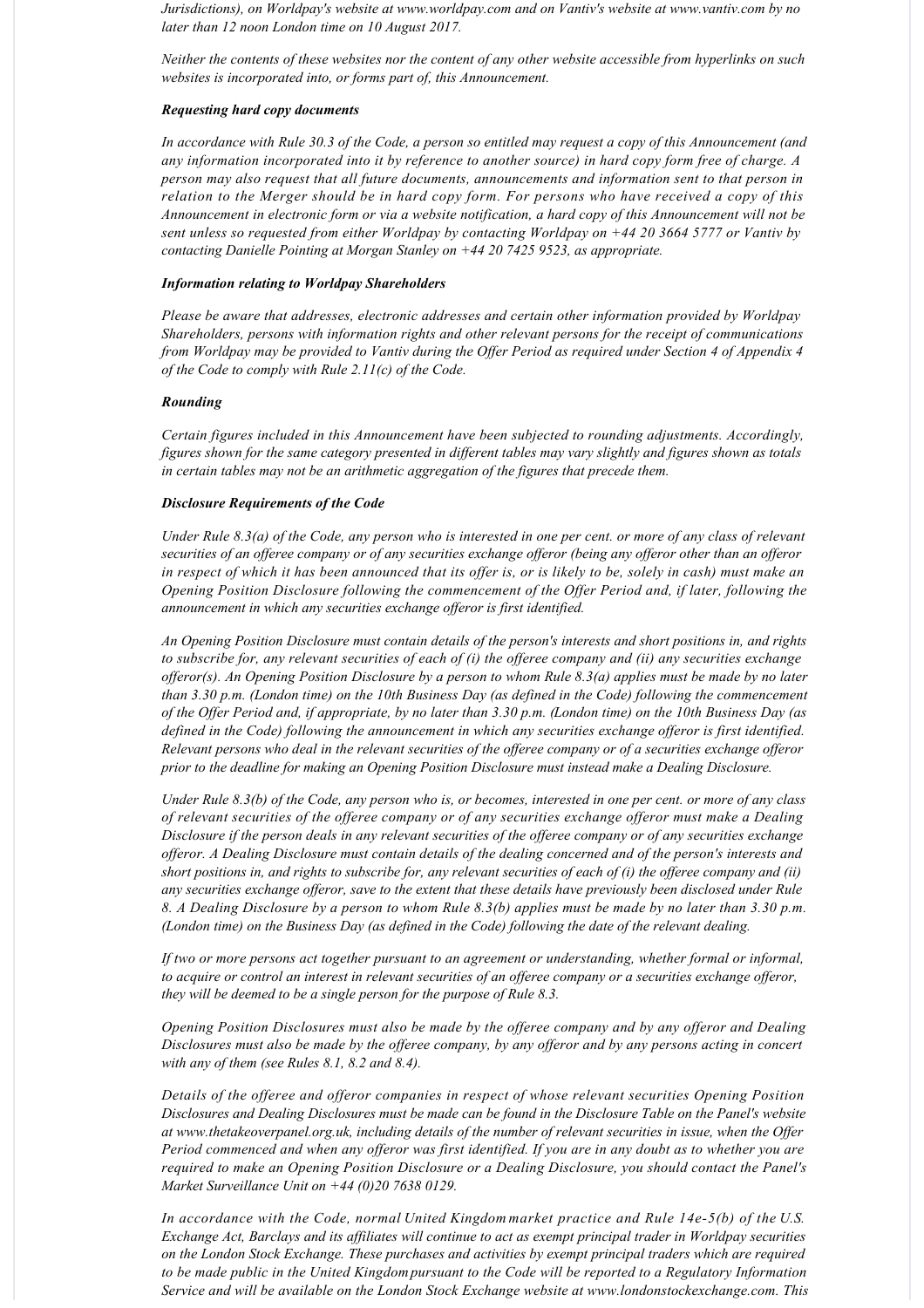*information will also be publicly disclosed in the United States to the extent that such information is made public in the United Kingdom.*

# **APPENDIX I**

#### **CONDITIONS AND FURTHER TERMS OF THE ACQUISITION**

# **Part A**

# **Conditions to the Merger**

The Merger will be conditional upon the Scheme becoming unconditional and becoming Effective, subject to the Code, by no later than the Long Stop Date.

### **Scheme approval**

- a) The Scheme will be conditional upon:
	- (i)
- A. its approval by a majority in number representing not less than 75 per cent. in value of the Worldpay Shareholders (or the relevant class or classes thereof, if applicable) in each case present, entitled to vote and voting, either in person or by proxy, at the Court Meeting and at any separate class meeting which may be required by the Court or at any adjournment of any such meeting; and
- B. the Court Meeting and any separate class meeting which may be required by the Court or any adjournment of any such meeting being held on or before the 22nd day after the expected date of the Court Meeting to be set out in the Scheme Document in due course (or such later date, if any, as Vantiv and Worldpay may agree and the Court may allow);

(ii)

- A. all resolutions necessary to approve and implement the Scheme being duly passed by the requisite majority or majorities at the General Meeting or at any adjournment of that meeting; and
- B. the General Meeting or any adjournment of that meeting being held on or before the 22nd day after the expected date of the General Meeting to be set out in the Scheme Document in due course (or such later date, if any, as Vantiv and Worldpay may agree and the Court may allow); and

(iii)

- A. the sanction of the Scheme by the Court with or without modification (but subject to any such modification being acceptable to Vantiv and Worldpay) and the delivery of a copy of the Court Order to the Registrar; and
- B. the Court Hearing being held on or before the 22nd day after the expected date of the Court Hearing to be set out in the Scheme Document in due course (or such later date, if any, as Vantiv and Worldpay may agree and the Court may allow);

In addition, Vantiv and Worldpay have agreed that the Merger will be conditional upon the following Conditions and, accordingly, the necessary actions to make the Scheme Effective will not be taken unless the following Conditions (as amended if appropriate) have been satisfied or, where relevant, waived:

# **Regulatory Approvals**

# *U.S. HSR Act clearance*

b) all necessary notifications and filings having been made and all applicable waiting periods (including any extensions thereof) under the HSR Act and the rules and regulations made thereunder having expired, lapsed or been terminated as appropriate in each case in respect of the Merger;

### *FCA approvals*

- c) in respect of each notice under section 178 of the FSMA which Vantiv or any other person who has decided to acquire or increase control over any member of the Wider Worldpay Group which is a U.K. authorised person (as that term is defined in section 191G of FSMA) is under a duty to give in connection with the proposed implementation the Merger:
	- (i) the FCA having given notice in writing pursuant to section  $189(4)(a)$  of FSMA that it has determined unconditionally to approve each such acquisition or increase in control pursuant to section 185 of FSMA;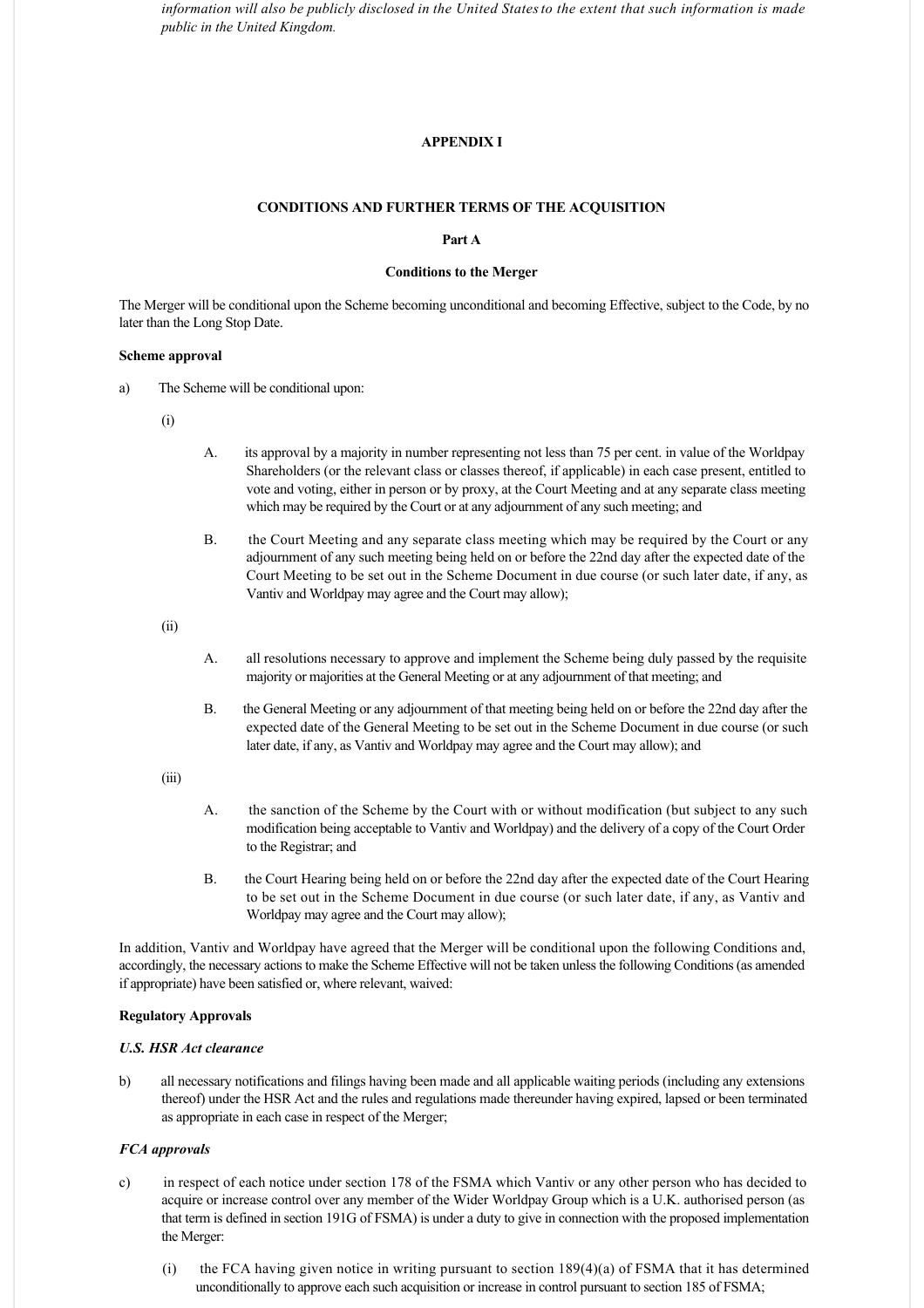- (ii) the FCA having given notice in writing pursuant to section 189(7) of FSMA subject to condition(s) specified in the decision notice and such condition(s) being satisfactory to Vantiv, acting reasonably; or
- (iii) the FCA being treated, under section 189(6) of FSMA, as having approved each such acquisition of or increase in control;
- d) in respect of each notice under Regulation 32 of the PSRs which Vantiv or any other person who has decided to acquire a qualifying holding in any member of the Wider Worldpay Group which is an authorised payment institution (as that term is defined in Regulation 2(1) of the PSRs) is under a duty to give in connection with the proposed implementation of the Merger, the FCA having given notice in writing (without indicating any objection or concern) that it has updated its records in respect of each such authorised payment institution;

# *Dutch Central Bank approval*

e) the Dutch Central Bank having granted a positive decision with respect to the integrity (*betrouwbaarheid*) of each person who will become a copolicymaker of Worldpay B.V. and any other relevant person within the Wider Worldpay Group in connection with the proposed implementation of the Merger;

# *Approval of other Relevant Authorities*

f) if approval from a Relevant Authority is required for, or a Relevant Authority decides to review, the Merger or any matter arising from or related to the Merger other than as specifically addressed by Conditions (b) (e) above, it being established in terms satisfactory to Vantiv that such Relevant Authority approves (or is deemed to approve) or will permit the Merger to proceed on terms satisfactory to Vantiv;

# **Vantiv Shareholder approval**

g) the issuance of New Vantiv Shares in connection with the Merger being duly approved, as required by section 312.03 of the NYSE Listed Company Manual, by the affirmative vote of the majority of the votes cast at the Vantiv Shareholders' Meeting duly called and held for such purpose in accordance with applicable law and the certificate of incorporation and bylaws of Vantiv;

# **Listing on the New York Stock Exchange, effectiveness of registration**

- h) confirmation having been received by Vantiv that the New Vantiv Shares have been approved for listing, subject to official notice of issuance, on the New York Stock Exchange; and
- i) in the event that the Merger is implemented by way of a Takeover Offer, absent an available exemption from the registration requirements of the U.S. Securities Act, Vantiv's registration statement having been declared effective by the SEC and no stop order having been issued or proceedings for suspension of the effectiveness of Vantiv's registration statement having been initiated by the SEC and Vantiv having received all necessary U.S. state securities law or blue sky authorisations;

# **Listing on the London Stock Exchange**

j) the FCA having acknowledged to Vantiv or its agent (and such acknowledgement not having been withdrawn) that the application for the admission of the New Vantiv Shares to the Official List with a standard listing has been approved and (after satisfaction of any conditions to which such approval is expressed to be subject ("listing conditions")) admission will become effective as soon as a dealing notice has been issued by the FCA and any listing conditions have been satisfied, and (ii) the London Stock Exchange having acknowledged to Vantiv or its agent (and such acknowledgement not having been withdrawn) that the New Vantiv Shares will be admitted to trading on the Main Market of the London Stock Exchange;

# **General Third Party Clearances**

- k) the waiver (or non-exercise within any applicable time limits) by any relevant government or governmental, quasigovernmental, supranational, statutory, regulatory, environmental or investigative body, court, trade agency, association, institution, any entity owned or controlled by any relevant government or state, or any other body or person whatsoever in any jurisdiction (each a "Third Party") of any termination right, right of pre-emption, first refusal or similar right (which is material in the context of the Wider Worldpay Group taken as a whole) arising as a result of or in connection with the Merger including, without limitation, its implementation and financing or the proposed direct or indirect acquisition of any shares or other securities in, or control of, Worldpay by Vantiv or any member of the Vantiv Group;
- l) other than in relation to the competition law and regulatory approvals referred to in paragraphs (b) (e) above, no Third Party having decided to take, institute, implement or threaten any action, proceeding, suit, investigation, enquiry or reference, or enacted, made or proposed any statute, regulation, decision or order, or having taken any other steps which would or might reasonably be expected to:
	- (i) require, prevent or delay the divestiture, or alter the terms envisaged for any proposed divestiture by any member of the Wider Vantiv Group or any member of the Wider Worldpay Group of all or any portion of their respective businesses, assets or property or impose any limitation on the ability of any of them to conduct their respective businesses (or any of them) or to own any of their respective assets or properties or any part thereof which in any such case would be material in the context of the Wider Worldpay Group taken as a whole;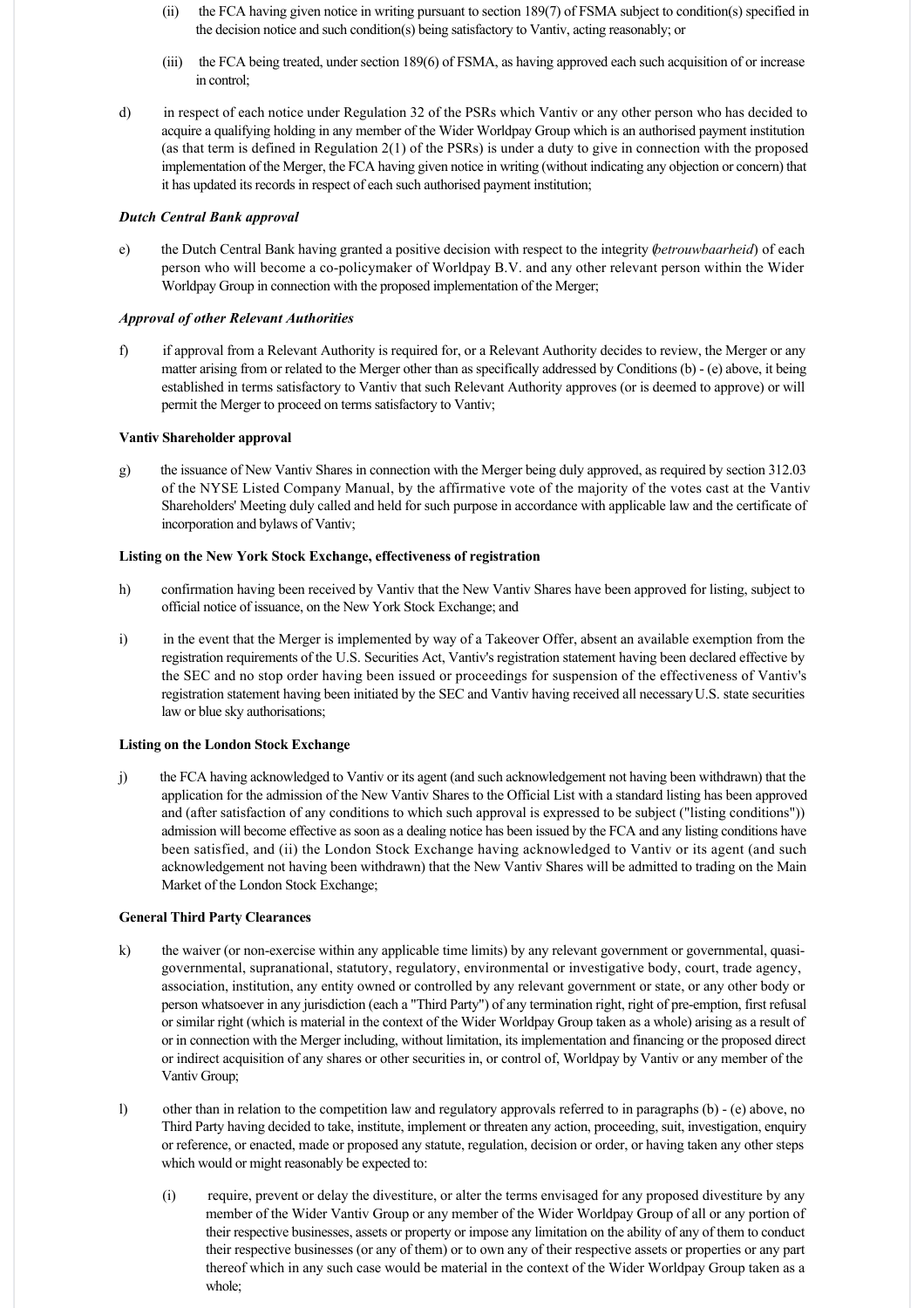- (ii) require, prevent or materially delay, or materially alter the terms envisaged for, any proposed divestiture by any member of the Wider Vantiv Group of any shares or other securities in Worldpay;
- (iii) impose any material limitation on, or result in a delay in, the ability of any member of the Wider Vantiv Group directly or indirectly to acquire or to hold or to exercise effectively, directly or indirectly, all or any rights of ownership in respect of shares or loans or securities convertible into shares or any other securities (or the equivalent) in any member of the Wider Worldpay Group or the Wider Vantiv Group or to exercise management control over any such member, in each case, to an extent which is material in the context of the Wider Worldpay Group;
- (iv) otherwise adversely affect the business, assets, profits or prospects of any member of the Wider Vantiv Group or of any member of the Wider Worldpay Group to an extent which is material in the context of the Wider Vantiv Group or the Wider Worldpay Group, in either case taken as a whole;
- (v) make the Merger or its implementation or the acquisition or proposed acquisition by Vantiv or any member of the Wider Vantiv Group of any shares or other securities in, or control of Worldpay void, illegal, and/or unenforceable under the laws of any relevant jurisdiction, or otherwise, directly or indirectly, restrain, restrict, prohibit, delay or otherwise interfere with the same, or impose material additional conditions or obligations with respect thereto, or otherwise challenge or interfere therewith;
- (vi) require (save as envisaged in the Merger) any member of the Wider Vantiv Group or the Wider Worldpay Group to offer to acquire any shares or other securities (or the equivalent) or interest in any member of the Wider Worldpay Group or the Wider Vantiv Group owned by any third party where such acquisition would be material in the context of the Wider Worldpay Group taken as a whole or, as the case may be, the Wider Vantiv Group taken as a whole;
- (vii) impose any limitation on the ability of any member of the Wider Vantiv Group to integrate or co-ordinate its business, or any part of it, with the businesses or any part of the businesses of any other member of the Wider Worldpay Group which is adverse to and material in the context of the Wider Worldpay Group or the Wider Vantiv Group, in each case taken as a whole in the context of the Merger; or
- (viii) result in any member of the Wider Worldpay Group ceasing to be able to carry on business under any name under which it presently does so,

and all applicable waiting and other time periods during which any such Third Party could institute, implement or threaten any action, proceeding, suit, investigation, enquiry or reference or any other step under the laws of any jurisdiction in respect of the Merger or the acquisition or proposed acquisition of any Worldpay Shares having expired, lapsed or been terminated;

m) in addition to the competition law and regulatory approvals referred to in paragraphs (b) - (e) above, all necessary filings or applications having been made in connection with the Merger and all statutory or regulatory obligations in any jurisdiction having been complied with in connection with the Merger or the acquisition by any member of the Wider Vantiv Group of any shares or other securities in, or control of, Worldpay and all authorisations, orders, recognitions, grants, consents, licences, confirmations, clearances, permissions and approvals or the proposed acquisition of any shares or other securities in, or control of, Worldpay by any member of the Wider Vantiv Group having been obtained in terms and in a form reasonably satisfactory to Vantiv from all appropriate Third Parties or persons with whom any member of the Wider Worldpay Group has entered into contractual arrangements and all such authorisations, orders, recognitions, grants, consents, licences, confirmations, clearances, permissions and approvals together with all authorisations orders, recognitions, grants, licences, confirmations, clearances, permissions and approvals necessary or appropriate to carry on the business of any member of the Wider Worldpay Group, in each case which is material in the context of the Wider Vantiv Group or the Wider Worldpay Group as a whole, remaining in full force and effect and all material filings necessary for such purpose have been made and there being no notice or intimation of any intention to revoke or not to renew any of the same at the time at which the Merger becomes otherwise unconditional and all necessary statutory or regulatory obligations in any jurisdiction having been complied with;

#### **Certain matters arising as a result of any arrangement, agreement etc.**

- n) except as Disclosed, there being no provision of any agreement, arrangement, licence, permit or other instrument to which any member of the Wider Worldpay Group is a party or by or to which any such member or any of its assets are or may be bound, entitled or subject, which, in each case as a consequence of the Merger or the proposed acquisition of any shares or other securities in Worldpay or because of a change in the control or management of Worldpay or otherwise, would or would reasonably be expected to result in (in each case to an extent which is material in the context of the Wider Worldpay Group as a whole, or in the context of the Merger):
	- (i) any monies borrowed by or any other indebtedness or liabilities (actual or contingent) of, or grant available to any such member, being or becoming repayable or capable of being declared repayable immediately or earlier than their or its stated maturity date or repayment date or the ability of any such member to borrow monies or incur any indebtedness being withdrawn or inhibited or being capable of becoming or being withdrawn or inhibited;
	- (ii) any such agreement, arrangement, licence, permit or instrument or the rights, liabilities, obligations or interests of any such member thereunder being terminated or adversely affected or any onerous obligation or liability arising or any action being taken or arising thereunder;
	- (iii) any assets or interests of any such member being or falling to be disposed of or charged or ceasing to be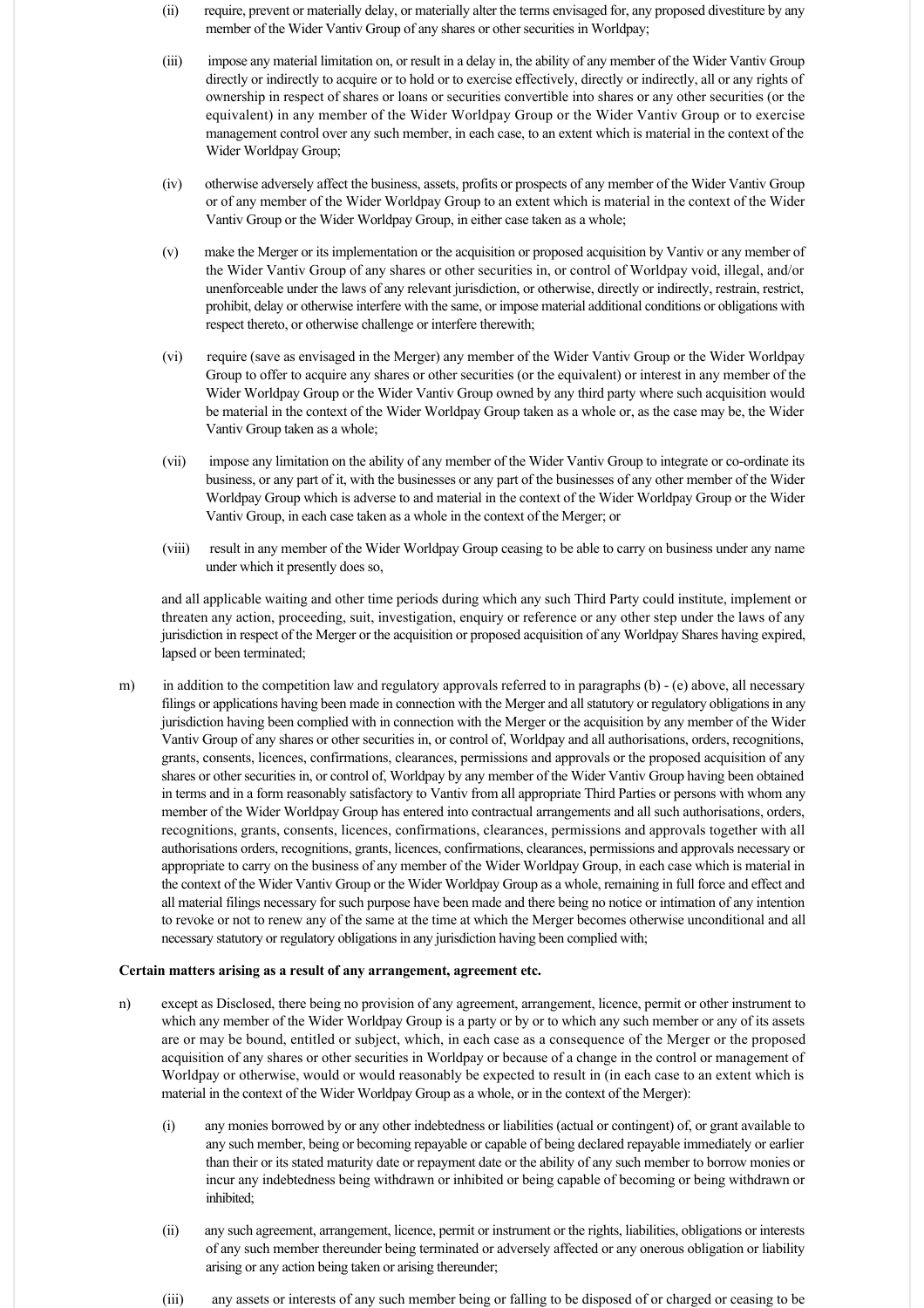available to any such member or any right arising under which any such asset or interest could be required to be disposed of or charged or could cease to be available to any such member other than in the ordinary course of business;

- (iv) the creation or enforcement of any mortgage, charge or other security interest over the whole or any part of the business, property or assets of any such member;
- (v) the rights, liabilities, obligations or interests of any such member in, or the business of any such member with, any person, firm or body (or any arrangement or arrangements relating to any such interest or business) being terminated, adversely modified or affected;
- (vi) the value of any such member or its financial or trading position or prospects being prejudiced or adversely affected;
- (vii) any such member ceasing to be able to carry on business under any name under which it presently does so; or
- (viii) the creation of any liability, actual or contingent, by any such member, other than trade creditors or other liabilities incurred in the ordinary course of business,

and no event having occurred which, under any provision of any agreement, arrangement, licence, permit or other instrument to which any member of the Wider Worldpay Group is a party or by or to which any such member or any of its assets may be bound, entitled or subject, would or might reasonably be expected to result in any of the events or circumstances as are referred to in sub-paragraphs (i) to (viii) of this Condition, in each case which is or would be material in the context of the Wider Worldpay Group taken as a whole;

# **No material transactions, claims or changes in the conduct of the business of the Worldpay Group**

- o) except as Disclosed, no member of the Wider Worldpay Group having, since 31 December 2016:
	- (i) save as between Worldpay and wholly-owned subsidiaries of Worldpay or for Worldpay Shares issued pursuant to the exercise of options or vesting of awards granted under the Worldpay Share Schemes, issued, authorised or proposed the issue of additional shares of any class;
	- (ii) save as between Worldpay and wholly-owned subsidiaries of Worldpay or for the grant of options and awards under the Worldpay Share Schemes, issued or agreed to issue, authorised or proposed the issue of securities convertible into shares of any class or rights, warrants or options to subscribe for, or acquire, any such shares or convertible securities:
	- (iii) other than to another member of the Worldpay Group, recommended, declared, paid or made or proposed to recommend, declare, pay or make any bonus, dividend or other distribution whether payable in cash or otherwise save for the Dividends;
	- (iv) save for intraWorldpay Group transactions, merged or demerged with any body corporate or acquired or disposed of or transferred, mortgaged or charged or created any security interest over any assets or any right, title or interest in any asset (including shares and trade investments) or authorised or proposed or announced any intention to propose any merger, demerger, acquisition or disposal, transfer, mortgage, charge or security interest, in each case, other than in the ordinary course of business;
	- (v) save for intraWorldpay Group transactions, made or authorised or proposed or announced an intention to propose any material change in its loan capital;
	- (vi) issued, authorised or proposed the issue of any debentures or (save for intra-Worldpay Group transactions), save in the ordinary course of business, incurred or increased any indebtedness or become subject to any liability (actual or contingent);
	- (vii) purchased, redeemed or repaid or announced any proposal to purchase, redeem or repay any of its own shares or other securities or reduced or, save in respect to the matters mentioned in sub-paragraph (i) above, made any other change to any part of its share capital;
	- (viii) implemented, or authorised, proposed or announced its intention to implement, any reconstruction, amalgamation, scheme, commitment or other transaction or arrangement otherwise than in the ordinary course of business or entered into or changed the terms of any contract with any director or senior executive;
	- (ix) entered into or varied or authorised, proposed or announced its intention to enter into or vary any contract, transaction or commitment (whether in respect of capital expenditure or otherwise) which is of a long term, onerous or unusual nature or magnitude or which is or could be restrictive on the businesses of any member of the Wider Worldpay Group or the Wider Vantiv Group or which involves an obligation of such a nature or magnitude or which is other than in the ordinary course of business and which, in any such case, is material in the context of the Wider Worldpay Group taken as a whole;
	- (x) (other than in respect of a member of the Wider Worldpay Group which is dormant and was solvent at the relevant time) taken any corporate action or had any legal proceedings started or threatened against it for its winding-up, dissolution or reorganisation or for the appointment of a receiver, administrative receiver, administrator, trustee or similar officer of all or any of its assets or revenues or any analogous proceedings in any jurisdiction or had any such person appointed;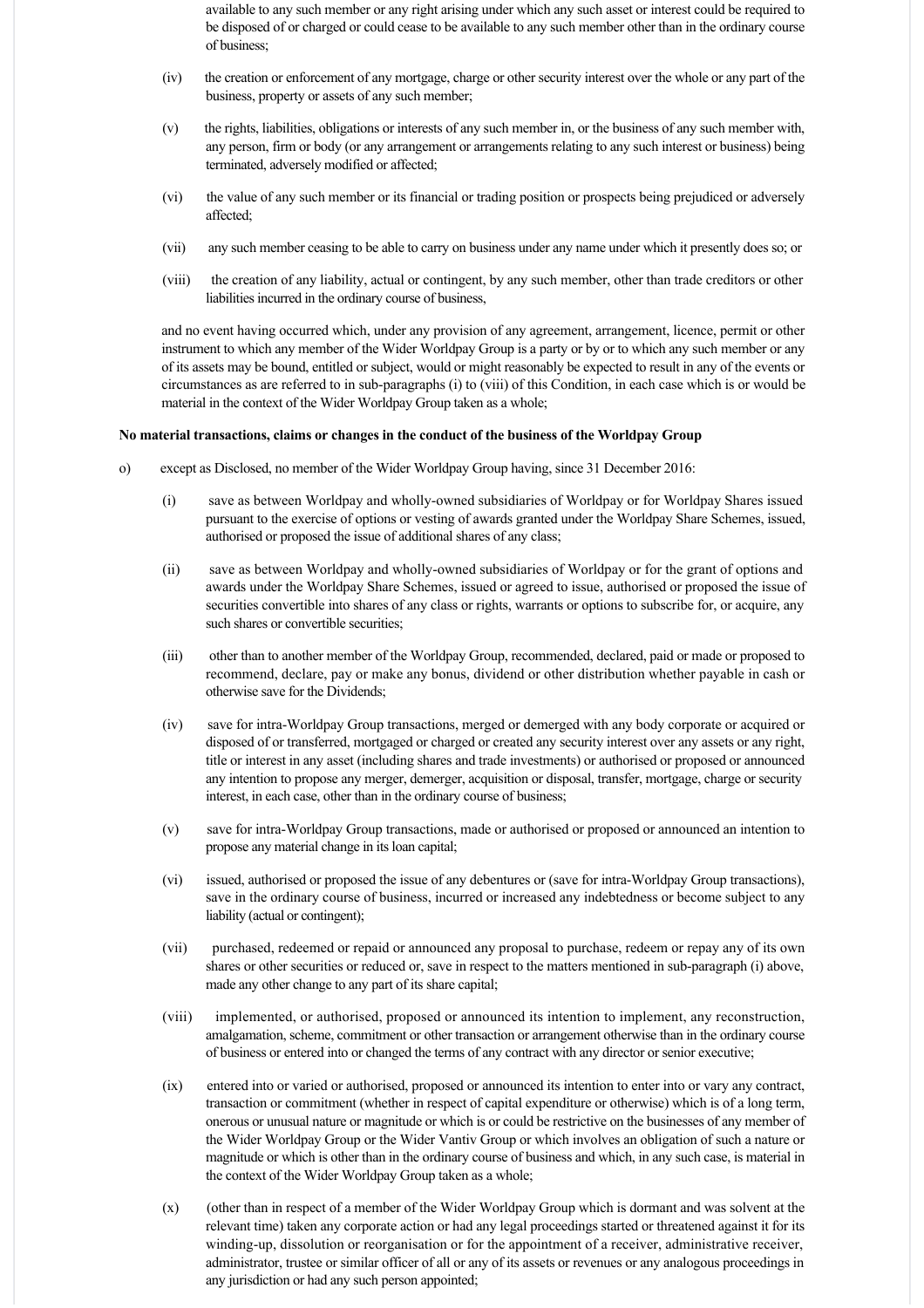- (xi) entered into any contract, transaction or arrangement which would be restrictive on the business of any member of the Wider Worldpay Group or the Wider Vantiv Group other than to a nature and extent which is normal in the context of the business concerned;
- (xii) waived or compromised any claim otherwise than in the ordinary course of business and which is material in the context of the Wider Worldpay Group taken as a whole;
- (xiii) entered into any contract, commitment, arrangement or agreement otherwise than in the ordinary course of business or passed any resolution or made any offer (which remains open for acceptance) with respect to or announced any intention to, or to propose to, effect any of the transactions, matters or events referred to in this condition and which is material in the context of the Wider Worldpay Group taken as a whole;
- (xiv) having made or agreed or consented to any change to:
	- A. the terms of the trust deeds constituting the pension scheme(s) established by any member of the Wider Worldpay Group for its directors, employees or their dependents;
	- B. the contributions payable to any such scheme(s) or to the benefits which accrue or to the pensions which are payable thereunder;
	- C. the basis on which qualification for, or accrual or entitlement to, such benefits or pensions are calculated or determined; or
	- D. the basis upon which the liabilities (including pensions) of such pension schemes are funded, valued or made,

in each case, to the extent which is material in the context of the Wider Worldpay Group taken as a whole;

- (xv) proposed, agreed to provide or modified the terms of any share option scheme, incentive scheme or other benefit relating to the employment or termination of employment of any person employed by the Wider Worldpay Group and in each case which is material in the context of the Wider Worldpay Group taken as a whole; or
- (xvi) having taken (or agreed or proposed to take) any action which requires, or would require, the consent of the Panel or the approval of Worldpay Shareholders in a general meeting in accordance with, or as contemplated by, Rule 21.1 of the Code,

### **No adverse change, litigation or regulatory enquiry**

- p) except as Disclosed, since 31 December 2016:
	- (i) no adverse change or deterioration having occurred in the business, assets, financial or trading position or profits or prospects of any member of the Wider Worldpay Group which is material in the context of the Wider Worldpay Group taken as a whole;
	- (ii) no litigation, arbitration proceedings, prosecution or other legal or regulatory proceedings to which any member of the Wider Worldpay Group is or may become a party (whether as a plaintiff, defendant or otherwise) and no investigation by any Third Party against or in respect of any member of the Wider Worldpay Group having been instituted, announced or threatened by or against or remaining outstanding in respect of any member of the Wider Worldpay Group which is material in the context of the Wider Worldpay Group taken as a whole;
	- (iii) no contingent or other liability having arisen or become apparent to Vantiv which would be likely to adversely affect any member of the Wider Worldpay Group, taken as a whole;
	- (iv) no steps having been taken which are likely to result in the withdrawal, cancellation, termination or modification of any licence held by any member of the Wider Worldpay Group which is necessary for the proper carrying on of its business; and
	- (v) no member of the Wider Worldpay Group having conducted its business in breach of any applicable laws and regulations which in any case is material in the context of the Wider Worldpay Group taken as a whole;

# **No discovery of certain matters**

- q) except as Disclosed, Vantiv not having discovered:
	- (i) that any financial, business or other information concerning the Wider Worldpay Group as contained in the information publicly disclosed at any time by or on behalf of any member of the Wider Worldpay Group is misleading, contains a misrepresentation of fact or omits to state a fact necessary to make that information not misleading; or
	- (ii) that any member of the Wider Worldpay Group is subject to any liability (actual or contingent) which is not disclosed in the annual report and accounts of Worldpay for the financial year ended 31 December 2016,

in each case, to the extent which is material in the context of the Wider Worldpay Group taken as a whole;

r) except as Disclosed, Vantiv not having discovered that: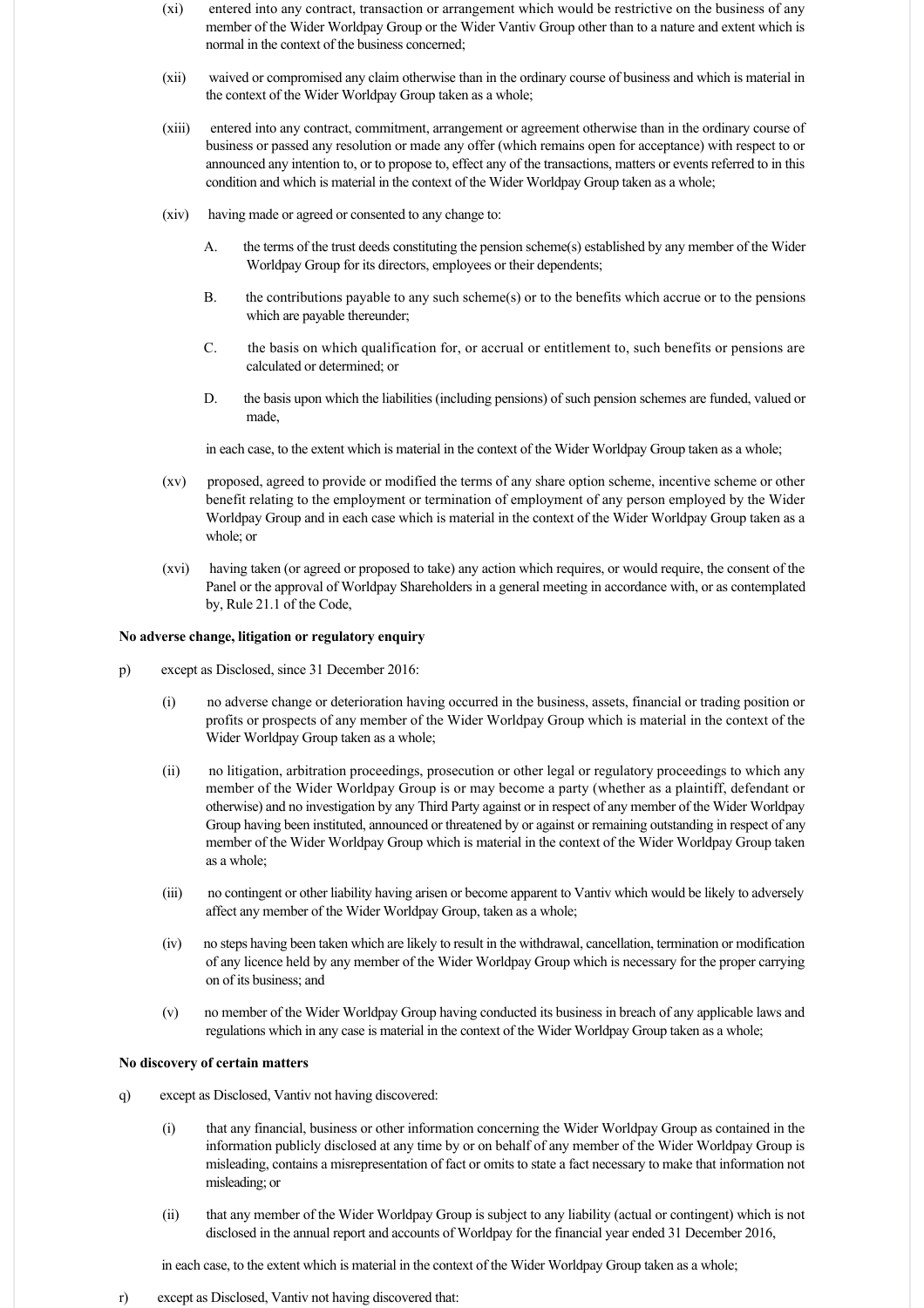- (i) any past or present member of the Wider Worldpay Group has failed to comply in any material respect with any and/or all applicable legislation or regulations, of any jurisdiction with regard to the use, storage, carriage, disposal, spillage, release, discharge, leak or emission of any waste or hazardous substance or any substance likely to impair materially the environment (including property) or harm human health or animal health or otherwise relating to environmental matters or the health and safety of humans, or that there has otherwise been any such storage, carriage, disposal, spillage, release, discharge, leak or emission (whether or not the same constituted a non-compliance by any person with any such legislation or regulations, and wherever the same may have taken place) any of which storage, carriage, disposal, spillage, release, discharge, leak or emission would be likely to give rise to any material liability (actual or contingent) on the part of any member of the Wider Worldpay Group;
- (ii) there is, or is likely to be, for that or any other reason whatsoever, any material liability (actual or contingent) of any past or present member of the Wider Worldpay Group to make good, repair, reinstate or clean up any property now or previously owned, occupied, operated or made use of or controlled by any such past or present member of the Wider Worldpay Group, under any environmental legislation, regulation, notice, circular or order of any government, governmental, quasi-governmental, state or local government, supranational, statutory or other regulatory body, agency, court, association or any other person or body in any jurisdiction;

#### Anti-corruption, sanctions and criminal property

- s) save as Disclosed, Vantiv not having discovered that:
	- (i) any past or present member, director, officer or employee of the Wider Worldpay Group is or has at any time engaged in any activity, practice or conduct which would constitute an offence under the Bribery Act 2010, the U.S. Foreign Corrupt Practices Act of 1977 or any other applicable anti-corruption legislation or any person that performs or has performed services for or on behalf of the Wider Worldpay Group is or has at any time engaged in any activity, practice or conduct in connection with the performance of such services which would constitute an offence under the Bribery Act 2010, the U.S. Foreign Corrupt Practices Act of 1977 or any other applicable anti-corruption legislation; or
	- (ii) any asset of any member of the Wider Worldpay Group constitutes criminal property as defined by section 340(3) of the Proceeds of Crime Act 2002 (but disregarding paragraph (b) of that definition); or
	- (iii) any past or present member, director, officer or employee of the Worldpay Group, or any other person for whom any such person may be liable or responsible, has engaged in any business with, made any investments in, made any funds or assets available to or received any funds or assets from: (a) any government, entity or individual in respect of which U.S. or European Union persons, or persons operating in those territories, are prohibited from engaging in activities or doing business, or from receiving or making available funds or economic resources, by U.S. or European Union laws or regulations, including the economic sanctions administered by the U.S. Office of Foreign Assets Control, or HM Treasury in the U.K.; or (b) any government, entity or individual targeted by any of the economic sanctions of the United Nations, the U.S., the European Union or any of its member states; or
	- (iv) no member of the Worldpay Group being engaged in any transaction which would cause Vantiv to be in breach of any law or regulation upon its acquisition of Worldpay, including the economic sanctions of the U.S. Office of Foreign Assets Control, or HM Treasury & Customs in the U.K., or any government, entity or individual targeted by any of the economic sanctions of the United Nations, the U.S., the European Union or any of its member states.

# **Part B**

### **Waiver and Invocation of the Conditions**

Subject to the requirements of the Panel in accordance with the Code, Vantiv reserves the right to waive, in whole or in part, all or any of the Conditions in Part A above, except for Conditions (a)(i)(A), (a)(ii)(A) and (a)(iii)(A) (*Scheme Approval*), (g) (*Vantiv Shareholder approval*), (h) and (i) (*Listing on the New York Stock Exchange, effectiveness of registration*), and (j) (*Listing on the London Stock Exchange*), which cannot be waived.

The Merger will be subject to the satisfaction (or waiver, if permitted) of the Conditions in Part A above, and to certain further terms set out in Part D below, and to the full terms and conditions which will be set out in the Scheme Document.

Conditions (a)(i)(A), (a)(ii)(A) and (b) to (s) (inclusive) must be fulfilled, or waived by, no later than 11.59 p.m. on the date immediately preceding the date of the Court Hearing, failing which the Scheme will lapse. Vantiv shall be under no obligation to waive or treat as satisfied any of the Conditions which are capable of waiver by a date earlier than the latest date specified above for the fulfilment or waiver thereof, notwithstanding that the other Conditions to the Merger may at such earlier date have been waived or fulfilled and that there are at such earlier date no circumstances indicating that any of such Conditions may not be capable of fulfilment.

#### **Part C**

### **Implementation by way of Takeover Offer**

Subject to obtaining the consent of the Panel, Vantiv reserves the right to elect to implement the Merger by way of a Takeover Offer as an alternative to the Scheme, if: (i) Worldpay provides its written consent (an "Agreed Switch"), (ii) in the event that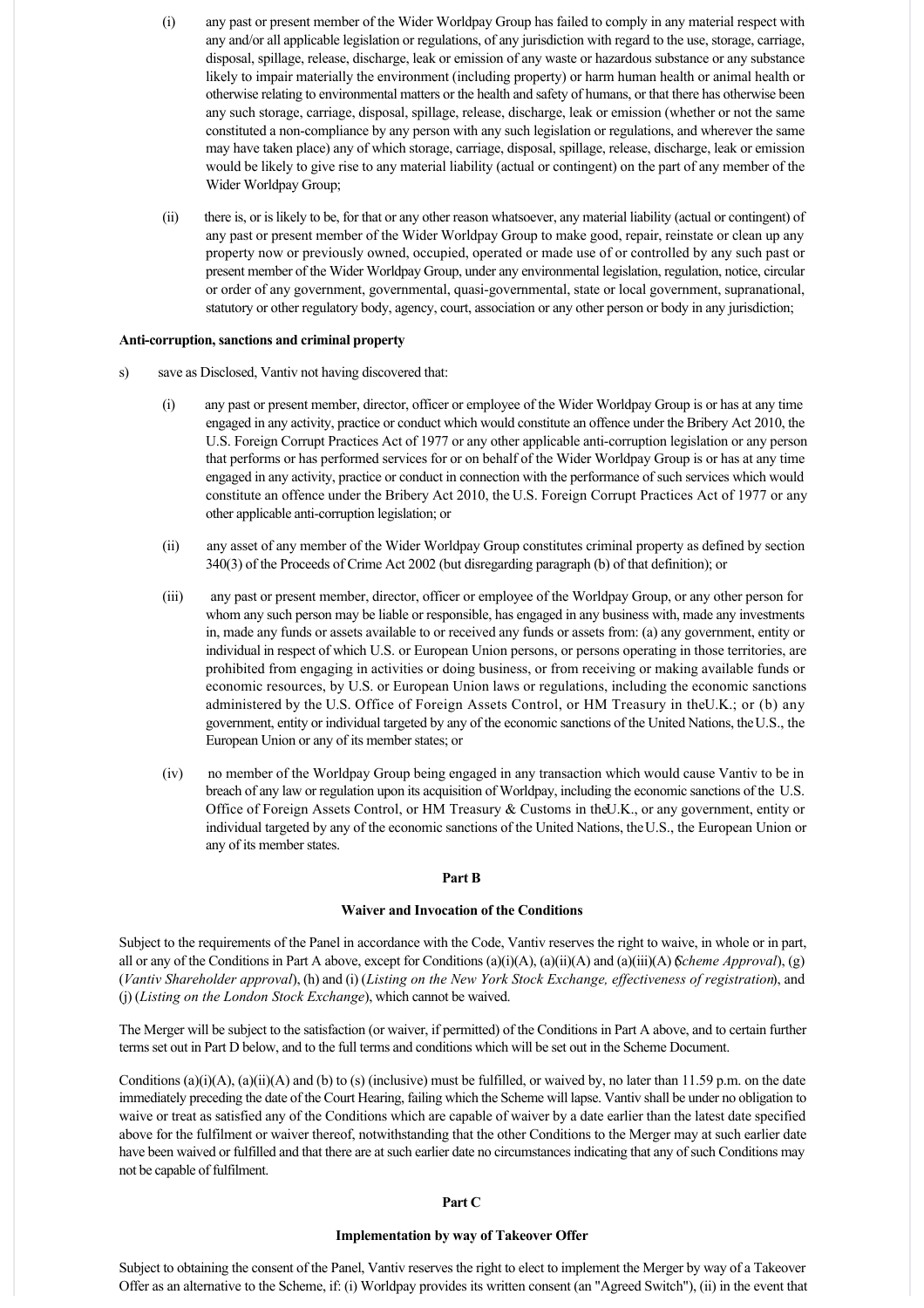(a) the Meetings are not held on or before the 22nd day after their respective expected dates as set out in the Scheme Document (or such later date as may be agreed in writing between the parties with the consent of the Panel and the approval of the Court (if such approval is required)), or (b) the Court Hearing is not held on or before the 22nd day after the expected date as set out in the Scheme Document (or such later date as may be agreed in writing between the parties with the consent of the Panel and the approval of the Court (if such approval is required)), (iii) the board of directors of Worldpay withdraws or materially and adversely qualifies its recommendation of the Merger, or (iv) a third party announces a firm intention to make an offer for the entire issued and to be issued ordinary share capital of Worldpay and the board of directors of Worldpay recommends the Worldpay Shareholders to accept such offer (or, if it is to be implemented by way of a scheme of arrangement pursuant to Part 26 of the Act, to vote in favour of such scheme) or fails to publicly reaffirm its unanimous and unconditional recommendation to the Worldpay Shareholders to vote in favour of the Scheme within 5 days of being requested by Vantiv in writing to do so.

In such event, such Takeover Offer will be implemented on the same terms and conditions, so far as applicable, as those which would apply to the Scheme subject to appropriate amendments to reflect the change in method of effecting the Takeover Offer, including (without limitation) the inclusion of an acceptance condition set at 75 per cent. of the Worldpay Shares to which the Takeover Offer relates, provided that in the event of an Agreed Switch, such acceptance condition shall be set at not less than 90 per cent. of the Worldpay Shares to which the Takeover Offer relates (or such lesser percentage as may be agreed between Vantiv and Worldpay in writing after consultation with the Panel (if necessary), being in any case more than 50 per cent. of the voting rights normally exercisable at a general meeting of Worldpay, including, for this purpose, any such voting rights attaching to Worldpay Shares that are unconditionally allotted or issued before the Takeover Offer becomes or is declared unconditional as to acceptances, whether pursuant to the exercise of any outstanding subscription or conversion rights or otherwise). Further, if sufficient acceptances of the Takeover Offer are received and/or sufficient Worldpay Shares are otherwise acquired, it is the intention of Vantiv to apply the provisions of the Companies Act to compulsorily acquire any outstanding Worldpay Shares to which such Takeover Offer relates.

# **Part D**

### **Certain further terms of the Merger**

The Scheme will lapse if the Scheme or Takeover Offer or any matter arising from or relating to the Merger becomes subject to a CMA Phase 2 Reference before the date of the Court Meeting.

The availability of the Merger to persons not resident in the U.K. may be affected by the laws of the relevant jurisdictions. Persons who are not resident in the U.K. should inform themselves about, and observe, any applicable requirements. Worldpay Shareholders who are in any doubt about such matters should consult an appropriate independent professional adviser in the relevant jurisdiction without delay and observe any applicable requirements.

This Merger will be governed by English law and be subject to the jurisdiction of the English courts and to the Conditions set out in the formal Scheme Document. The Merger will comply with the applicable rules and regulations of the Financial Conduct Authority and the London Stock Exchange and the Code.

Each of the Conditions shall be regarded as a separate Condition and shall not be limited by reference to any other Condition.

Fractions of New Vantiv Shares will not be allotted or issued to persons pursuant to the Scheme. Fractional entitlements to New Vantiv Shares will be aggregated and sold in the market and the net proceeds of sale distributed pro rata to the relevant Vantiv Shareholders in accordance with their fractional entitlements (rounded down to the nearest penny).

The Worldpay Shares will be acquired by Vantiv and/or Bidco with full title guarantee, fully paid and free from all liens, equitable interests, charges, encumbrances, rights of pre-emption and any other third party rights or interests whatsoever and together with all rights existing at the date of this Announcement or thereafter attaching thereto, including (without limitation) the right to receive and retain, in full, all dividends and other distributions (if any) declared, made or paid or any other return of capital (whether by way of reduction of share capital or share premium account or otherwise) made on or after the date of this Announcement in respect of the Worldpay Shares, other than the Dividends. It is expected that Vantiv will acquire approximately 87 per cent., and Bidco will acquire approximately 13 per cent., of the Worldpay Shares.

The consideration payable in respect of each Worldpay Share under the terms of the Merger shall be reduced to the extent that the Dividends exceed 5 pence per Worldpay Share. If any dividend or other distribution is announced, declared, made or paid in respect of the Worldpay Shares on or after the date of this Announcement and prior to the Effective Date, other than the Dividends, Vantiv reserves the right to reduce the consideration payable in respect of each Worldpay Share by the amount of all or part of any such dividend or other distribution.

The New Vantiv Shares will be issued credited as fully paid and will rank pari passu in all respects with the existing Vantiv Shares, save that they will not participate in any dividend payable by Vantiv with reference to a record date prior to the Effective Date.

# **APPENDIX II**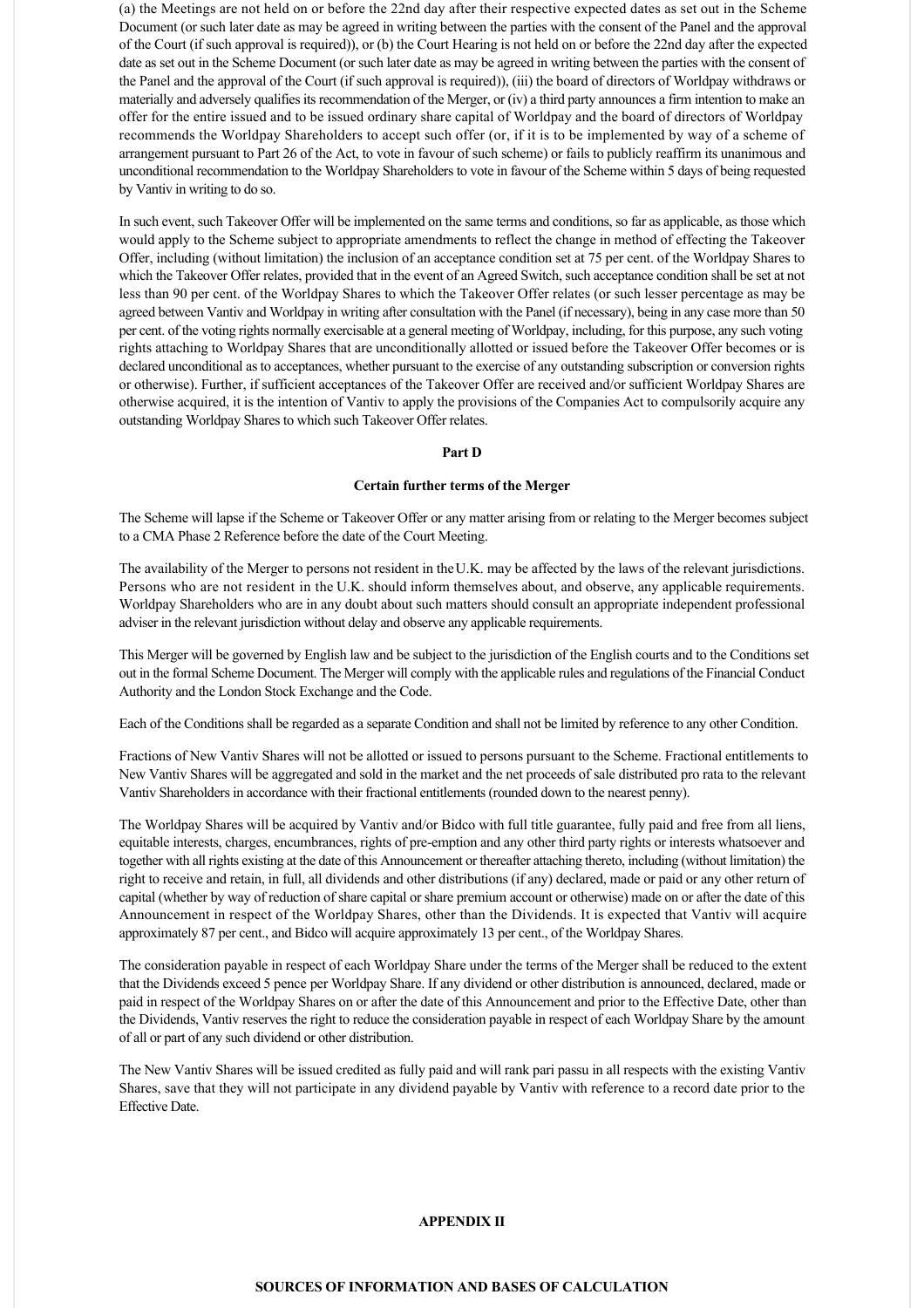In this Announcement:

- (i) Unless otherwise stated, financial information concerning Worldpay has been extracted from the Annual Report and Accounts of Worldpay for the year ended 31 December 2016 and Worldpay's results for the six months ended 30 June 2017.
- (ii) Unless otherwise stated, financial information concerning Vantiv has been extracted from the form 10K of Vantiv for the year ended 31 December 2016 and the Vantiv Q2 Results.
- (iii) The value of Worldpay's entire issued and to be issued ordinary share capital implied by the terms of the Merger is based upon the fully diluted ordinary share capital of Worldpay comprising (i) 2,000,000,000 Worldpay Shares in issue on 8 August 2017 (being the last practicable date prior to this Announcement) and (ii) 2,713,175 Worldpay Shares expected to be issued on or after the date of this Announcement to satisfy the vesting of awards and the exercise of options granted under the Worldpay Share Schemes.
- (iv) The enterprise value of Worldpay implied by the terms of the Merger is based on the value of Worldpay's entire issued and to be issued ordinary share capital set out in paragraph (iii) above, plus Worldpay's net debt of £1.4 billion (based on £1.3 billion net debt at 30 June 2017 (excluding the cash held in respect of the Worldpay CVRs) and adjusted for the payment of Dividends and expected cash settlement for certain options and awards under the Worldpay Share Schemes).
- (v) As at 8 August 2017 (being the last practicable date prior to this Announcement), Vantiv had 162,530,466 Vantiv Shares (being Vantiv Class A common stock) and 35,042,826 shares of Vantiv Class B common stock in issue, and as at 7 August 2017 (being the last practicable date prior to this Announcement for this purpose) Vantiv had 2,134,694 Vantiv Shares to be issued on or after the date of this Announcement to satisfy the vesting of awards and the exercise of options granted under Vantiv's equity compensation plans.
- (vi) The pro forma enterprise value of the Combined Company is based on the closing price of Vantiv Shares as at 8 August 2017 (being the last practicable date prior to this Announcement) multiplied by the sum of:
	- i. the fully diluted share capital of each of Vantiv as set out in paragraph (v) above, minus 19,790,000 Vantiv Shares to be repurchased from Fifth Third pursuant to the Fifth Third Transaction; and
	- ii. 134,582,325 New Vantiv Shares to be issued pursuant to the Merger,

plus each of Vantiv and Worldpay's net debt as at 30 June 2017 adjusted for the financing arrangements entered into by Vantiv LLC in connection with the Merger and the Fifth Third Transaction.

- (vii) The percentage ownership of the Combined Company which would be held by Worldpay Shareholders and Vantiv Shareholders respectively if the Merger completes are based on:
	- i. the fully diluted issued share capital of Vantiv set out in paragraph (v) above, minus 19,790,000 Vantiv Shares to be repurchased from Fifth Third pursuant to the Fifth Third Transaction; and
	- ii. the fully diluted ordinary share capital of Worldpay set out in paragraph (iii) above.
- (viii) Unless otherwise stated, all prices for Worldpay Shares are the Closing Price derived from S&P Capital IQ for the relevant date.
- (ix) Unless otherwise stated, all prices for Vantiv Shares are the closing price derived from the New York Stock Exchange on the relevant date.
- $(x)$  The exchange rate of US\$1.2967: $\pounds$ 1 for the conversion of U.S. dollars into pounds sterling has been derived from Bloomberg and is based on the exchange rate as at 5.00 p.m. BST on 8 August 2017 (being the last Business Day before the date of this Announcement).
- (xi) Free cash flow is calculated as adjusted EBITDA minus capital expenditure and free cash flow conversion is calculated as (adjusted EBITDA - capital expenditure) / adjusted EBITDA.
- (xii) Last Twelve Months (LTM) EBITDA for Worldpay of £497.2 million is calculated as 2017 H1 EBITDA of £247.5 million plus 2016 EBITDA of £467.6 million less 2016 H1 EBITDA of £217.9 million.

# **APPENDIX III**

### **IRREVOCABLE UNDERTAKINGS**

Vantiv has received irrevocable commitments from the Worldpay Directors, as listed below, in respect of their own beneficial holdings of Worldpay Shares and (to the extent relevant) the person to whom such shares are transferred in accordance with the terms of the irrevocable commitments, representing in aggregate approximately 1.05 per cent. of the existing issued ordinary share capital of Worldpay. These commitments require each Worldpay Director to vote or procure that the registered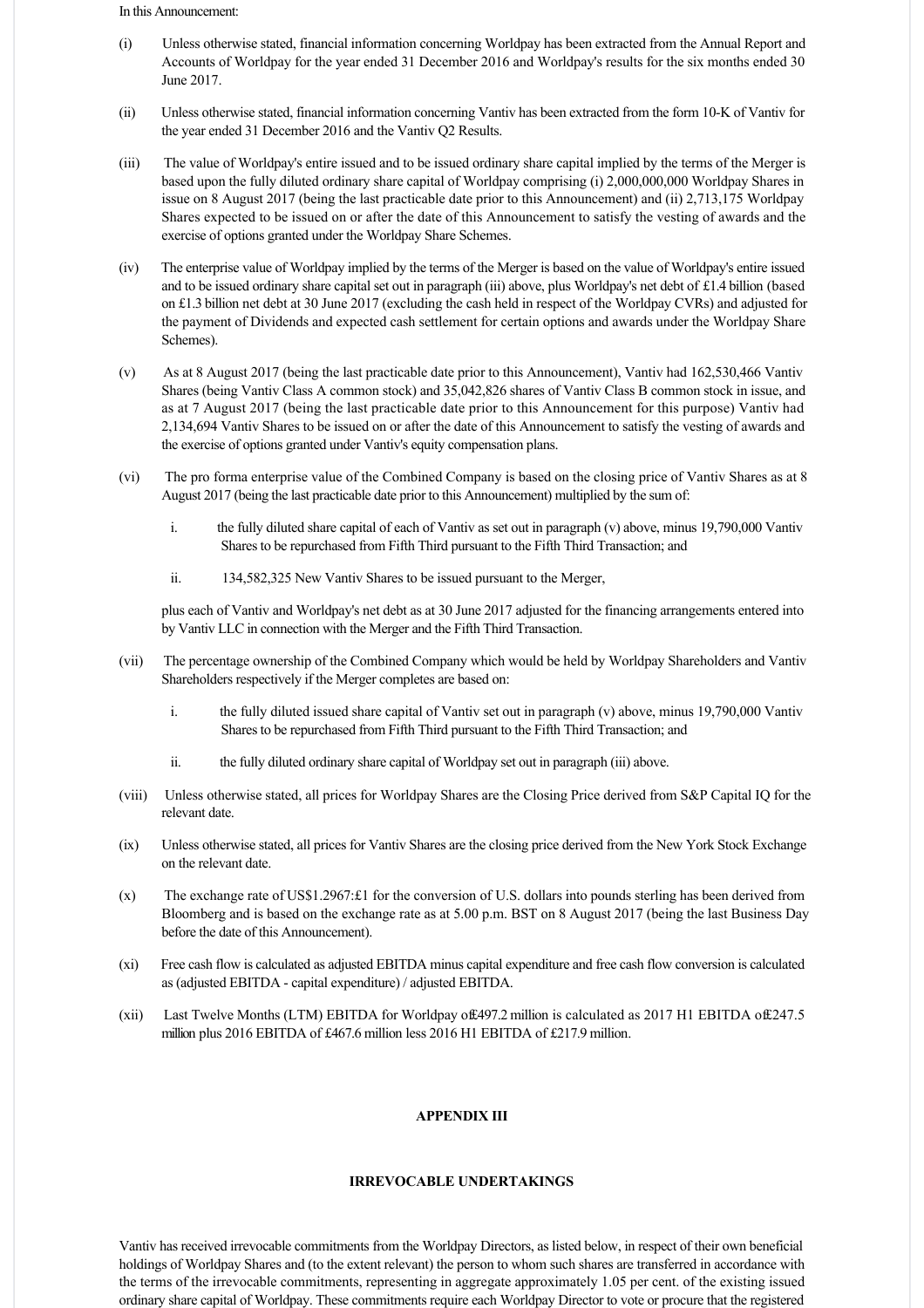holder votes in favour of the resolutions relating to the Scheme at the Meetings (or, in the event the Merger is implemented by means of a Takeover Offer, to accept, or procure acceptance of, the Takeover Offer).

| <b>Name of Worldpay Director</b> | <b>Number of Worldpay Shares</b> | <b>Percentage of Worldpay</b> |
|----------------------------------|----------------------------------|-------------------------------|
|                                  |                                  | issued ordinary share capital |
| Sir Michael Rake                 | 83,333                           | $< 0.01\%$                    |
| Philip Jansen                    | 7,538,577                        | 0.38%                         |
| Ron Kalifa                       | 5,758,242                        | $0.29\%$                      |
| <b>Rick Medlock</b>              | 5,418,087                        | $0.27\%$                      |
| John Allan                       | 1,923,141                        | 0.10%                         |
| Martin Scicluna                  | 304,903                          | $0.02\%$                      |
| Deanna Oppenheimer               | 30,000                           | $< 0.01\%$                    |
| <b>TOTAL</b>                     | 21,056,283                       | 1.05%                         |

These irrevocable commitments will continue to be binding in the event that a higher competing offer is made for Worldpay.

These irrevocable commitments will cease to be binding on the earliest to occur of the following events:

- if Vantiv and/or Bidco publically announces, with the consent of any relevant authority (if required) and before the Scheme Document (or, if applicable, the offer document) is posted, that it does not intend to proceed with the Merger and no new, revised or replacement Scheme or Takeover Offer is contemporaneously announced by Vantiv; or
- if the Merger lapses or is withdrawn other than where the Merger is withdrawn or lapses solely as a result of Vantiv and/or Bidco exercising its right to implement the Merger by way of a Takeover Offer rather than the Scheme;
- if the Scheme does not become Effective, or, if Vantiv and/or Bidco elects to implement the Merger by way of a Takeover Offer, the Takeover Offer does not become wholly unconditional, in each case by 31 March 2018 (or such later time or date as Worldpay and Vantiv agree in writing, with the consent of the Panel);
- if any competing offer for the issued and to be issued ordinary share capital of Worldpay is made which is declared wholly unconditional (if implemented by way of a takeover offer) or otherwise becomes effective (if implemented by way of a scheme of arrangement);
- if the Merger is implemented by way of a Takeover Offer, the offer document is not posted to shareholders of Worldpay within the permitted period under the Code or as otherwise agreed with the Panel; or
- · if the Vantiv Proxy Statement and (if different) the document convening the Vantiv Shareholders' Meeting does not include the Vantiv Recommendation or it is announced before the publication of the Vantiv Proxy Statement that the board of directors of Vantiv no longer intends to make such recommendation or a Vantiv Adverse Recommendation Announcement is made.

# **APPENDIX IV**

# **QUANTIFIED FINANCIAL BENEFITS STATEMENT**

# **Part A**

Section 4 of this Announcement contains statements of estimated cost savings and synergies arising from the Merger (together, the "Quantified Financial Benefits Statement").

A copy of the Quantified Financial Benefits Statement is set out below:

*"Vantiv anticipates that the Merger will result in annual recurring pretax cost synergies of approximately US\$200 million. The synergies are expected to be fully realised by the end of the third year following completion of the Merger.*

 *The expected sources of the identified cost synergies are as follows:*

- · *approximately 63 per cent. from savings in operations, technology, selling, general & administrative expenditure in the U.S. through consolidation of the Combined Company's U.S. businesses;*
- · *approximately 22 per cent. from savings in general & administrative expenditure through consolidation of the Combined Company's corporate functions; and*
- · *approximately 15 per cent. from savings in technology, operations, selling, general & administrative expenditure through consolidation of the Combined Company's eCommerce businesses and operations and technology functions.*

The Combined Company is expected to incur one-off restructuring and integration costs of approximately *US\$330 million. The majority of these costs will be incurred by the end of the second year following completion*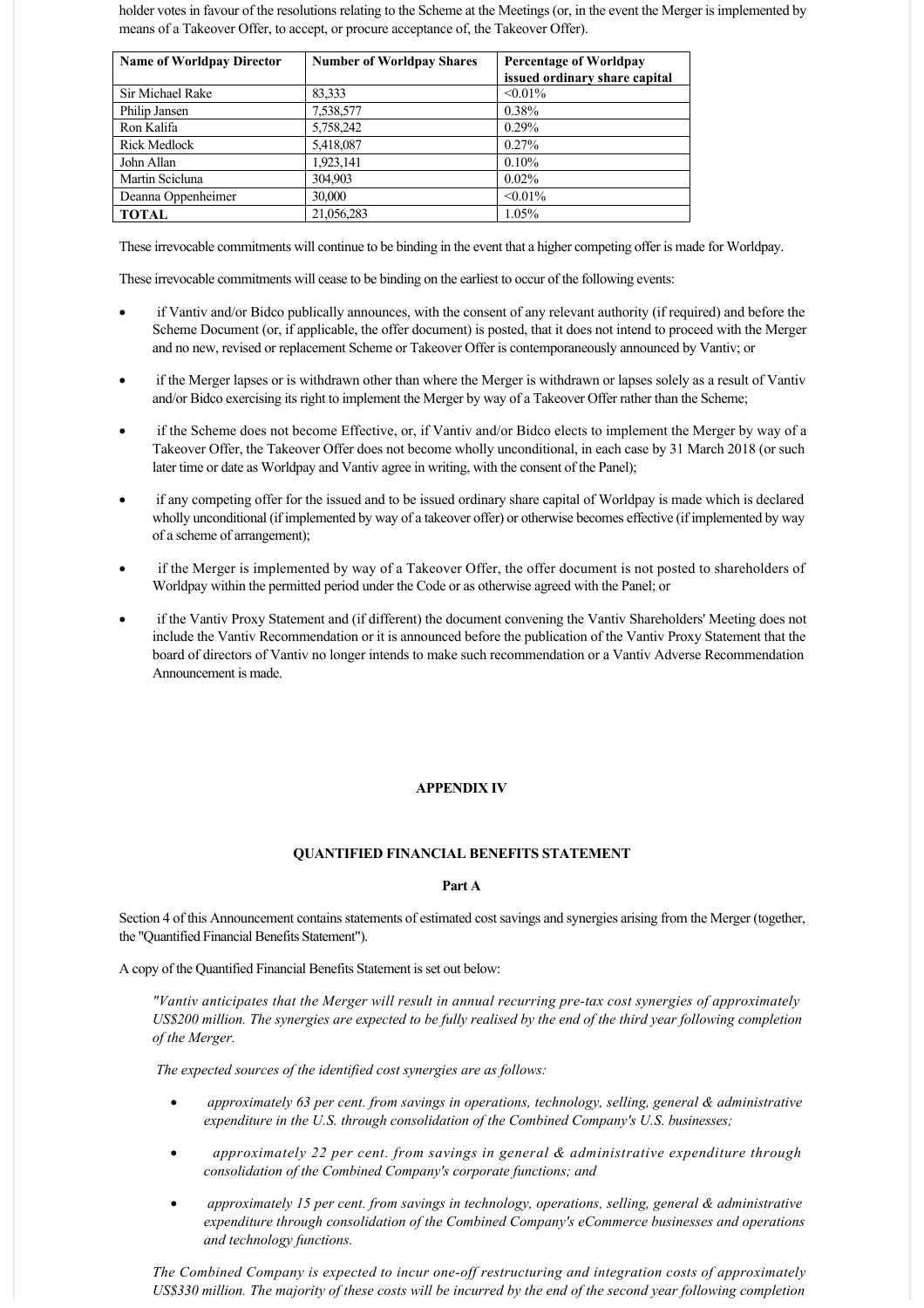*of the Merger. Aside from the integration costs, no material dissynergies are expected in connection with the Merger. The expected synergies will accrue as a direct result of the Merger and would not be achieved on a standalone basis."*

Further information on the bases of belief supporting the Quantified Financial Benefits Statement, including the principal assumptions and sources of information, is set out below.

### **Bases of belief and principal assumptions**

In preparing the Quantified Financial Benefits Statement, a synergy working group comprising senior strategy, operations, technical, sales and financial personnel from Vantiv (the "Working Group") was established to evaluate and assess the potential synergies available for the integration and undertake an initial planning exercise. The Working Group has worked collaboratively, alongside external consultants, to identify and quantify potential synergies as well as estimate any associated costs based on publicly available information, certain operating and financial information provided by Worldpay and a series of meetings and/or calls with the key management personnel of Worldpay.

In circumstances where the information provided by Worldpay has been limited for commercial or other reasons, the Working Group has made estimates and assumptions to aid its development of individual synergy initiatives. The assessment and quantification of the potential synergies have in turn been informed by Vantiv management's industry experience as well as their experience of executing and integrating past acquisitions.

The cost bases used as the basis for the Quantified Financial Benefits Statement are those contained in the form 10-K of Vantiv and the annual report and accounts of Worldpay for the year ended 31 December 2016 and Worldpay's cost forecasts for 2017. The exchange rate used as the basis for the Quantified Financial Benefits Statement is £1:US\$1.359.

The quantified synergies are incremental to Vantiv's and to the best of Vantiv's knowledge, Worldpay's existing plans.

In general, the synergy assumptions have in turn been risk adjusted, exercising a degree of prudence in the calculation of the estimated synergy benefit set out above.

In arriving at the estimate of synergies set out in the Quantified Financial Benefits Statement, the Vantiv management has made the following assumptions:

- · Worldpay's processing capabilities in the U.S. will be migrated to Vantiv's processing platforms and Worldpay's legacy platform will be retired; and
- · Vantiv will maintain its New York Stock Exchange listing and obtain a secondary standard listing on the London Stock Exchange and Worldpay will be de-listed from the London Stock Exchange.

In addition, in arriving at the Quantified Financial Benefits Statement, the Vantiv management has also made the following assumptions, all of which are outside the influence of Vantiv:

- there will be no material impact on the underlying operations of either company or their ability to continue to conduct their businesses;
- there will be no material change to macroeconomic, political, regulatory or legal conditions in the markets or regions in which Vantiv and Worldpay operate that will materially impact on the implementation or costs to achieve the proposed cost savings;
- there will be no material change in current foreign exchange rates; and
- there will be no change in legislation or regulation in the countries in which Vantiv and Worldpay operate that could materially impact the ability to achieve any benefits.

# **Reports**

As required by Rule 28.1(a) of the Code, Deloitte, as reporting accountants to Vantiv, and Morgan Stanley and Credit Suisse, as joint financial advisers to Vantiv, have provided the reports required under that Rule.

Copies of these reports are included in Part B and Part C of this Appendix IV. Each of Deloitte, Morgan Stanley and Credit Suisse has given and not withdrawn its consent to the publication of its report in this Announcement in the form and context in which it is included.

# **Notes**

- 1. These statements of estimated synergies relate to future actions and circumstances which, by their nature, involve risks, uncertainties and contingencies. In addition, due to the scale of the Combined Company, there may be additional changes to the Combined Company's operations. As a result, the estimated synergies referred to may not be achieved, or may be achieved later or sooner than estimated, or those achieved could be materially different from those estimated.
- 2. The Quantified Financial Benefits Statement should not be construed as a profit forecast or interpreted to mean that Vantiv's earnings in the first full year following the Effective Date, or in any subsequent period, will necessarily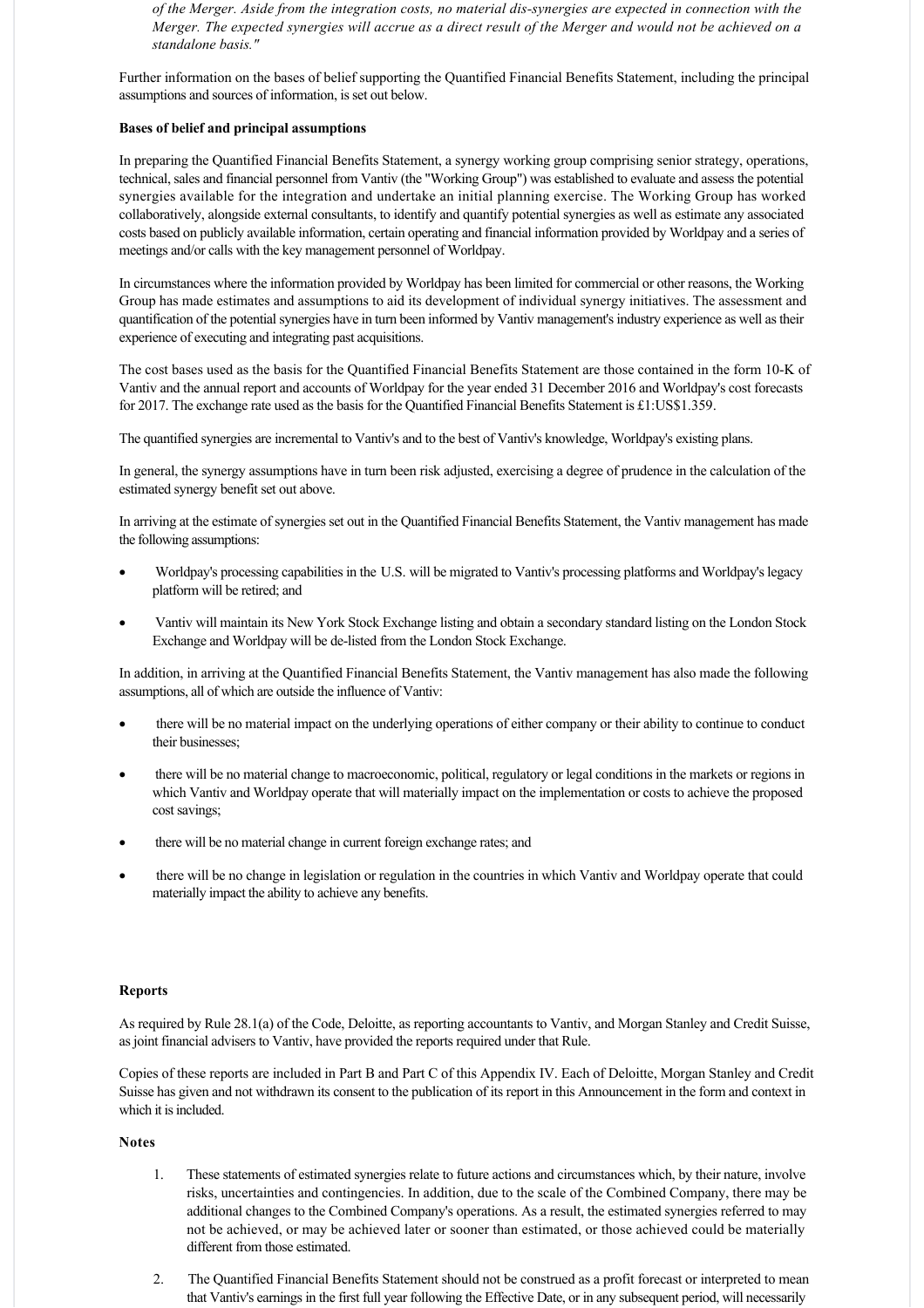match or be greater than or be less than those of Vantiv or Worldpay for the relevant preceding financial period or any other period.

3. For the purposes of Rule 28 of the Code, the Quantified Financial Benefits Statement is the responsibility of the Vantiv Directors.

### **Part B**

# **Report from Deloitte LLP**

The Board of Directors on behalf of Vantiv, Inc. 8500 Governors Hill Drive Symmes Township OH 45249 United States of America

Morgan Stanley & Co. International plc 25 Cabot Square Canary Wharf London E14 4QA United Kingdom

Credit Suisse International One Cabot Square Canary Wharf London E14 4QJ United Kingdom

9 August 2017

Dear Sirs

# **Recommended Merger of Worldpay Group PLC (the "Target") with Vantiv, Inc. (the "Offeror") and Vantiv UK Limited (a subsidiary of Vantiv, Inc.)**

We report on the statement made by the directors of the Offeror (the "Directors") of synergy benefits set out in Part A of Appendix IV to the announcement (the "Announcement") issued by the Offeror (the "Quantified Financial Benefits Statement" or the "Statement"). The Statement has been made in the context of the disclosures within Part A setting out, inter alia, the basis of the Directors' belief (identifying the principal assumptions and sources of information) supporting the Statement and their analysis, explanation and quantification of the constituent elements.

### **Responsibilities**

It is the responsibility of the Directors to prepare the Statement in accordance with Rule 28 of the City Code on Takeovers and Mergers (the "Takeover Code").

It is our responsibility to form our opinion, as required by Rule 28.1(a) of the Takeover Code, as to whether: the Statement has been properly compiled on the basis stated and to report that opinion to you.

This report is given solely for the purposes of complying with Rule 28.1(a)(i) of the Takeover Code and for no other purpose. Therefore, to the fullest extent permitted by law we do not assume any other responsibility to any person for any loss suffered by any such person as a result of, arising out of, or in connection with this report or our statement, required by and given solely for the purposes of complying with Rule 23.2 of the Takeover Code, consenting to its inclusion in the Announcement.

#### **Basis of opinion**

We conducted our work in accordance with the Standards for Investment Reporting issued by the Auditing Practices Board in the United Kingdom.

Our work included considering whether the Statement has been accurately computed based upon the disclosed bases of belief (including the principal assumptions). Whilst the bases of belief (and the principal assumptions) upon which the Statement is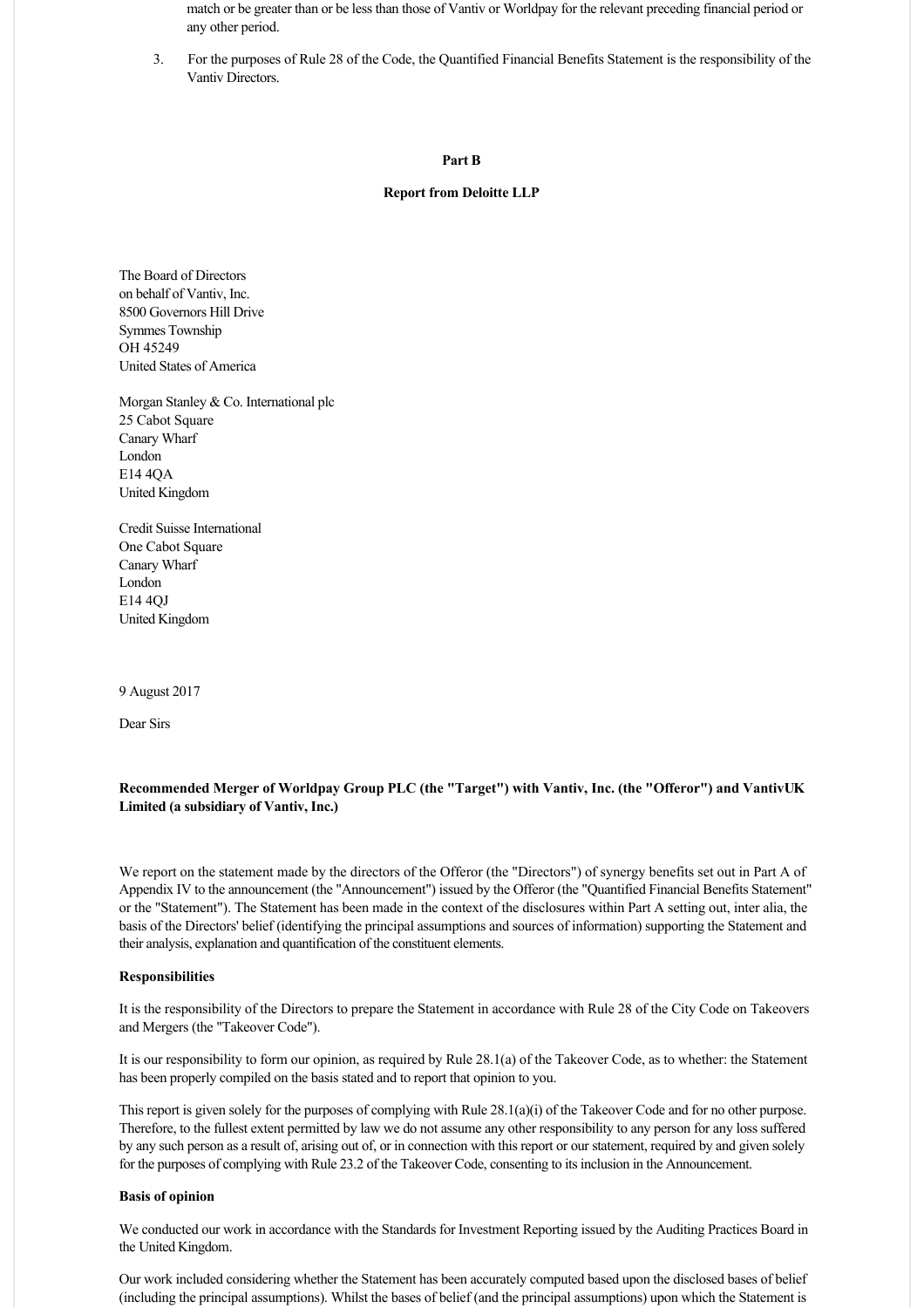based are solely the responsibility of the Directors, we considered whether anything came to our attention to indicate that any of the bases of belief (or principal assumptions) adopted by the Directors which, in our opinion, are necessary for a proper understanding of the Statement have not been disclosed or if any basis of belief (or principal assumption) made by the Directors appears to us to be unrealistic. Our work did not involve any independent examination of any of the financial or other information underlying the Statement.

We planned and performed our work so as to obtain the information and explanations we considered necessary in order to provide us with reasonable assurance that the Quantified Financial Benefits Statement has been properly compiled on the basis stated.

Since the Statement (and the principal assumptions on which it is based) relates to the future, the actual synergy benefits achieved are likely to be different from those anticipated in the Statement and the differences may be material. Accordingly, we can express no opinion as to the achievability of the synergy benefits identified by the Directors in the Statement.

Our work has not been carried out in accordance with auditing or other standards and practices generally accepted in jurisdictions outside the United Kingdom, including the United States of America, and accordingly should not be relied upon as if it had been carried out in accordance with those standards and practices. We have not consented to the inclusion of this report and our opinion in any registration statement filed with the SEC under the U.S. Securities Act of 1933 (either directly or by incorporation by reference) or in any offering document enabling an offering of securities in the United States (whether under Rule 144A or otherwise). We therefore accept no responsibility to, and deny any liability to, any person using this report and opinion in connection with any offering of securities inside the United States of America or who makes a claim on the basis they had acted in reliance on the protections afforded by United States of America law and regulation.

#### **Opinion**

In our opinion, based on the foregoing, the Quantified Financial Benefits Statement has been properly compiled on the basis stated.

Yours faithfully

# **Deloitte LLP**

Deloitte LLP is a limited liability partnership registered in England and Wales with registered number OC303675 and its registered office at 2 New Street Square, London EC4A 3BZ, United Kingdom. Deloitte LLP is the United Kingdom affiliate of Deloitte NWE LLP, a member firm of Deloitte Touche Tohmatsu Limited, a U.K. private company limited by guarantee ("DTTL"). DTTL and each of its member firms are legally separate and independent entities. DTTL and Deloitte NWE LLP do not provide services to clients. Please see www.deloitte.com/about to learn more about our global network of member firms.

### **Part C**

### **Report from Morgan Stanley and Credit Suisse**

The Directors Vantiv, Inc. 8500 Governor's Hill Drive Symmes Township **Cincinnati** Ohio 45249 United States of America

9 August 2017

Dear Sirs,

# **Recommended merger of Worldpay Group plc ("Worldpay") with Vantiv, Inc ("Vantiv") and Vantiv UK Limited (the "Merger")**

We refer to the Quantified Financial Benefits Statement, the bases of belief thereof and the notes thereto (together, the "Statement") as set out in Part A of Appendix IV of this announcement, for which the board of directors of Vantiv (the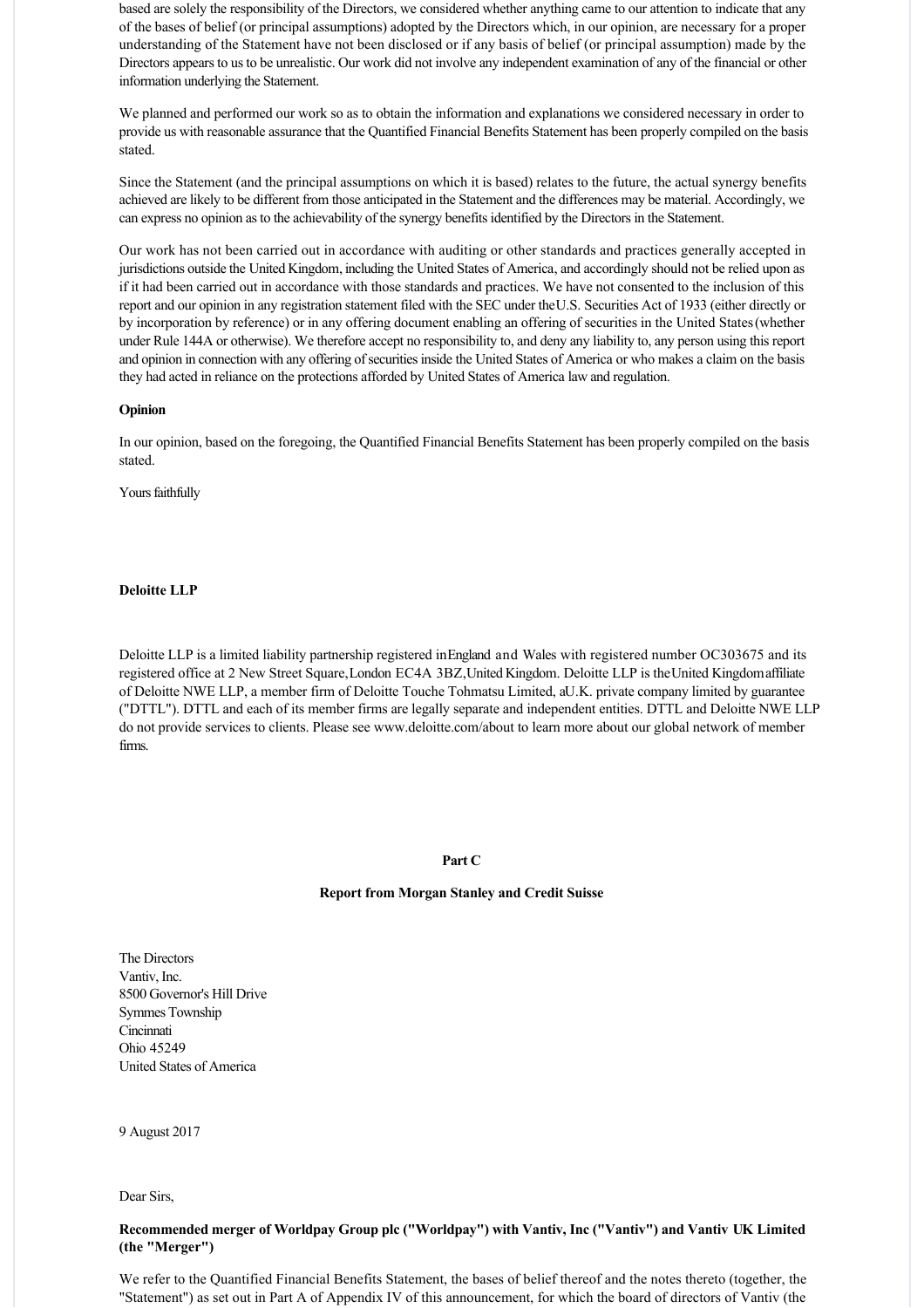"Directors") are solely responsible under Rule 28 of the City Code on Takeovers and Mergers (the "Code").

We have discussed the Statement (including the assumptions, bases of calculation and sources of information referred to therein) with the Directors and those officers and employees of Vantiv who developed the underlying plans as well as with Deloitte LLP. The Statement is subject to uncertainty as described in this announcement and our work did not involve an independent examination of any of the financial or other information underlying the Statement.

We have relied upon the accuracy and completeness of all the financial and other information provided to us by or on behalf of Vantiv, or otherwise discussed with or reviewed by us, and we have assumed such accuracy and completeness for the purposes of providing this letter.

We do not express any view as to the achievability of the quantified financial benefits identified by the Directors.

We have also reviewed the work carried out by Deloitte LLP and have discussed with them the opinion set out in Part B of Appendix IV of this announcement addressed to yourselves and ourselves on this matter, and the bases of calculation for the Statement.

This letter is provided to you solely in connection with Rule 28.1(a)(ii) of the Code and for no other purpose. We are acting exclusively as financial advisers to Vantiv and no-one else in connection with the Merger and it was for the purpose of complying with Rule 28.1(a)(ii) that Vantiv requested us to prepare this report on the Statement. We accept no responsibility to Vantiv or its shareholders or any person other than the Directors in respect of the contents of this letter; no person other than the Directors can rely on the contents of, or the work undertaken in connection with, this letter, and to the fullest extent permitted by law, we exclude and disclaim all liability (whether in contract, tort or otherwise) to any other person, in respect of this letter, its contents or the work undertaken in connection with this letter or any of the results that can be derived from this letter or any written or oral information provided in connection with this letter, and any such liability is expressly disclaimed except to the extent that such liability cannot be excluded by law.

On the basis of the foregoing, we consider that the Statement, for which you as the Directors are solely responsible for purposes of Rule 28 of the Code, has been prepared with due care and consideration.

Yours faithfully,

Morgan Stanley & Co. International plc and Credit Suisse International

# **APPENDIX V**

# **VANTIV PROFIT FORECAST**

On the date of this Announcement, Vantiv released its results for the second quarter ended 30 June 2017, which, in the press release covering the results, was supplemented by the following statements:

*"On a GAAP basis, net income per diluted share attributable to Vantiv, Inc. is expected to be \$1.31 \$1.36 for the full-year 2017. Pro forma adjusted net income per share is expected to be \$3.31 - \$3.36 for the full-year 2017.*

*On a GAAP basis, net income per diluted share attributable to Vantiv, Inc. is expected to be \$0.41 - \$0.43 for the third quarter of 2017. Pro forma adjusted net income per share is expected to be \$0.88 - \$0.90 for the third quarter of 2017."*

Each of the above statements constitutes an ordinary course profit forecast for the purposes of Rule 28 of the Code (together, the "Vantiv Profit Forecast").

Set out below is the basis of preparation in respect of the Vantiv Profit Forecast, together with the assumptions on which it is based.

#### **Basis of preparation**

The Vantiv Profit Forecast is based on the annual results for the Vantiv Group for the year ended 31 December 2016, the unaudited management accounts of the Vantiv Group for the six months ended 30 June 2017 and a forecast for the six months beginning 1 July 2017 and ending 31 December 2017.

The Vantiv Profit Forecast has been prepared on a basis consistent with the Vantiv Group's accounting policies which are in accordance with U.S. GAAP. These policies are consistent with those applied in the preparation of the Vantiv Group's annual results for the year ended 31 December 2016 and those applicable for the year ending 31 December 2017.

The Vantiv Profit Forecast excludes any transaction costs applicable to the Scheme or any other associated accounting impacts as a direct result of the Scheme.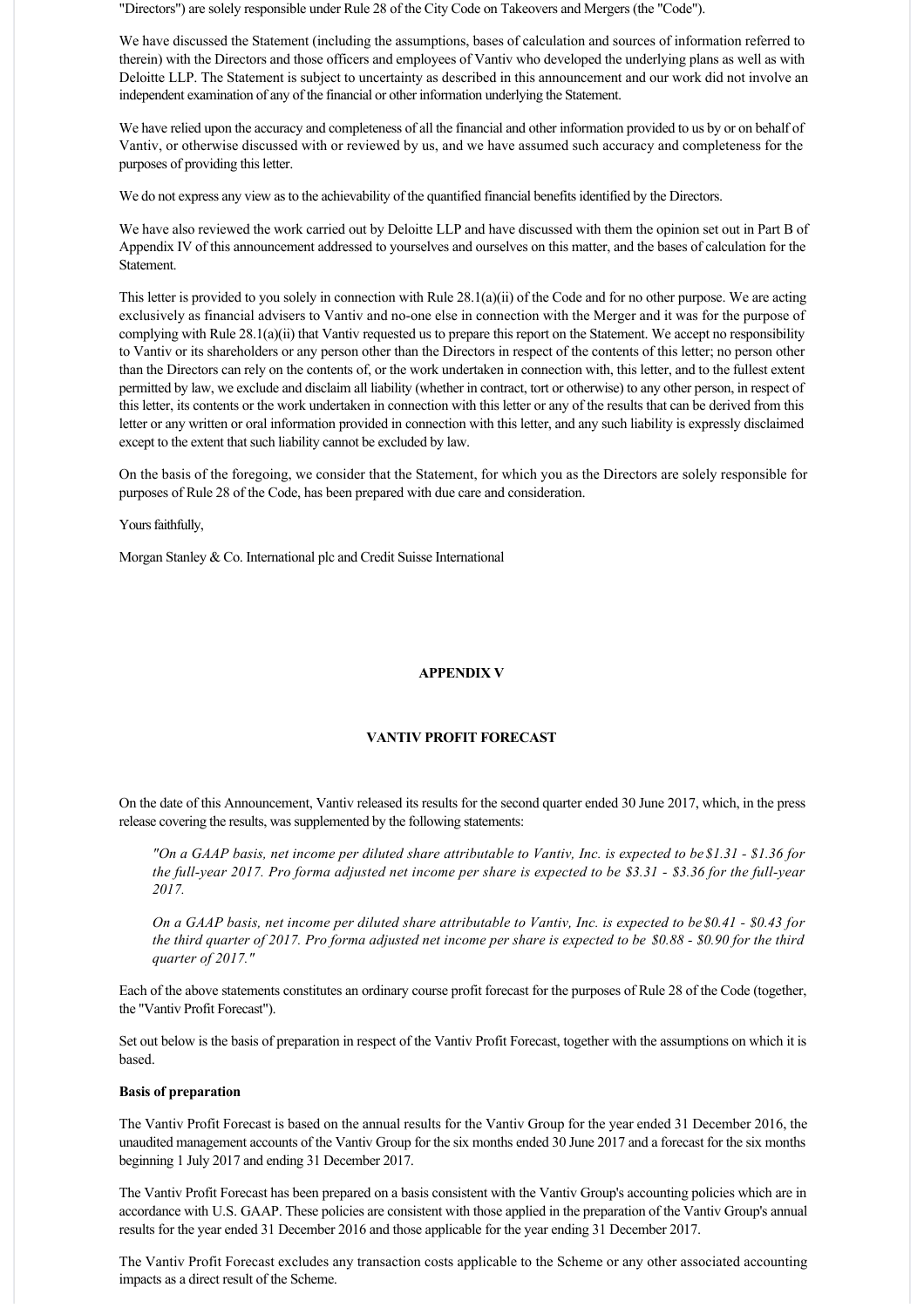#### **Assumptions**

The Vantiv Profit Forecast is based on the following assumptions for the year ending 31 December 2017:

#### *Factors outside the influence or control of the Vantiv Directors:*

- · There will be no material changes to existing prevailing macroeconomic or political conditions in the markets and regions in which the Vantiv Group operates.
- There will be no material changes to the conditions of the markets and regions in which the Vantiv Group operates or in relation to customer demand or the behaviour of competitors in those markets and regions.
- The interest, inflation and tax rates in the markets and regions in which the Vantiv Group operates will remain materially unchanged from the prevailing rates.
- · There will be no material adverse events that will have a significant impact on Vantiv's financial performance.
- There will be no business disruptions that materially affect the Vantiv Group or its key customers, including natural disasters, acts of terrorism, cyber-attack and/or technological issues or supply chain disruptions.
- There will be no material changes in legislation or regulatory requirements or payment network rules impacting on the Vantiv Group's operations or its accounting policies.
- The Scheme will not result in any material changes to Vantiv's obligations to customers.
- The Scheme will not have any material impact on Vantiv's ability to negotiate new business.

#### *Factors within the influence and control of the Vantiv Directors:*

- · There will be no material change to the present management of Vantiv.
- There will be no material change in the operational strategy of the Vantiv Group.
- There will be no material acquisitions or disposals.
- · There will be no material strategic investments over and above those currently planned.
- · There will be no unexpected technical or network issues with products or process.

#### **Vantiv Directors' confirmation**

With the consent of Worldpay, the Panel has granted a dispensation from the Code requirement for Vantiv's reporting accountants and financial advisers to prepare reports in respect of the Vantiv Profit Forecast.

The Vantiv Directors have considered the Vantiv Profit Forecast and confirm that it remains valid as at the date of this Announcement, and has been properly compiled on the basis of the assumptions set out in this Appendix V and that the basis of the accounting used is consistent with Vantiv's accounting policies.

#### **APPENDIX VI**

### **DEFINITIONS**

**Admission** means admission of the New Vantiv Shares to: (a) the standard listing segment of the Official List (in accordance with the Listing Rules and the Financial Services and Markets Act 2000), and (b) trading on the Main Market (in accordance with the Admission and Disclosure Standards of London Stock Exchange);

**Agreed Switch** has the meaning given in Section 20 of this Announcement;

**Announcement** means this announcement made pursuant to Rule 2.7 of the Code;

Articles means the articles of association of Worldpay from time to time:

**associated undertaking** has the meaning given by paragraph 19 of Schedule 6 to the Large and Medium-sized Companies and Groups (Accounts and Reports) Regulations 2008 other than paragraph 19(1)(b) of Schedule 6 to those Regulations which shall be excluded for this purpose;

**B2B** means business-to-business;

**Barclays** means Barclays Bank PLC, acting through its Investment Bank;

**Bidco** means Vantiv UK Limited, a newly-incorporated English company with registered number 10889371;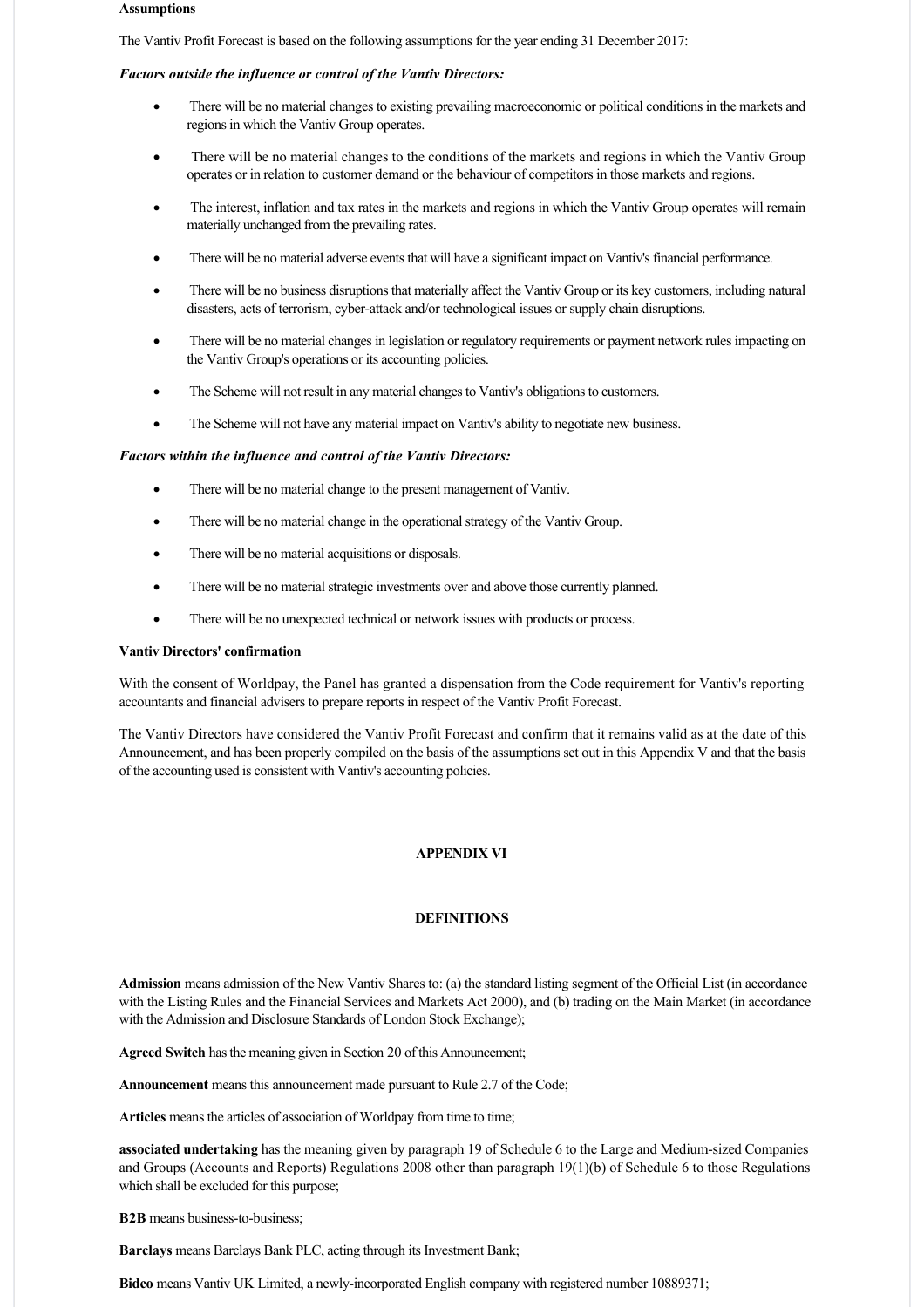**Business Day** means a day, (other than a Saturday, Sunday, public or bank holiday) on which banks are generally open for business in London and New York;

**Closing Price** means the closing middle market quotation of a share derived from the Daily Official List of the London Stock Exchange;

**CMA** means the U.K. Competition and Markets Authority (or any successor body or bodies carrying out the same functions in the United Kingdom from time to time);

**CMA Phase 2 Reference** means a reference pursuant to sections 22, 33, 45 or 62 of the Enterprise Act 2002 (as amended) of the Merger to the chair of the CMA for the constitution of a group under Schedule 4 to the Enterprise and Regulatory Reform Act 2013 (as amended);

**Code** means the City Code on Takeovers and Mergers;

**Combined Company** means the enlarged group following the Merger, comprising the Vantiv Group and the Worldpay Group;

**Community** means the European Community;

**Companies Act** means the Companies Act 2006, as amended;

**Conditions** means the conditions to the Merger set out in Part A of Appendix I;

**Confidentiality Agreement** means the confidentiality agreement entered into between Worldpay and Vantiv, dated 4 January 2016;

**Cooperation Agreement** means the agreement entered into on or around the date of this Announcement between Vantiv and Worldpay and relating, amongst other things, to the implementation of the Merger;

**Court** means the High Court of Justice in England and Wales;

**Court Hearing** means the Court hearing at which Worldpay will seek an order sanctioning the Scheme pursuant to Part 26 of the Companies Act;

**Court Meeting** means the meeting or meetings of the Worldpay Shareholders to be convened by order of the Court pursuant to Part 26 of the Companies Act for the purpose of considering and, if thought fit, approving the Scheme (with or without amendment approved or imposed by the Court and agreed to by Vantiv and Worldpay) including any adjournment, postponement or reconvention of any such meeting, notice of which shall be contained in the Scheme Document;

**Court Order** means the order of the Court sanctioning the Scheme under section 899 of the Companies Act;

**Credit Suisse** means Credit Suisse International;

**CREST** means the relevant system (as defined in the Uncertificated Securities Regulations 2001 (SI 2001/3755) in respect of which Euroclear UK & Ireland Limited is the Operator (as defined in the Regulations);

**Deloitte or Deloitte LLP** means Deloitte LLP, the United Kingdom affiliate of Deloitte NWE LLP, a member firm of Deloitte Touche Tohmatsu Limited, a U.K. private company limited by guarantee ("DTTL"). DTTL and each of its member firms are legally separate and independent entities;

**Disclosed** means the information which has been fairly disclosed (i) in writing prior to the date of this Announcement by or on behalf of Worldpay to Vantiv or Vantiv's financial, accounting, tax or legal advisers, (ii) in Worldpay's published annual and/or half year report and accounts for the relevant financial period or periods referred to in the relevant Condition, (iii) in any public announcement by Worldpay prior to the date of this Announcement by way of any Regulatory Information Service (including information the availability of which has been announced by way of any Regulatory Information Service), or (iii) in this Announcement;

**Dividends** has the meaning given in the Summary section of this Announcement;

**Dutch Central Bank** means De Nederlandsche Bank B.V.;

**EBITDA** means earnings before interest, tax, depreciation and amortisation;

# **Effective** means:

- a) if the Merger is implemented by way of the Scheme, the Scheme having become effective pursuant to its terms; or
- b) if the Merger is implemented by way of a Takeover Offer, the Takeover Offer having been declared or become unconditional in all respects in accordance with the requirements of the Code;

**Effective Date** means the date on which the Merger becomes Effective;

**EPS** means earnings per share;

**FCA** means the Financial Conduct Authority;

Fifth Third means Fifth Third Bank, a wholly-owned indirect subsidiary of Fifth Third Bancorp;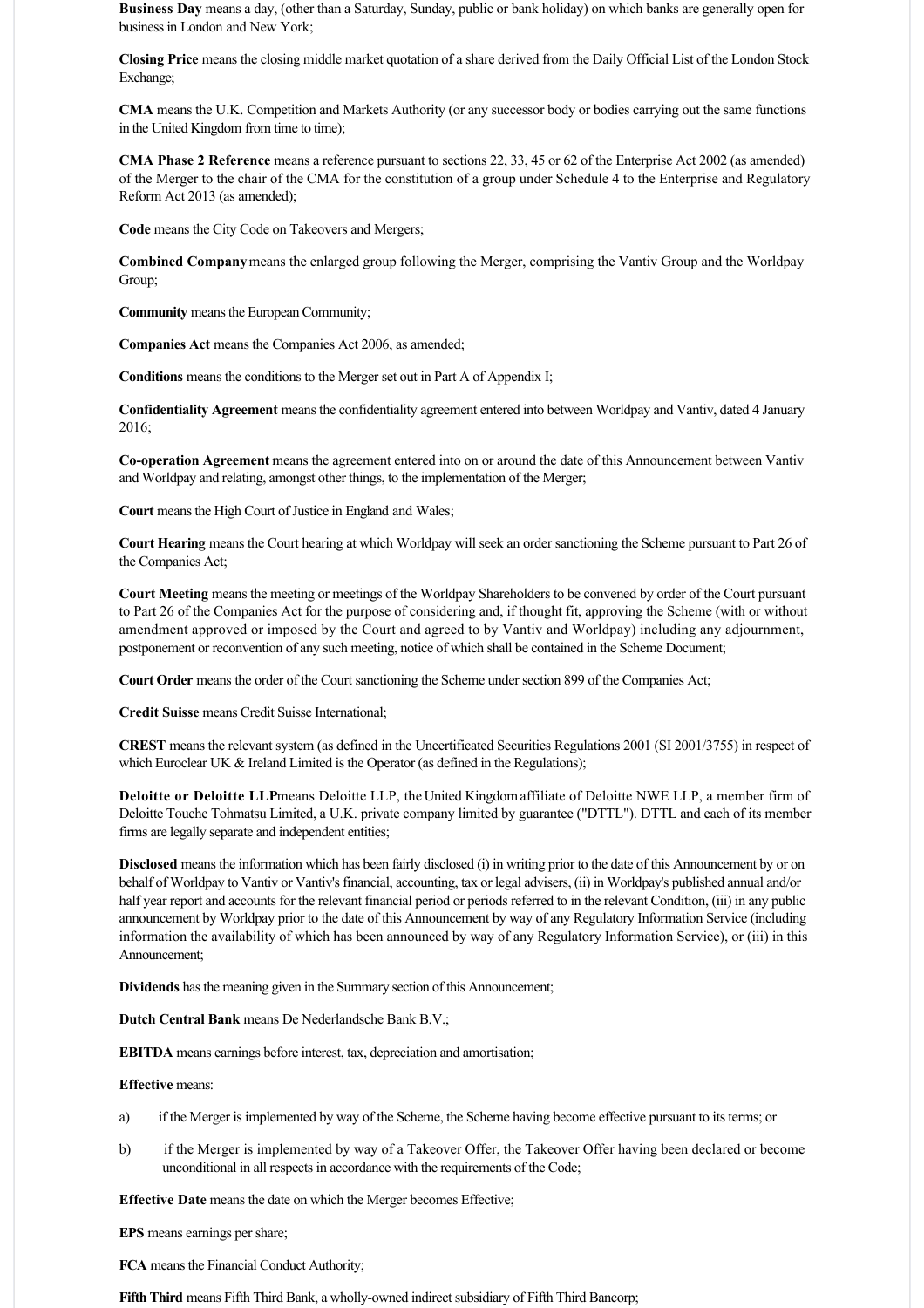**Fifth Third Transaction** has the meaning given in Section 17 of this Announcement;

**Fifth Third Transaction Agreement** means the agreement between Fifth Third and Vantiv dated 7 August 2017 described in Section 17 of this Announcement;

**Forms of Proxy** means the form of proxy in connection with each of the Court Meeting and the General Meeting, which shall accompany the Scheme Document;

**FSMA** means the Financial Services and Markets Act 2000, as amended;

**GAAP** or **U.S. GAAP** means generally accepted accounting principles in the U.S.;

**General Meeting** means the general meeting of the Worldpay Shareholders (including any adjournment thereof) to be convened for the purpose of considering, and if thought fit, approving the shareholder resolutions necessary to enable Worldpay to implement the Merger, notice of which shall be contained in the Scheme Document;

**Goldman Sachs** means Goldman Sachs International;

**HSR Act** means the U.S. Hart-Scott-Rodino Antitrust Improvements Act of 1976 (as amended);

**IPO** means the initial public offering in respect of Worldpay;

**Irrevocable Undertakings** mean the irrevocable undertakings given by the Worldpay Directors to vote or procure votes in favour of the Scheme at the Court Meeting and the resolutions to be passed at the General Meeting (or in the event that the Merger is implemented by way of a Takeover Offer, to accept or procure acceptance of the Takeover Offer) as detailed in Section 7 of this Announcement;

**Listing Rules** means the listing rules made by the FCA under section 73A of the Financial Services and Markets Act 2000, as amended from time to time;

**London Stock Exchange** means London Stock Exchange plc;

Long Stop Datemeans 31 March 2018, or such later date (if any) as Vantiv and Worldpay may agree, with the consent of the Panel, and the Court may allow;

**Meetings** means the Court Meeting and the General Meeting;

**Merger** means the proposed acquisition by Vantiv (or its nominee(s)) of the entire issued and to be issued ordinary share capital of Worldpay, to be implemented by means of the Scheme as described in this Announcement (or, should Vantiv so elect, by a Takeover Offer under certain circumstances described in this Announcement);

**Mix and Match Facility** means the facility under which Worldpay Shareholders will be entitled to elect to vary the proportions in which they receive New Vantiv Shares and in which they receive cash in respect of their holdings of Worldpay Shares to the extent that other such Worldpay Shareholders make off-setting elections;

**Morgan Stanley** means Morgan Stanley & Co. International plc**;**

**New Vantiv Shares** means the new shares of Vantiv Class A common stock proposed to be issued to Worldpay Shareholders in connection with the Merger;

**Offer Period** means the period commencing on 4 July 2017 and ending on (i) the earlier of the date on which the Scheme becomes Effective and/or the date on which the Scheme lapses or is withdrawn (or such other date as the Panel may decide) or (ii) the earlier of the date on which the Takeover Offer has become or has been declared unconditional as to acceptances and/or the date on which the Takeover Offer lapses or is withdrawn (or such other date as the Panel may decide), in each case other than where such lapsing or withdrawal is a result of Vantiv exercising its right to implement the Merger by way of a Takeover Offer;

**Official List** means the official list maintained by the UK Listing Authority pursuant to Part 6 of the Financial Services and Markets Act 2000;

**Opening Position Disclosure** means an announcement containing details of interests or short positions in, or rights to subscribe for, any relevant securities of a party to the offer if the person concerned has such a position, as defined in Rule 8 of the Code;

Panel means the U.K. Panel on Takeovers and Mergers;

**PRA** means the Prudential Regulation Authority;

**PSRs** means the Payment Services Regulations 2009;

**Quantified Financial Benefits Statement** has the meaning given in Part A of Appendix IV;

**Registrar** means the Registrar of Companies in England and Wales;

**RBS** means the Royal Bank of Scotland Group plc;

**Relevant Authority** means any central bank, ministry, governmental, quasigovernmental, supranational (including the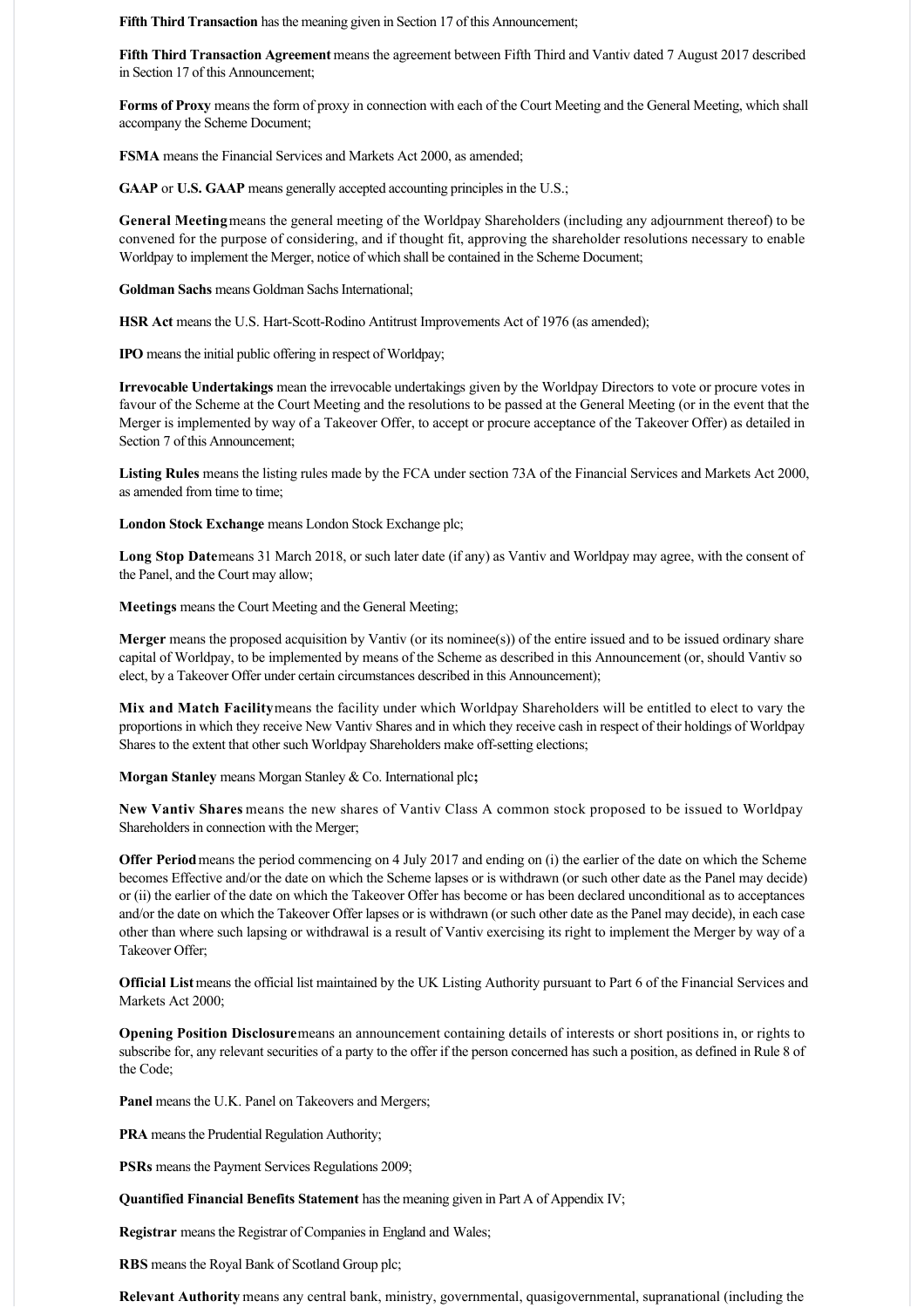European Union), statutory, regulatory or investigative body, authority or tribunal (including any national or supranational antitrust, competition or merger control authority, any sectoral ministry or regulator and any foreign investment review body), national, state, municipal or local government (including any subdivision, court, tribunal, administrative agency or commission or other authority thereof), any entity owned or controlled by them, any private body exercising any regulatory, taxing, importing or other authority, trade agency, association, institution or professional or environmental body in any jurisdiction;

**Restricted Jurisdiction** means any jurisdiction where local laws or regulations may result in a significant risk of civil, regulatory or criminal exposure if information concerning the Merger is sent or made available to Worldpay Shareholders in that jurisdiction;

**Scheme** means the proposed scheme of arrangement under Part 26 of the Companies Act between Worldpay and Worldpay Shareholders to implement the Merger to be set out in the Scheme Document, with or subject to any modification, addition or condition approved or imposed by the Court and agreed to by Vantiv and Worldpay;

**Scheme Document** means the document to be dispatched to Worldpay Shareholders including the particulars required by section 897 of the Companies Act;

**Scheme Record Time** means the time and date specified as such in the Scheme Document, expected to be 6.00 p.m. on the Business Day immediately preceding the Effective Date, or such other time as Vantiv and Worldpay may agree;

**Scheme Shareholders** means holders of Scheme Shares;

**Scheme Shares** means together:

- a) the Worldpay Shares in issue at the date of the Scheme Document and which remain in issue at the Scheme Record Time;
- b) any Worldpay Shares issued after the date of the Scheme Document and prior to the Voting Record Time which remain in issue at the Scheme Record Time; and
- c) any Worldpay Shares issued at or after the Voting Record Time and prior to the Scheme Record Time in respect of which the original or any subsequent holder thereof is bound by the Scheme, or shall by such time have agreed in writing to be bound by the Scheme and, in each case, which remain in issue at the Scheme Record Time,

excluding, in any case, any Worldpay Shares held by or on behalf of Vantiv or the Vantiv Group at the Scheme Record Time.

**SEC** means the U.S. Securities and Exchange Commission;

**significant interest** means a direct or indirect interest in ten per cent. or more of the equity share capital (as defined in the Companies Act);

**SMB** means small and medium business;

**Special Resolution** means the special resolution to be proposed by Worldpay at the General Meeting in connection with, among other things, the approval of the Scheme and the alteration of the Articles and such other matters as may be necessary to implement the Scheme and the delisting of the Worldpay Shares;

**Takeover Offer** means, if the Merger is implemented by way of a takeover offer (as that term is defined in section 974 of the Companies Act), the offer to be made by or on behalf of Vantiv, or an associated undertaking thereof, to acquire the entire issued and to be issued ordinary share capital of Worldpay including, where the context admits, any subsequent revision, variation, extension or renewal of such offer;

**U.K.** means the United Kingdom of Great Britain and Northern Ireland;

**UK Listing Authority** means the FCA as the authority for listing in the U.K. when it is exercising its powers under Part 6 of the Financial Services and Markets Act 2000 as amended;

**U.S.** means the United States of America, its territories and possessions, any state of the United States of America and the District of Columbia;

**U.S. Exchange Act** means the U.S. Securities Exchange Act 1934, as amended;

**U.S. Securities Act** means the U.S. Securities Act 1933, as amended;

**undertaking** has the meaning given in section 1162 of the Companies Act;

**Vantiv** means Vantiv, Inc., a company incorporated in Delaware with registered office in 8500 Governor's Hill Drive, Symmes Township, OH 45249, United States;

**Vantiv Adverse Recommendation Announcement** means any announcement made before the publication of the Vantiv Proxy Statement that: (i) the board of directors of Vantiv no longer intends to make the Vantiv Recommendation or intends to adversely modify or qualify such recommendation, (ii) it will not convene the Vantiv Shareholders' Meeting, or (iii) it does not intend to post the Proxy Statement or to convene the Vantiv Shareholders' Meeting;

**Vantiv Directors** means the directors of Vantiv at the date of this Announcement or, where the context so requires, the directors of Vantiv from time to time;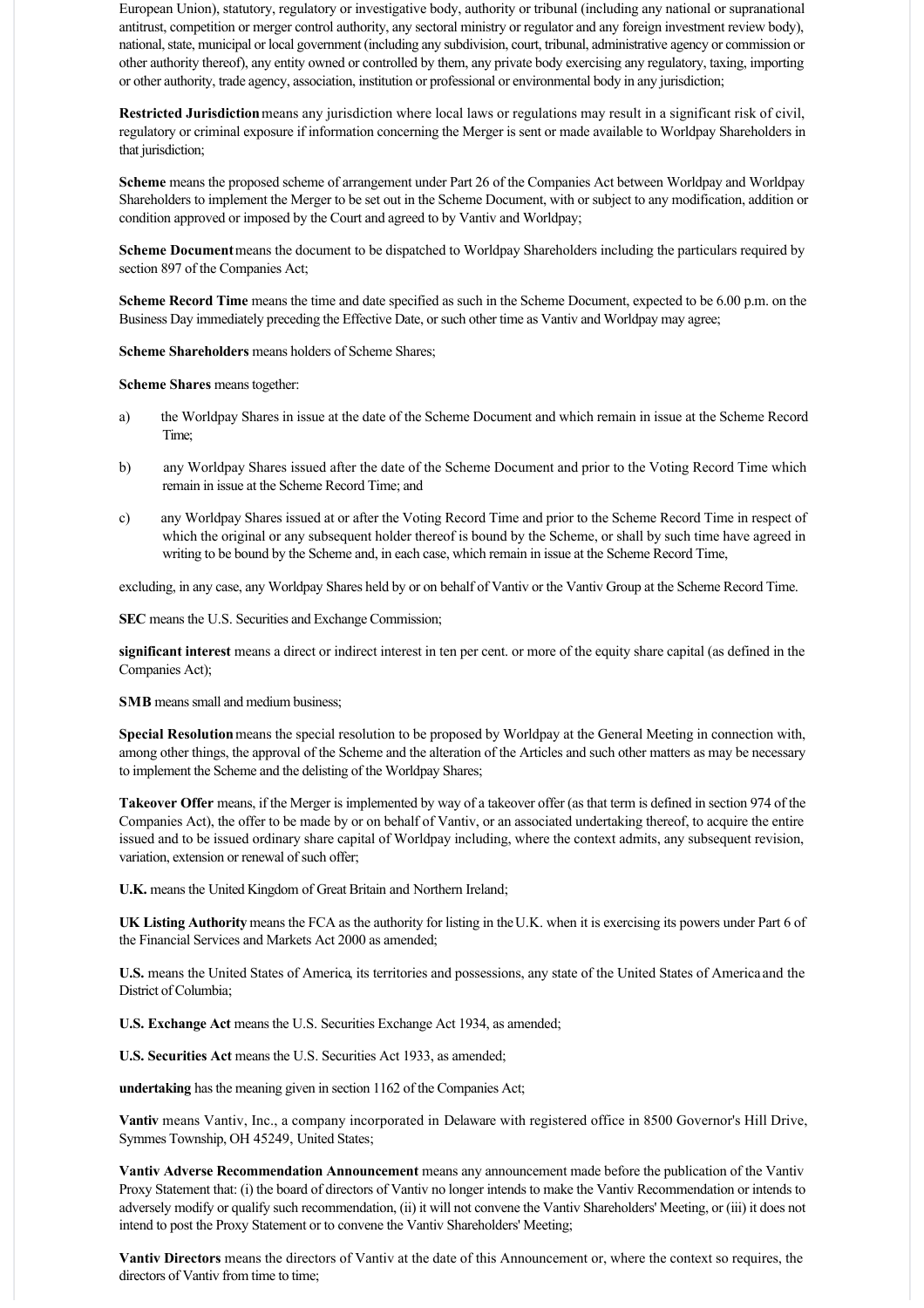**Vantiv Group** means Vantiv and its subsidiary undertakings and associated undertakings;

**Vantiv Holding** has the meaning given in Section 8;

**Vantiv Profit Forecast** means the Vantiv profit forecast set out in Appendix V;

**Vantiv Prospectus** means the prospectus which will be published by Vantiv in connection with Admission;

**Vantiv Proxy Statement** means the proxy statement which is anticipated to be mailed to Vantiv Shareholders in connection with their approval of the issuance of the New Vantiv Shares;

**Vantiv Q2 Results** has the meaning given in Section 8 of this Announcement;

**Vantiv Recommendation** means the unanimous and unconditional recommendation of the board of directors of Vantiv of the approval of the issue of the New Vantiv Shares (provided that the recommendation will still be considered unanimous and unconditional if the director of Vantiv nominated by Fifth Third (if any) abstains or recuses himself from any such decision for reasons other than objection to the Merger);

**Vantiv Shareholders' Meeting** means the meeting of Vantiv Shareholders convened for the purpose of considering and approving the issuance of the New Vantiv Shares;

**Vantiv Shareholders** means holders of Vantiv Shares from time to time and Fifth Third, in respect of its holding of Vantiv Class B common stock of no par value each;

**Vantiv Shares** means the shares of Class A common stock of par value US\$0.00001 each in the share capital of Vantiv;

**Voting Record Time** means the time and date specified in the Scheme Document by reference to which entitlement to vote at the Court Meeting will be determined, expected to be 6.00 p.m. on the day two days prior to the Court Meeting or any adjournment thereof (as the case may be);

**Wider Vantiv Group** means Vantiv and its subsidiary undertakings, associated undertakings and any other undertaking in which Vantiv and/or such undertakings (aggregating their interests) have a significant interest (in each case, from time to time) but excluding the Wider Worldpay Group;

**Wider Worldpay Group** means Worldpay and its subsidiary undertakings, associated undertakings and any other undertaking in which Worldpay and/or such undertakings (aggregating their interests) have a significant interest (in each case, from time to time) but excluding the Wider Vantiv Group;

**Worldpay** means Worldpay Group plc, a public company incorporated in England and Wales with registered number 08762327;

**Worldpay CVRs** means the nonvoting redeemable contingent value right shares with a par value of £1.8475 each in the capital of Worldpay;

**Worldpay Directors** means the directors of Worldpay as at the date of this Announcement or, where the context so requires, the directors of Worldpay from time to time;

**Worldpay Group** means Worldpay and its Subsidiaries and subsidiary undertakings (unless otherwise stated);

**Worldpay Shareholders** means the holders of Worldpay Shares from time to time;

**Worldpay Shares** means the ordinary shares of nominal value £0.03 each in the capital of Worldpay; and

**Worldpay Share Schemes** means the Worldpay Group plc Conditional Share Plan, the Worldpay Group plc Deferred Bonus Share Plan, the Worldpay Group plc Performance Share Plan, the Worldpay Group plc Savings-Related Share Option Scheme, the Worldpay Group plc US Employee Stock Purchase Plan and the Worldpay Group plc Transitional Award Plan.

All references to GBP, pence, Sterling, Pounds sterling, p or £ are to the lawful currency of the United Kingdom. All references to USD, US\$, U.S. and United States dollars and cents are to the lawful currency of the U.S.

All references to statutory provision or law or to any order or regulation shall be construed as a reference to that provision, law, order or regulation as extended, modified, replaced or re-enacted from time to time and all statutory instruments, regulations and orders from time to time made thereunder or deriving validity therefrom.

All the times referred to in this Announcement are London times unless otherwise stated. References to the singular include the plural and vice versa.